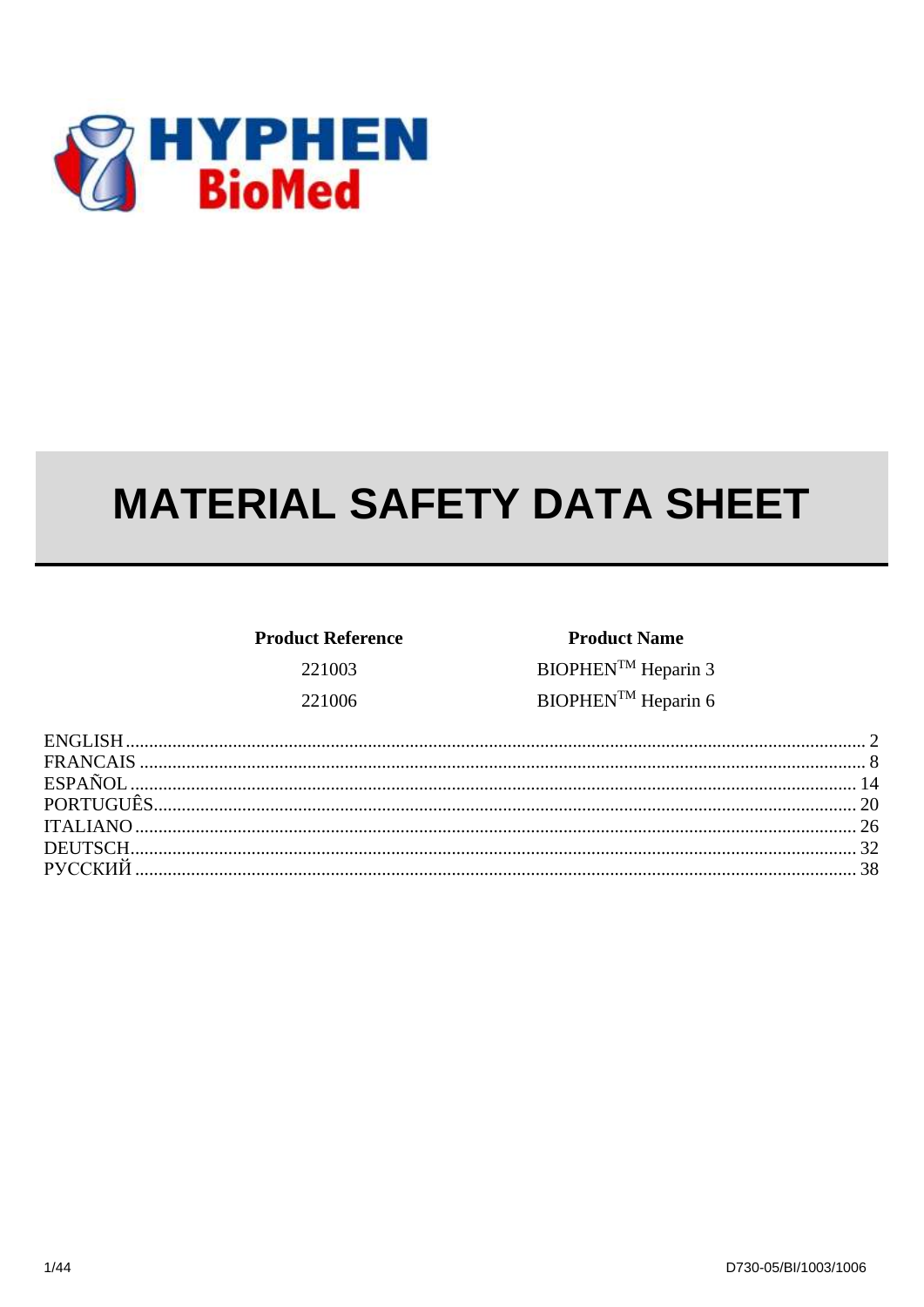

# **MATERIAL SAFETY DATA SHEET**

# <span id="page-1-0"></span>**ENGLISH**

# SECTION 1: PRODUCT & COMPANY IDENTIFICATION

### **1.1 Product identifier**

| <b>Name</b>               | <b>Product number</b> |
|---------------------------|-----------------------|
| <b>BIOPHEN™ Heparin 3</b> | 221003                |
| <b>BIOPHEN™ Heparin 6</b> | 221006                |

#### **1.2 Relevant identified uses of the substance or mixture and uses advised against**

In vitro medical device

#### **1.3 Details of the manufacturer and supplier of the safety data sheet**

#### HYPHEN BioMed

|                 | 155 rue d'Eragny                 |
|-----------------|----------------------------------|
|                 | 95000 Neuville sur Oise (France) |
| Phone:          | 33.1.34.40.65.10                 |
| Fax:            | 33.1.34.48.72.36                 |
| E-mail address: | info@hyphen-biomed.com           |

#### **1.4 Emergency telephone number**

- Phone: 33.1.34.40.65.10 (during normal business hours only)
- France

Phone: 33.1.45.42.59.59 (Poisons Information Service in France)

#### **Other countries**

Contact local authorities

Australia: +61 13 11 26 (Emergency Poison Advice) - 24 hours

# SECTION 2: HAZARDS IDENTIFICATION

#### **2.1 Classification of the substance or mixture Classification information**

|                | olussiilvuuvil Illivilluuvil                                          |                          |
|----------------|-----------------------------------------------------------------------|--------------------------|
| Reagent        | Hazard class / category                                               | <b>Hazard statements</b> |
| R <sub>2</sub> | Specific target organ toxicity — Repeated exposure, Hazard Category 2 | H373                     |

**2.2 Label elements**

| Reagent        | <b>Hazard pictograms</b> | <b>Signal Words</b> | <b>Hazard statements</b>                                                   |
|----------------|--------------------------|---------------------|----------------------------------------------------------------------------|
| R <sub>2</sub> |                          | Warning             | H373: May cause damage to organs through prolonged or<br>repeated exposure |

| Reagent        | <b>Precautionary statements</b>                                                                                                                                                        |
|----------------|----------------------------------------------------------------------------------------------------------------------------------------------------------------------------------------|
| R <sub>2</sub> | P260 : Do not breathe the powder.<br>P314 : Get medical advice/attention if you feel unwell.<br>P501 : Dispose of contents/container in consultation with your regional waste disposer |

### **2.3 Other hazards**

None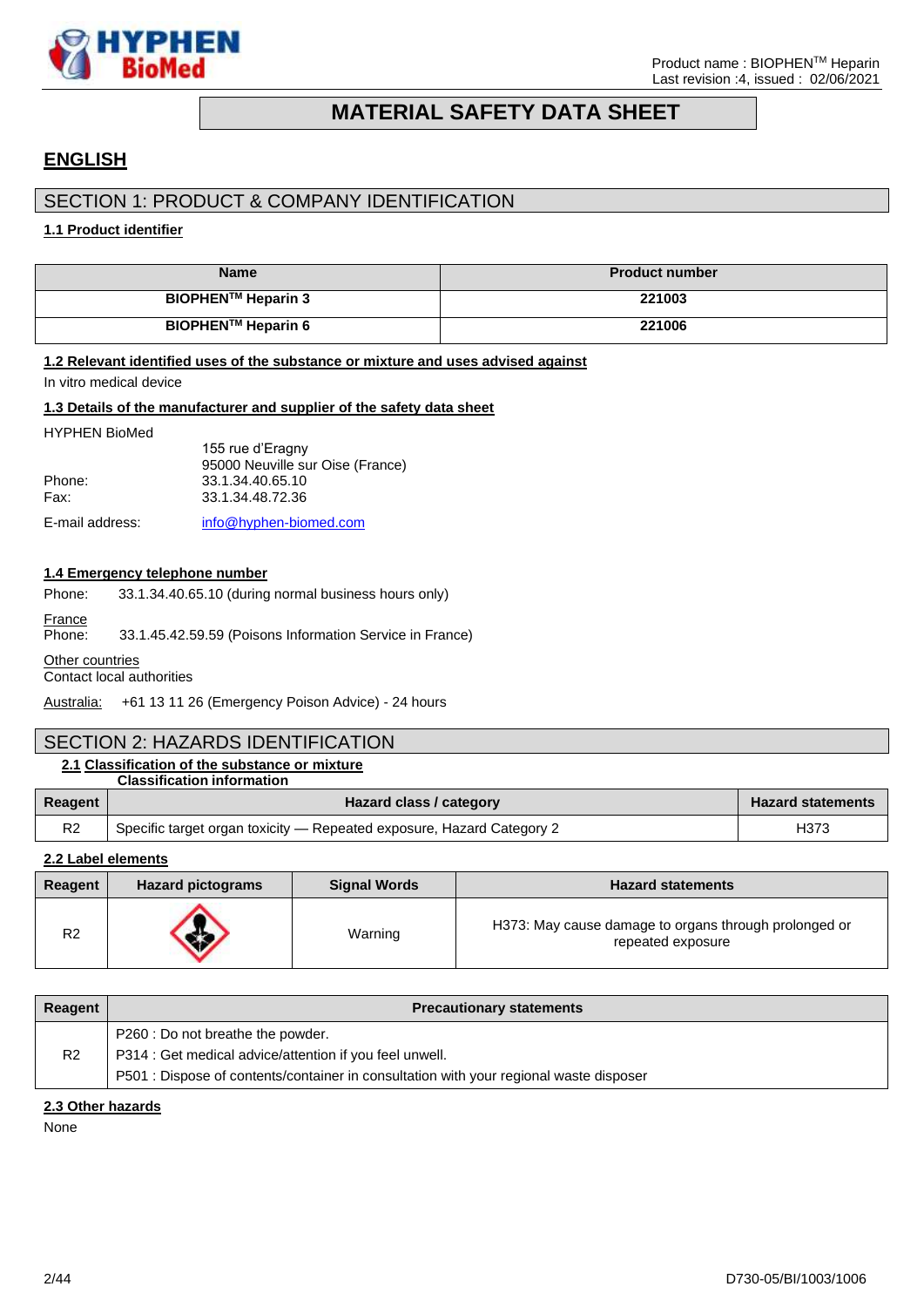

# SECTION 3: COMPOSITION / INFORMATION ON INGREDIENTS

#### **3.1 Substances**

Not applicable the product is not a substance.

#### **3.2 Mixtures**

#### **Hazardous ingredients**

| Reagent        | Name of the constituents | <b>CAS/EG/REACH</b> | <b>Classification of the substance</b><br>according to 1272/2008 (CLP) | <b>Concentration</b> |
|----------------|--------------------------|---------------------|------------------------------------------------------------------------|----------------------|
| R <sub>2</sub> | EDTA disodium salt       | 6381-92-6           | H373 - H332                                                            | >10%                 |

#### **3.3 Other information**

Do not inject or ingest.

### SECTION 4: FIRST AID MEASURES

#### **4.1 Description of first aid measures**

#### **General information**

If symptoms develop or when in doubt, seek medical attention (show this safety data sheet). Never give anything by mouth to an unconscious person. Do not leave victim unattended.

#### **After inhalation**

IF INHALED: Remove victim to fresh air. Keep warm and at rest. If irritation occurs, seek medical attention.

#### **After skin contact**

SKIN CONTACT: Wash off immediately with plenty of soap and water. Take off immediately all contaminated clothing. Wash contaminated clothing before reuse. If skin reaction occurs, seek medical attention.

#### **After eye contact**

EYE CONTACT: Rinse immediately with plenty of water for at least 15 minutes holding the eyelids open. If possible. remove contact lenses. Continue to rinse. Seek medical attention preferably an ophthalmologist.

#### **After ingestion**

INGESTION: get immediately medical attention. Do not induce vomiting. Never give anything by mouth to an unconscious person.

#### **4.2 Most important symptoms and effects, both acute and delayed**

No data available.

### **4.3 Indication of any immediate medical attention and special treatment needed**

No data available.

### SECTION 5: FIREFIGHTING MEASURES

### **5.1 Extinguishing media**

#### **Suitable extinguishing media**

Product itself is non-combustible; adapt fire extinguishing measures to surrounding areas

#### **Unsuitable extinguishing media**

Water spray

### **5.2 Special hazard arising from the substance or mixture**

In the event of fire, the following can be released: Carbon dioxide  $(CO<sub>2</sub>)$ ; Carbon monoxide  $(CO)$ 

### **5.3 Advice for firefighters**

In the event of a fire: Wear protective equipment. Self-contained breathing apparatus.

Do not allow extinguishing water to enter sewerage or any water course. Do not breathe fire/explosion fumes.

# SECTION 6: ACCIDENTAL RELEASE MEASURES

### **6.1 Personal protections, protective equipment and emergency procedures**

Refer to protective measures listed in section 7 and 8. Avoid contact with skin, eyes and clothing

Avoid dust formation. Do not breathe gas/mist/vapours.

### **6.2 Environmental precautions**

Prevent further spillage if safe. Do not allow product to enter drains or any water course. Avoid release to the environment.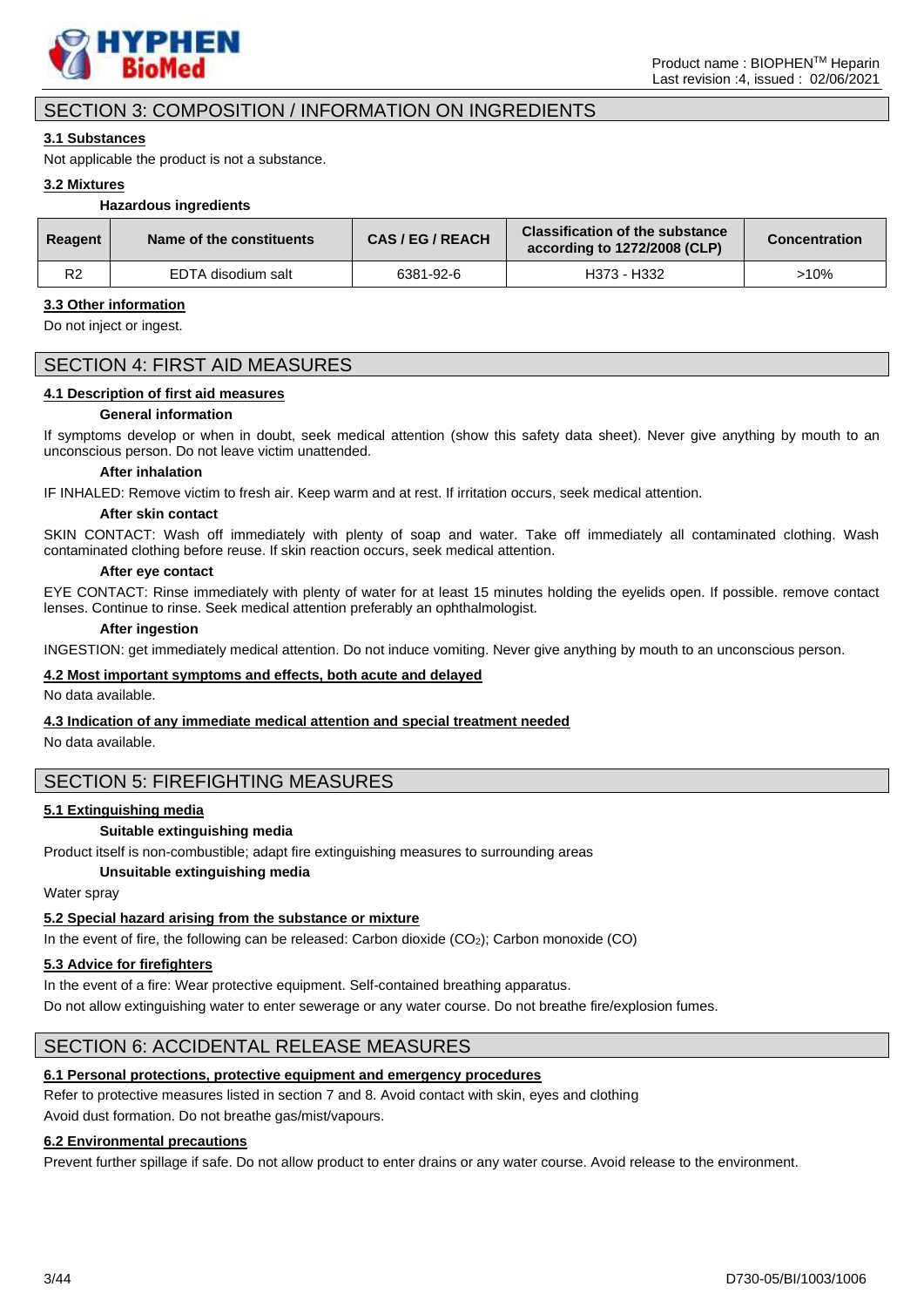

#### **6.3 Methods and material for containment and cleaning up**

Do not place spilled material back in the original container. Collect spilled material with absorbent material. Clean contaminated surfaces and devices in compliance with all applicable legal requirements and regulations. Transfer to suitable, closed and labelled containers for storage/disposal.

### SECTION 7: HANDLING AND STORAGE

#### **7.1 Precautions for safe handing**

#### **Advice on safe handing**

For safe product handling, select and apply appropriate prevention and control measures that will reduce to a minimum the intrinsic risk hazard. Design and operate processes, insofar as the state of technology permits, in such a way that dangerous substances may not be released / contact with the skin can be ruled out.

#### **General protective and hygiene measures**

Do not eat, drink or smoke during work time. Keep away from food, drink and animal feeding stuffs. Wash hands and skin before breaks and after work. Do not inhale vapours. Avoid contact whit eyes and skin. Remove soiled or soaked clothing immediately.

#### **Advice on protection against fire and explosion**

No special measures necessary.

#### **7.2 Conditions for safe storage, including any incompatibilities**

#### **Technical measures and storage conditions**

Keep container tightly closed in a cool, well-ventilated place.

**Incompatible materials**

No data available.

#### **Recommended storage temperature**

Value : 2- 8°C

#### **Requirements for storage rooms and vessels**

Containers which are opened must be carefully closed and kept upright to prevent leakage.

#### **7.3 Specific end uses**

Apart from the uses mentioned in section 1.2 no other specific uses are stipulated.

### SECTION 8: EXPOSURE CONTROLS, PERSONAL PROTECTION

#### **8.1 Control parameters**

**Occupational exposure limit values** 

No data available

**Biological limit values**

No data available

### **8.2 Exposure controls**

#### **Appropriate engineering controls**

Technical measures and appropriate working operations should be given priority over the use of personal protective equipment. Any measure taken shall comply with good hygiene practice.

#### **Personal protective equipment**

During product handling, wear appropriate protective clothing in compliance with the applicable rules.

#### **Respiratory protection**

Respiratory protection not required. Where protection from nuisance levels of dusts are necessary, use type N95 (US) or type P1 (EN 143) dust masks. Use respirators and components tested and approved under appropriate government standards such as NIOSH (US) or CEN (EU).

#### **Hand/skin protection**

During handling, wear appropriate protective gloves. Prior to use, check in any case suitability of protective glove for the specific workplace conditions. Use proper glove removal technique (without touching glove's outer surface) to avoid skin contact with this product. Dispose of contaminated gloves after use in accordance with applicable laws and good laboratory practices. Wash and dry hands.

Protective gloves must be tested and approved under EN374 standard.

Replace protective gloves immediately when they become worn and damaged.

#### **Eye / face protection**

Use equipment for eye protection tested and approved under appropriate government standards such as NIOSH (US) or EN 166(EU).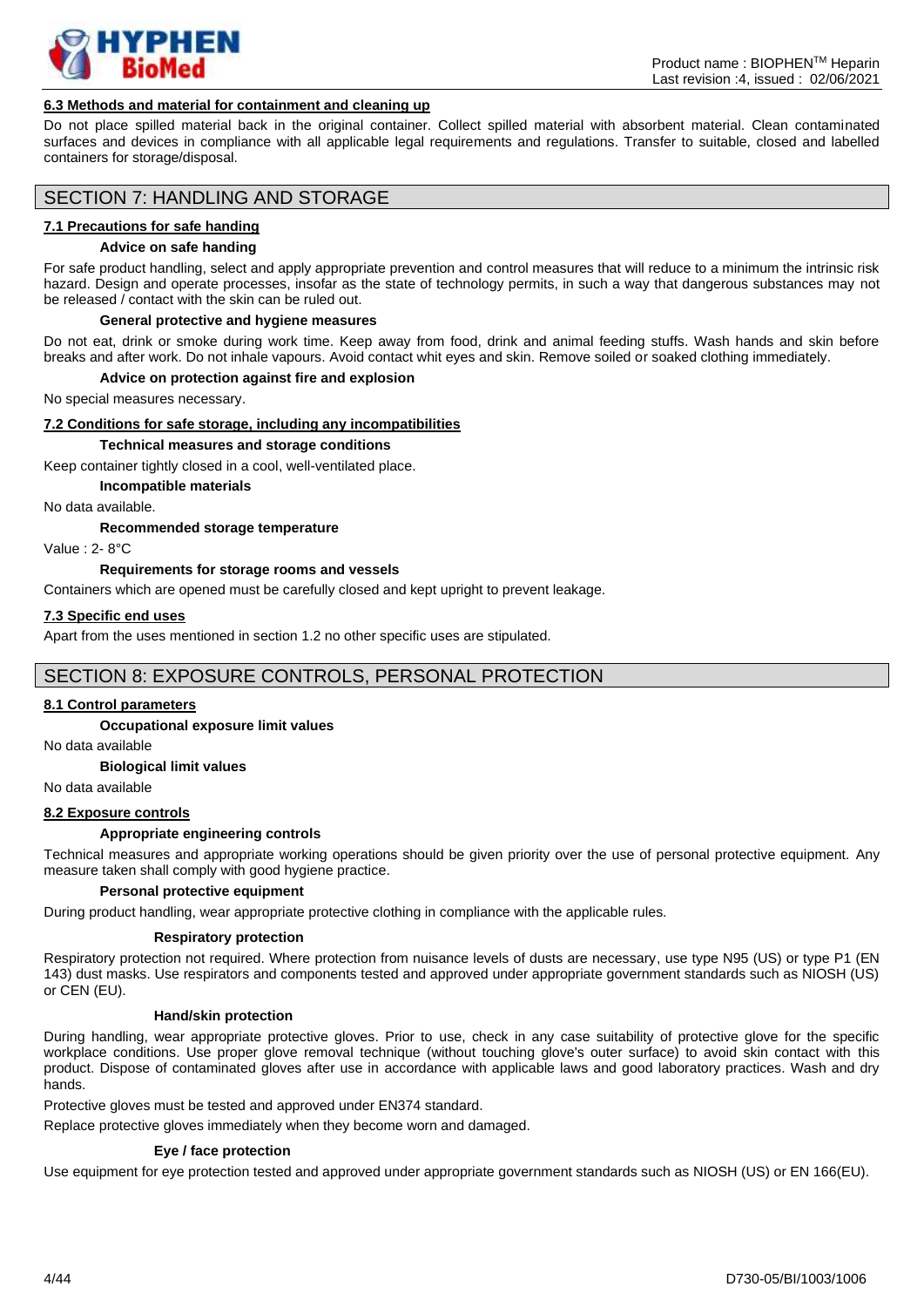

#### **Body protection**

The type of protective equipment must be selected according to the concentration and amount of the dangerous substance at the specific workplace.

# **Other**

#### No data available

#### **Environmental exposure controls**

Prevent further spillage/release of material if safe. Do not allow product to enter drains or any water course. Avoid release to the environment.

# SECTION 9: PHYSICAL AND CHEMICAL PROPERTIES

### **9.1 Information on basic physical and chemical properties**

| <b>Property</b>                        | R <sub>2</sub>            |
|----------------------------------------|---------------------------|
| Appearance                             | <b>Lyophilised Powder</b> |
| Color                                  | White / Yellow            |
| Odour                                  | <b>ND</b>                 |
| pH value                               | <b>ND</b>                 |
| <b>Boiling point</b>                   | <b>ND</b>                 |
| <b>Melting point</b>                   | <b>ND</b>                 |
| <b>Decomposition point</b>             | <b>ND</b>                 |
| <b>Flash point</b>                     | <b>ND</b>                 |
| <b>Auto-ignition temperature</b>       | <b>ND</b>                 |
| <b>Oxidising properties</b>            | <b>ND</b>                 |
| <b>Explosive properties</b>            | <b>ND</b>                 |
| <b>Flammability</b>                    | ND.                       |
| Lower flammability or explosive limits | <b>ND</b>                 |
| Upper flammability or explosive limits | ND.                       |
| Vapour pressure                        | <b>ND</b>                 |
| <b>Vapour density</b>                  | <b>ND</b>                 |
| <b>Evaporation rate</b>                | <b>ND</b>                 |
| <b>Relative density</b>                | <b>ND</b>                 |
| <b>Solubility in water</b>             | <b>ND</b>                 |
| <b>Solubility</b>                      | <b>ND</b>                 |
| Partition coefficient: n-octano/water  | <b>ND</b>                 |
| <b>Viscosity</b>                       | <b>ND</b>                 |
| <b>Other information</b>               | <b>ND</b>                 |

ND : No data available.

#### **9.2 Other information**

No data available

# SECTION 10: STABILITY AND REACTIVITY

### **10.1 Reactivity**

No dangerous reactions known if handled in compliance with applicable provisions/under normal conditions of use.

#### **10.2 Chemical stability**

The preparation is stable if handled and stored as recommended under section 7.

#### **10.3 Possibility of hazardous reactions**

None if used for the intended purpose.

#### **10.4 Conditions to avoid**

None if used for the intended purpose.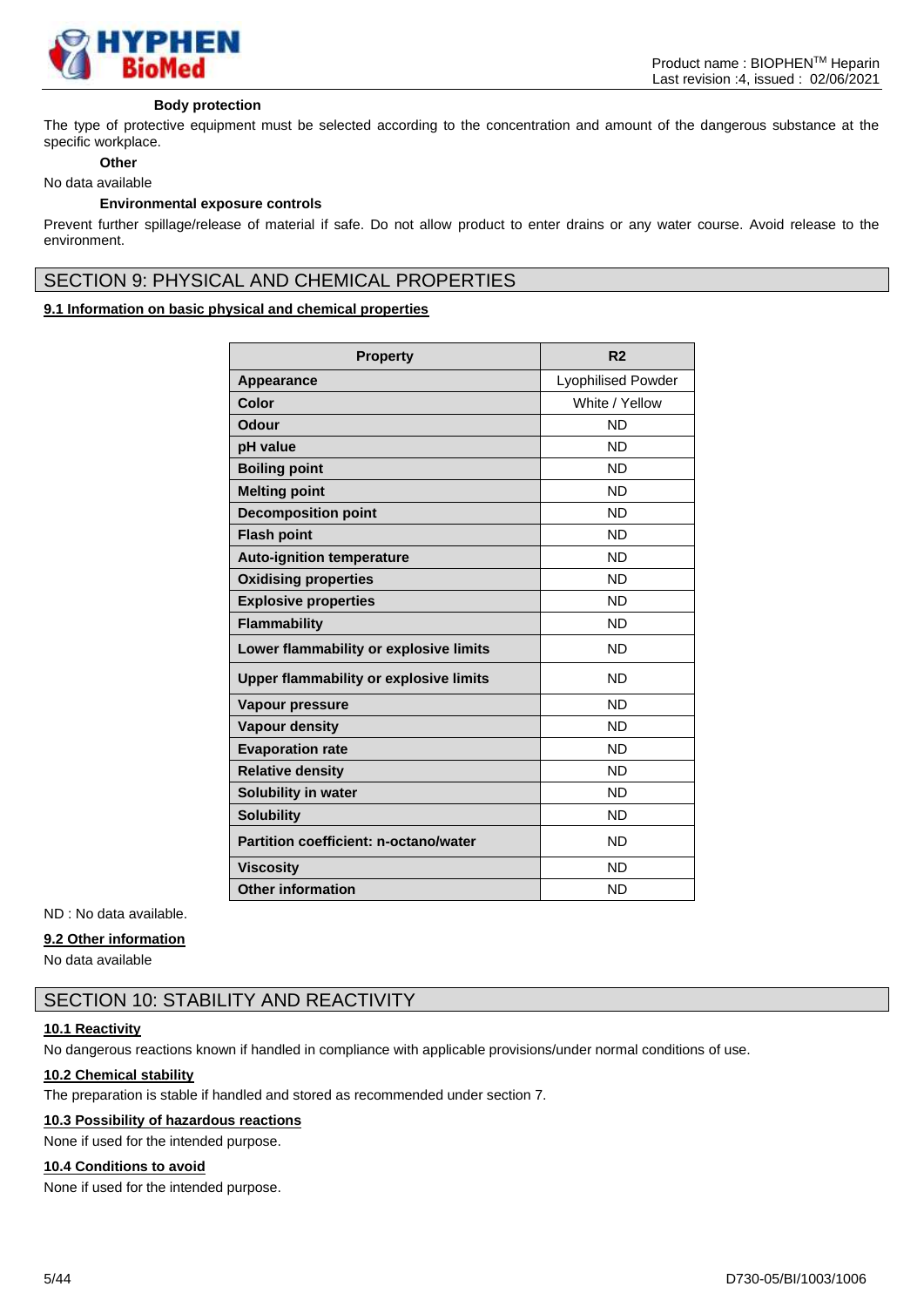

#### **10.5 Incompatible materials**

None known.

#### **10.6 Hazardous decomposition products**

None if used for the intended purpose.

# SECTION 11: TOXICOLOGICAL INFORMATION

#### **11.1 Information on toxicological effects**

| <b>Effects</b>                                     | R2         |
|----------------------------------------------------|------------|
| <b>Acute oral toxicity</b>                         | ND         |
| <b>Acute dermal toxicity</b>                       | ND         |
| <b>Acute inhalational toxicity</b>                 | ND         |
| <b>Skin corrosion/irritation</b>                   | ND         |
| Serious eye damage/eye irritation                  | ND         |
| <b>Respiratory or skin sensitisation</b>           | ND         |
| <b>Germ cell mutagenicity</b>                      | ND         |
| <b>Reproductive toxicity</b>                       | ND         |
| <b>Carcinogenicity</b>                             | ND         |
| <b>Specific target organ toxicity:</b>             | ND         |
| <b>Single exposure</b><br><b>Repeated exposure</b> | Category 2 |
| <b>Aspiration hazard</b>                           | ND         |

ND : No data available.

# SECTION 12: ECOLOGICAL INFORMATION

### **12.1 Toxicity**

| <b>Toxicity</b>                          | R <sub>2</sub> |
|------------------------------------------|----------------|
| <b>Fish toxicity</b>                     |                |
| Acute                                    | ND.            |
| <b>Chronic</b>                           |                |
| <b>Daphnia toxicity</b>                  |                |
| Acute<br>$\overline{\phantom{0}}$        | ND             |
| <b>Chronic</b>                           |                |
| <b>Algae toxicity</b>                    |                |
| <b>Acute</b><br>$\overline{\phantom{a}}$ | ND             |
| <b>Chronic</b><br>-                      |                |
| <b>Bacteria toxicity</b>                 |                |
| Acute                                    | ND             |
| <b>Chronic</b>                           |                |

ND : No data available.

#### **12.2 Persistence and degradability**

No data available.

#### **12.3 Bio-accumulative potential**

No data available.

### **12.4 Mobility in soil**

No data available.

#### **12.5 Results of PBT and vPvB assessment**

| <b>Assessment</b>      |  |
|------------------------|--|
| <b>PBT</b> assessment  |  |
| <b>vPvB</b> assessment |  |

ND : No data available.

#### **12.6 Other adverse effects**

No data available.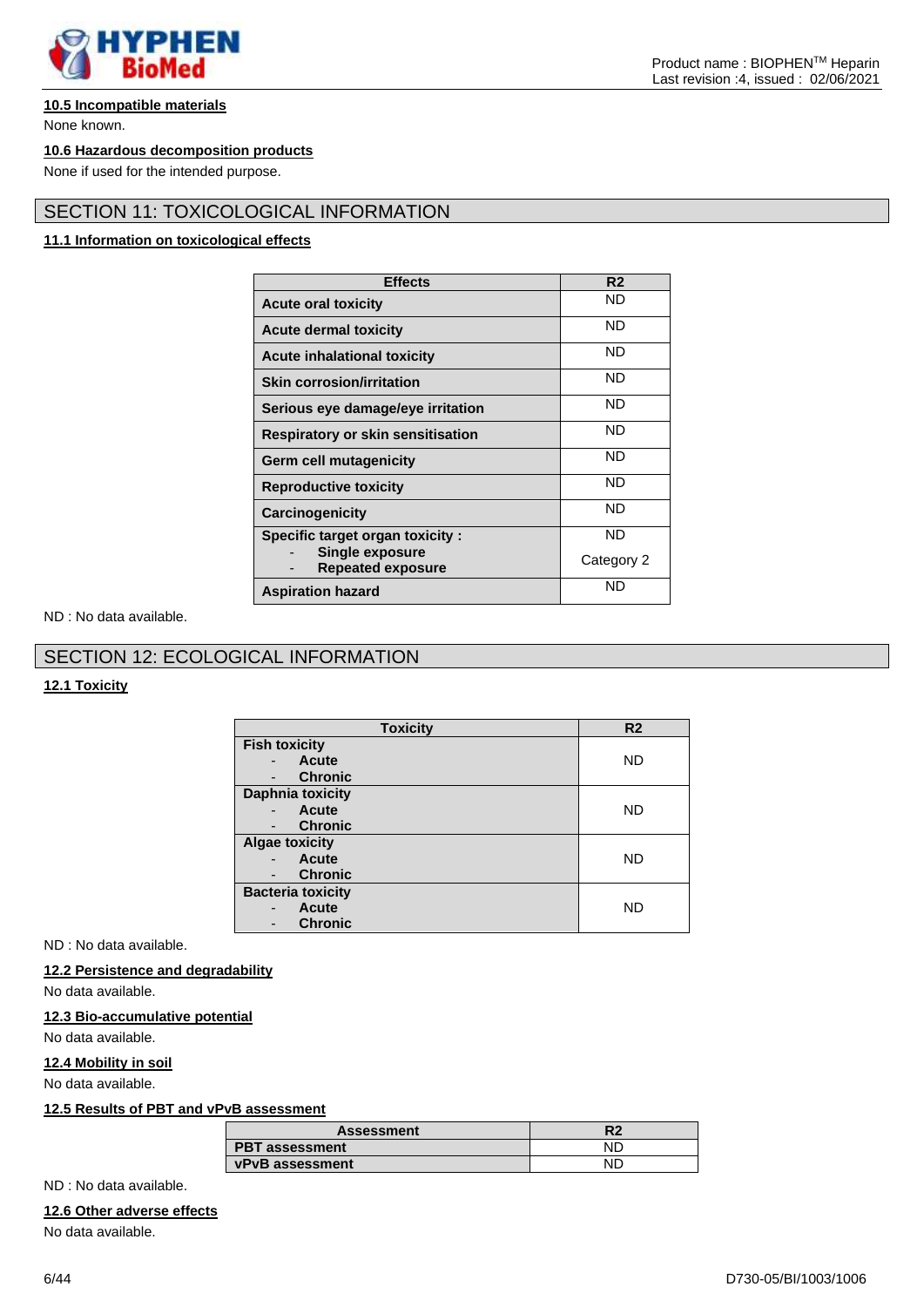

### **12.7 Other information**

Do not discharge product unmonitored into the environment.

### SECTION 13: WASTE DISPOSAL CONSIDERATIONS

#### **13.1 Waste treatment methods**

#### **Product**

Dispose of waste in compliance with national rules and consultation with environmental services. The waste code is established in consultation with your regional waste disposer.

#### **Packaging**

Empty properly packaging. Completely emptied packaging or practically empty packaging containing residues shall be disposed of properly in consultation with your regional waste disposer.

### SECTION 14: TRANSPORT INFORMATION

The product is not covered by international regulations on the transport of dangerous goods (IMDG, IATA, ADR/RID).

### SECTION 15: REGULATORY INFORMATION

#### **15.1 Safety, health and environmental regulations/legislation specific for the substance or mixture**

#### **EU regulations**

This MSDS file is comply to the requirements described on the Regulation (EC) No 1907/2006 (REACH) and 1272/2008 (CLP).

#### **15.2 Chemical safety assessment**

No data available.

### SECTION 16: OTHER INFORMATION

#### **16.1 Key literature references and sources for data**

Regulation EC 1907/2006(REACH), Regulation (EC) 1272/2008 (CLP) its current version.

Regulations concerning the International Carriage of Dangerous Goods according to ADR, RID, IMDG, IATA in their current version.

The data sources used to determine physical, toxic and ecotoxic data, are indicated directly in the corresponding section of this SDS.

The above information is based on our present-day knowledge and experience. The information provided above is not a technical specification and does not guarantee any properties or performance and does not represent any contractual relationship. HYPHEN BioMed and its appointed agents/distributors or OEM contractors shall not be held liable for any damage resulting from or

from contact with the products included in the kit.

#### **16.2 Abbreviations and acronyms**

ADR: European Agreement Concerning the International Carriage of Dangerous Goods by Road

CLP: European Regulation on Classification, Labelling and Packaging of Substances and Mixtures

CMR : cancerogen mutagen reprotoxic

IATA-DGR: International Air Transport Association - Dangerous Goods Regulations

IMDG: International Maritime Dangerous Goods code

NIOSH: National Institute for Occupational Safety and Health in the U.S.

PBT: Persistent, Bioaccumulative, Toxic

REACH: European Union Regulation on Registration, Evaluation, Authorisation and restriction of CHemicals RID: International Rule for Transport of Dangerous Substances by Rail

vPvB: very Persistent, very Bioaccumulative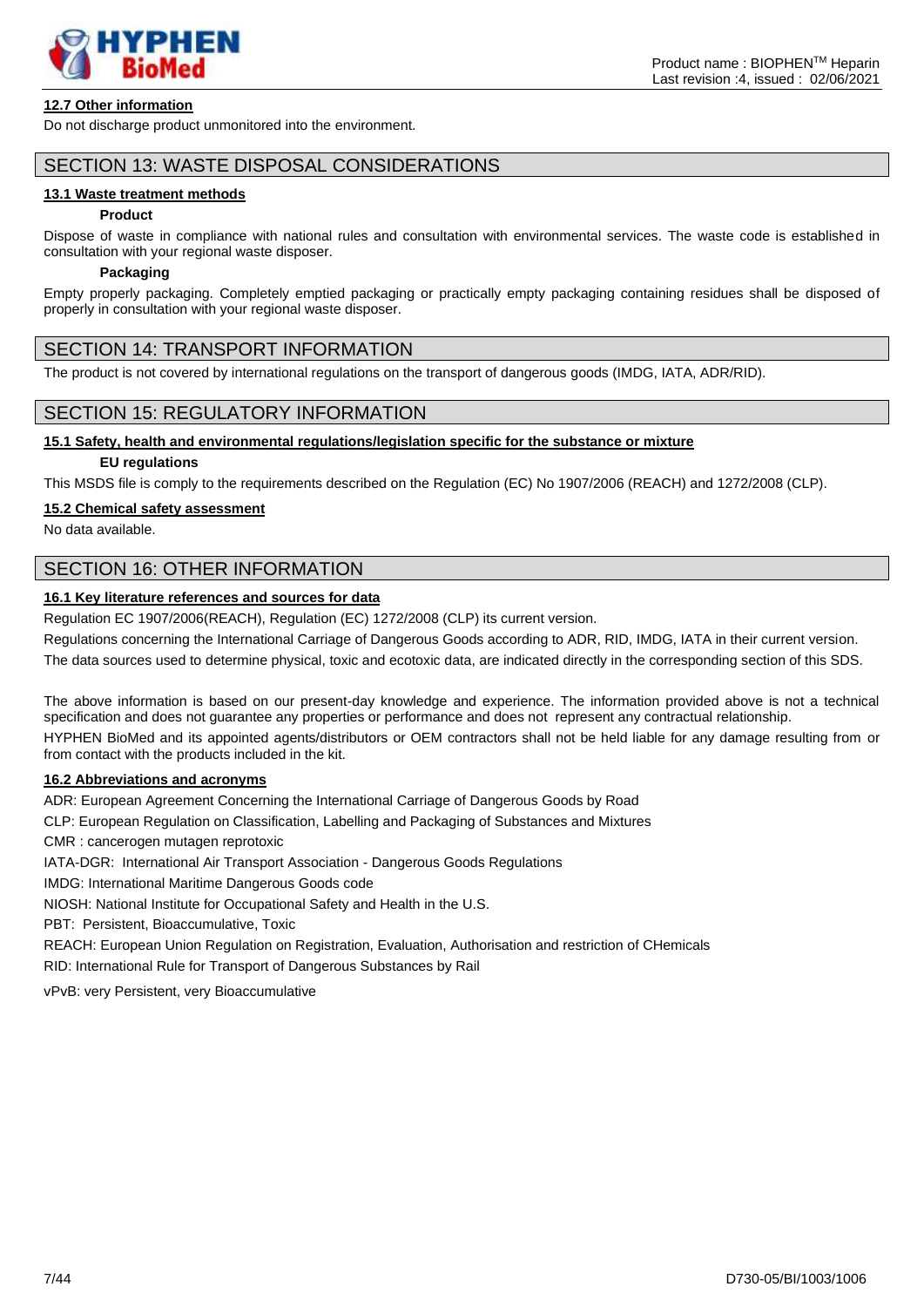

# **FICHE DE DONNEES DE SECURITE**

# <span id="page-7-0"></span>**FRANCAIS**

# SECTION 1: IDENTIFICATION DU PRODUIT ET DE LA SOCIETE

#### **1.1 Identification du produit**

| <b>Nom</b>         | Référence interne |
|--------------------|-------------------|
| BIOPHEN™ Heparin 3 | 221003            |
| BIOPHEN™ Heparin 6 | 221006            |

#### **1.2 Utilisations définies pour la substance / préparation**

Dispositif médical in vitro.

#### **1.3 Renseignements concernant le fabricant et fournisseur de la fiche de sécurité**

| <b>Fabricant:</b> | <b>HYPHEN BioMed</b>             |
|-------------------|----------------------------------|
|                   | 155 rue d'Eragny                 |
|                   | 95000 Neuville sur Oise (France) |
| Tel:              | 33.1.34.40.65.10                 |
| Fax:              | 33.1.34.48.72.36                 |

Adresse e-mail : [info@hyphen-biomed.com](mailto:info@hyphen-biomed.com)

#### **1.4 Numéro d'urgence**

Tel: 33.1.34.40.65.10 (durant les heures ouvrables)

```
France<br>Tel :
```
33.1.45.42.59.59 (Les centres antipoison Français)

**Etranger** 

Se référer aux autorités compétentes

# SECTION 2: INDENTIFICATION DES DANGERS

### **2.1 Classification de la substance ou du mélange**

|                | Informations concernant la classification                                                    |                           |
|----------------|----------------------------------------------------------------------------------------------|---------------------------|
| <b>Réactif</b> | Classes et catégories de danger                                                              | <b>Mentions de danger</b> |
| R <sub>2</sub> | Toxicité spécifique pour certains organes cibles - Exposition répétée, catégorie de danger 2 | H373                      |

### **2.2 Eléments d'étiquetage**

| <b>Réactif</b> | Pictogramme de danger | <b>Mention d'avertissement</b> | <b>Mentions de danger</b>                                                       |
|----------------|-----------------------|--------------------------------|---------------------------------------------------------------------------------|
| R <sub>2</sub> |                       | Attention                      | H373 : Peut endommager les organes en cas d'exposition<br>prolongée ou répétée. |

| <b>Réactif</b> | Conseils de prudence                                                                                 |
|----------------|------------------------------------------------------------------------------------------------------|
| R <sub>2</sub> | P260 : Ne pas respirer la poudre.<br>P314 : Obtenir des conseils / soins médicaux en cas de malaise. |
|                | P501 : Éliminer le contenu/récipient conformément à la réglementation locale et nationale            |

### **2.3 Autres dangers**

Aucun(e)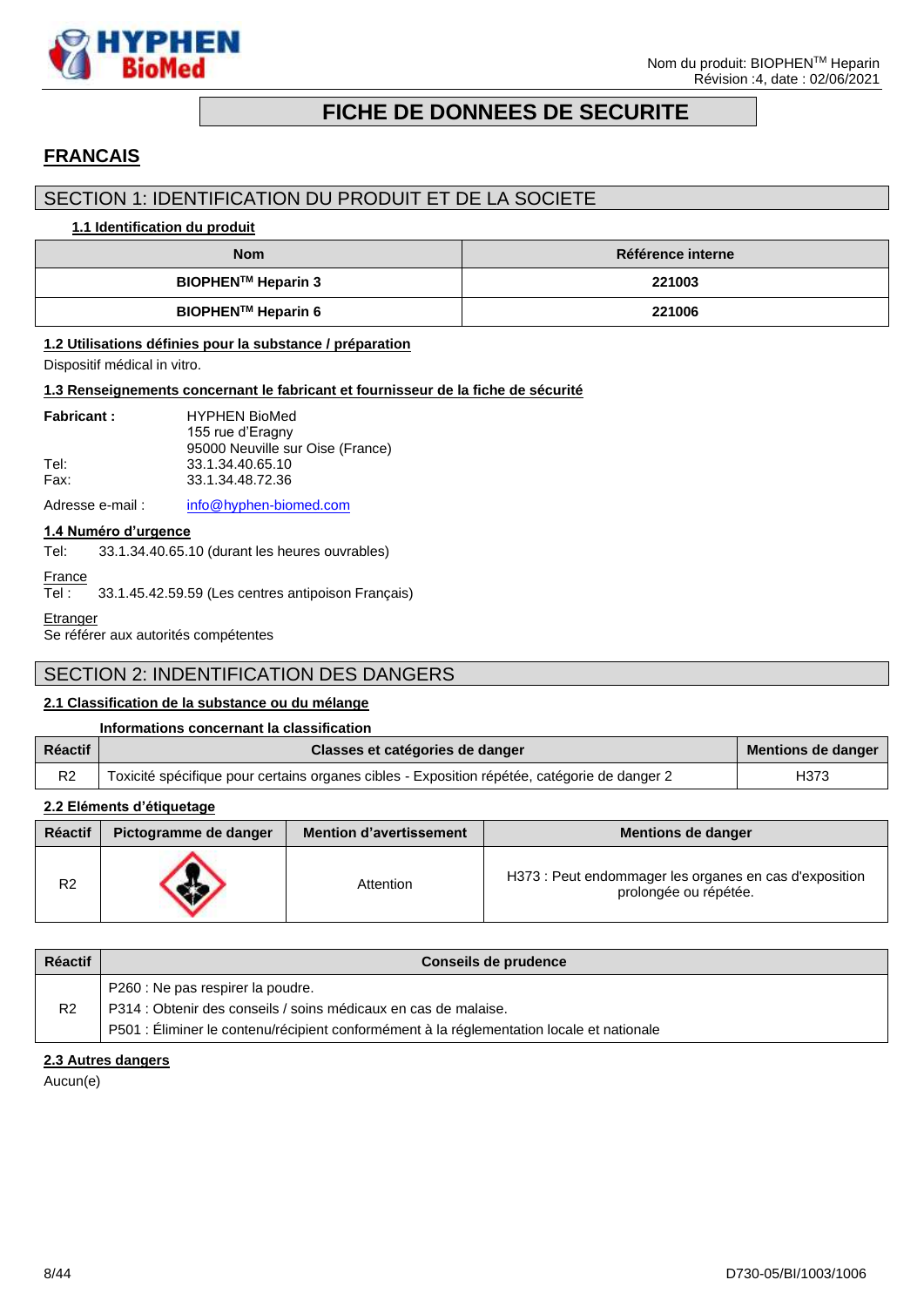

# SECTION 3: COMPOSITION / INFORMATIONS SUR LES COMPOSANTS

### **3.1 Substances**

Non applicable, le produit n'est pas une substance.

#### **3.2 Mélanges**

#### **Composés dangereux**

| <b>Réactif</b> | Nom des composants | CAS/EC/REACH | Classification 1272/2008<br>(CLP) de la substance | <b>Concentration</b> |
|----------------|--------------------|--------------|---------------------------------------------------|----------------------|
| R <sub>2</sub> | EDTA disodium salt | 6381-92-6    | H373 – H332                                       | >10%                 |

**3.1 Autres informations**

Ne pas injecter ou ingérer

### SECTION 4: PREMIERS SECOURS

#### **4.1 Description des premiers secours**

#### **Informations générales**

En cas de doute ou si des symptômes se déclarent, demander conseil à un médecin (lui présenter cette fiche de données de sécurité). Si la victime est inconsciente, ne rien lui faire ingurgiter. Ne pas laisser la victime sans surveillance.

#### **Après inhalation**

En cas d'inhalation, transporter la victime à l'air libre, la garder au chaud et au repos. En cas d'irritation des voies respiratoires, consulter un médecin.

#### **Après contact cutanée**

Après un contact avec la peau, se laver immédiatement et abondamment avec de l'eau et du savon. Enlever immédiatement les vêtements et les chaussures souillés, imprégnés, les nettoyer soigneusement avant de les porter à nouveau. En cas de réactions cutanées, consulter un médecin

#### **Après contact oculaire**

En cas de contact avec les yeux, rincer immédiatement et abondamment à l'eau courante en maintenant les paupières écartées pendant 15 minutes. Protéger l'œil non blessé, enlever les lentilles de contact si la victime en porte et si elles peuvent être enlevées facilement, continuer à rincer. Consulter un ophtalmologiste.

#### **Après ingestion**

En cas d'ingestion, appeler immédiatement un médecin. Ne pas faire vomir. Ne rien donner à boire ou à manger.

#### **4.2 Principaux symptômes et effets, aigus et différés**

Données non disponibles

#### **4.3 Indication des éventuels soins médicaux immédiats et traitements particuliers nécessaires**

Données non disponibles

# SECTION 5: MESURES DE LUTTE CONTRE L'INCENDIE

#### **5.1 Moyens d'extinction**

### **Moyen d'extinction approprié**

Produit non combustible en lui même; adapter les mesures d'extinction d'incendie dans les zones environnantes.

#### **Moyen d'extinction non approprié**

Jet d'eau

### **5.2 Procédures particulières de lutte anti-incendie**

En cas d'incendie, les substances suivantes peuvent être libérées: dioxyde de carbone (CO2), le monoxyde de carbone (CO).

### **5.3 Conseils pour les pompiers**

En cas d'incendie, utiliser un appareil respiratoire autonome et porter un vêtement de protection.

Ne pas évacuer les eaux d'extinction dans les canalisations publiques ni dans les plans d'eau. Ne pas inhaler les gaz d'explosion et d'incendie

# SECTION 6: MESURES A PRENDRE EN CAS DE REJET ACCIDENTEL

# **6.1 Protections individuelles, Equipement de protection et procédures d'urgence**

Se référer aux mesures de protection énumérées dans les rubriques 7 et 8. Eviter le contact avec la peau, les yeux et les vêtements. Eviter la formation de poussières. Eviter de respirer les vapeurs, les brouillards ou les gaz.

### **6.2 Précautions pour l'environnement**

Eviter un déversement ou une fuite supplémentaire (si cela est possible et sans danger). Empêcher le produit de pénétrer dans les égouts. Tout déversement dans l'environnement doit être évité.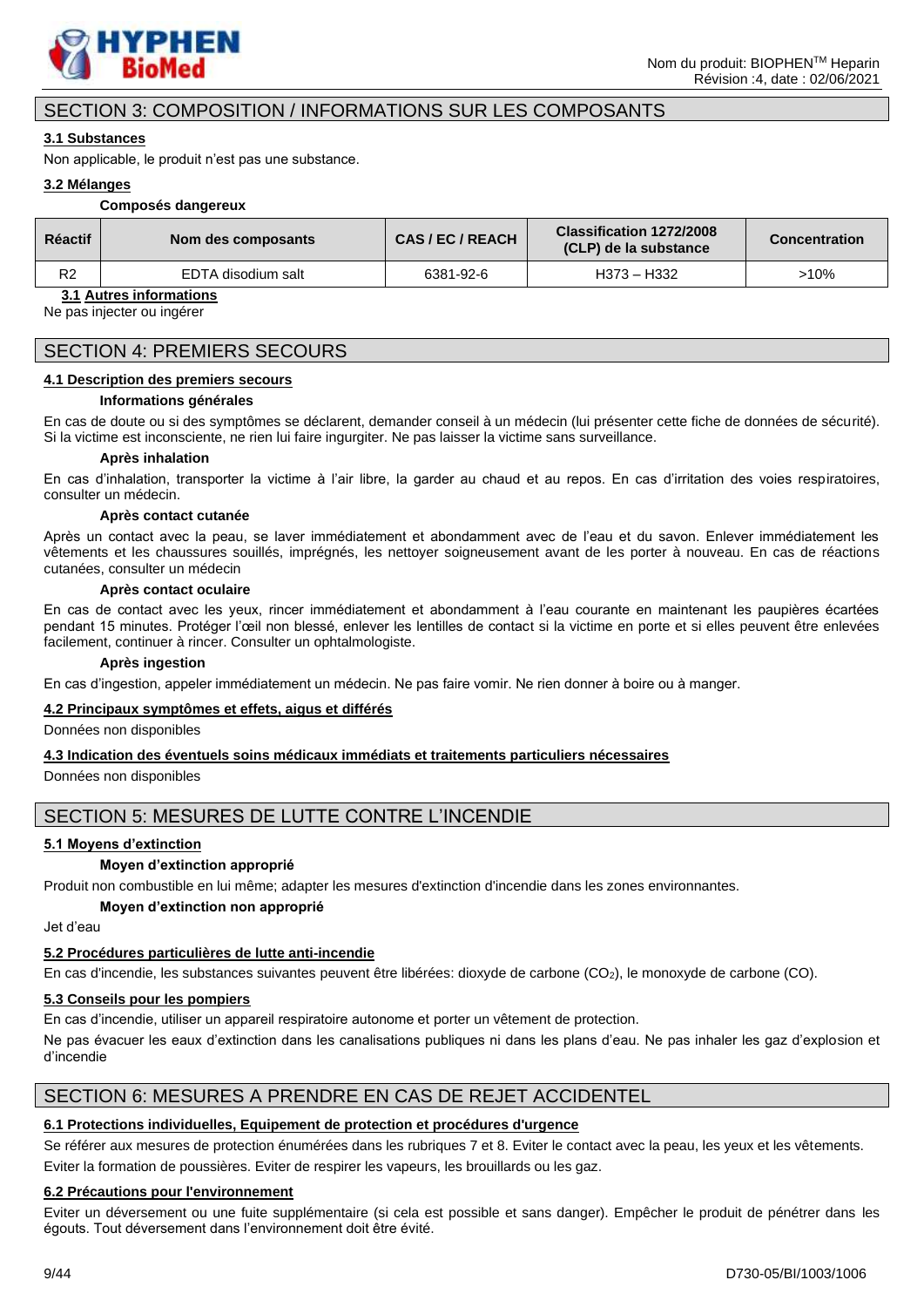

#### **6.3 Méthodes et matériel de confinement et de nettoyage**

Ne jamais remettre de la matière déversée dans les récipients d'origine en vue d'un recyclage. Ramasser avec un produit absorbant. Nettoyer soigneusement les surfaces et les objets souillés en se conformant aux règlementations relatives à l'environnement. Conserver dans des récipients adaptés et fermés pour l'élimination.

### SECTION 7: MANIPULATION ET STOCKAGE

#### **7.1 Précaution pour manipuler sans danger**

#### **Conseils sur la manipulation sans dangers**

Minimiser les risques dus à la manipulation du produit par des mesures de sécurité et de prévention appropriées. Les processus (modes opératoires) doivent être conçus de façon à empêcher la libération de matières dangereuses ou un contact avec la peau en conformité avec les règles de l'art.

#### **Mesures de protection et d'hygiène générales**

Ne pas fumer, ne pas manger ni boire pendant le temps de travail. Tenir à l'écart des aliments, des boissons, des aliments pour les animaux. Après le travail et avant les pauses, se laver les mains et le visage. Ne pas inhaler les vapeurs. Eviter le contact avec les yeux et la peau. Enlever immédiatement tout vêtement souillé ou éclaboussé.

#### **Indications pour la protection contre l'incendie et l'explosion**

Pas de mesures spéciales nécessaires.

#### **7.2 Conditions de stockage incluant les incompatibilités**

#### **Mesures techniques et conditions de stockage**

Conserver les récipients hermétiquement fermés dans un endroit frais et bien ventilé.

**Matières incompatibles**

Pas de données disponibles

#### **Température de stockage recommandée**

Valeurs : 2 - 8 ° C

#### **Exigences concernant les lieux et containeurs de stockages**

Les emballages entamés doivent être refermés soigneusement et maintenus en position verticale afin d'éviter les fuites.

#### **7.3 Utilisations particulières**

Hormis les utilisations mentionnées à la section 1.2, aucune autre utilisation spécifique n'est prévue.

### SECTION 8 : CONTROLE DE L'EXPOSITION / PROTECTION INDIVIDUELLE

#### **8.1 Valeurs limites d'exposition**

#### **Valeurs limites d'exposition professionnelles**

Données non disponibles

#### **Valeurs limites biologiques**

Données non disponibles

#### **8.2 Contrôle de l'exposition**

#### **Contrôles techniques appropriés**

Les mesures techniques et l'application des méthodes de travail adéquates ont priorité sur l'utilisation d'équipements de protection individuelle. Respecter les pratiques générales d'hygiène industrielle.

#### **Equipement de protection individuel**

Lors de la manipulation des produits, porter exclusivement des vêtements de protection appropriés qui respectent les règlementations en vigueur.

#### **Protection respiratoire**

La protection des voies respiratoires n'est pas requise. Utiliser des masques de protection type N95 (US) ou de type P1 (EN 143) pour se protéger lors de la formation de poussières. Utiliser du matériel testé et approuvé par des normes telles que NIOSH (US) ou CEN  $(EU)$ .

#### **Protection des mains et cutanée**

Manipuler avec des gants. Les gants doivent être contrôlés avant l'utilisation. Utiliser une technique de retrait appropriée afin d'éviter que la peau entre en contact avec le produit (par exemple : sans toucher la surface extérieur du gant). Jeter les gants contaminés après l'utilisation conformément aux lois en vigueur et aux bonnes pratiques de laboratoire. Laver et sécher les mains. Les gants de protection sélectionnés doivent satisfaire aux standards EN374.

Les gants de protection doivent être remplacés immédiatement s'ils sont physiquement endommagés ou usés.

#### **Protection des yeux et du visage**

Utiliser un équipement de protection des yeux testé et approuvé selon les normes gouvernementales en vigueur, telles que NIOSH (US) et EN 166 (EU).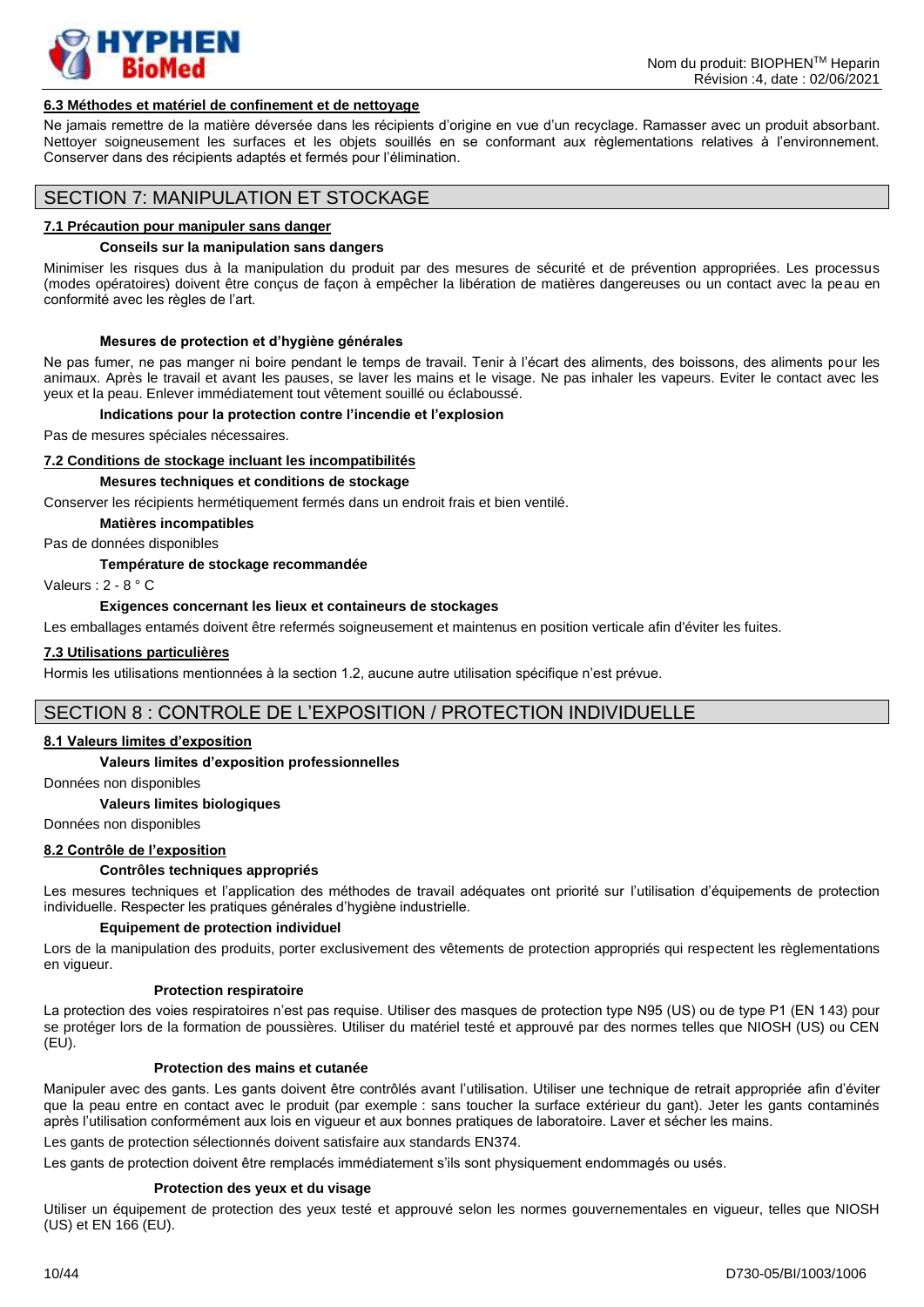

#### **Protection du corps**

Choisir une protection corporelle en relation avec le type, la concentration et les quantités de produits mis en œuvre.

# **Autres protections**

#### Données non disponibles

#### **Contrôles concernant l'exposition environnementale**

Eviter un déversement ou une fuite supplémentaire (si cela est possible et sans danger). Empêcher le produit de pénétrer dans les égouts. Tout déversement dans l'environnement doit être évité.

# SECTION 9 : PROPRIETES PHYSIQUES ET CHIMIQUES

### **9.1 Informations sur les propriétés physico-chimiques de bases**

| Propriété                                  | R <sub>2</sub>     |
|--------------------------------------------|--------------------|
| <b>Aspect</b>                              | Poudre Lyophilisée |
| Couleur                                    | Blanc / Jaune      |
| <b>Odeur</b>                               | <b>ND</b>          |
| Valeur du pH                               | <b>ND</b>          |
| Point d'ébullition                         | <b>ND</b>          |
| Point d'éclair                             | <b>ND</b>          |
| Inflammabilité (solide, gaz)               | <b>ND</b>          |
| Point de fusion                            | <b>ND</b>          |
| Point de décomposition                     | <b>ND</b>          |
| <b>Point d'inflammation</b>                | <b>ND</b>          |
| Température d'Auto-inflammation            | <b>ND</b>          |
| Propriétés d'oxydation                     | <b>ND</b>          |
| Propriétés d'explosion                     | <b>ND</b>          |
| Basse inflammabilité ou limite d'explosion | <b>ND</b>          |
| Haute inflammabilité ou limite d'explosion | <b>ND</b>          |
| <b>Pression de vapeur</b>                  | <b>ND</b>          |
| Densité relative                           | <b>ND</b>          |
| Solubilité dans l'eau                      | <b>ND</b>          |
| <b>Autres solubilités</b>                  | <b>ND</b>          |
| Coefficient de partition: n-octano/eau     | <b>ND</b>          |
| <b>Viscosité</b>                           | <b>ND</b>          |
| Densité de vapeur                          | <b>ND</b>          |
| Taux d'évaporation                         | <b>ND</b>          |

ND : Données Non Disponible

#### **9.2 Autres informations**

Données non disponibles

### SECTION 10: STABILITE ET REACTIVITE

#### **10.1 Réactivité**

Pas de réaction dangereuse si le produit est utilisé conformément au mode d'emploi.

#### **10.2 Stabilité chimique**

La préparation est stable si les conditions de manipulation et de stockage recommandées dans la section 7 sont appliquées.

#### **10.3 Réaction dangereuse potentielle**

Néant si utilisation appropriée.

#### **10.4 Conditions à éviter**

Néant si utilisation appropriée.

### **10.5 Matériels incompatibles**

Données non connues

#### **10.6 Produits de décompositions dangereux**

Néant si utilisation appropriée.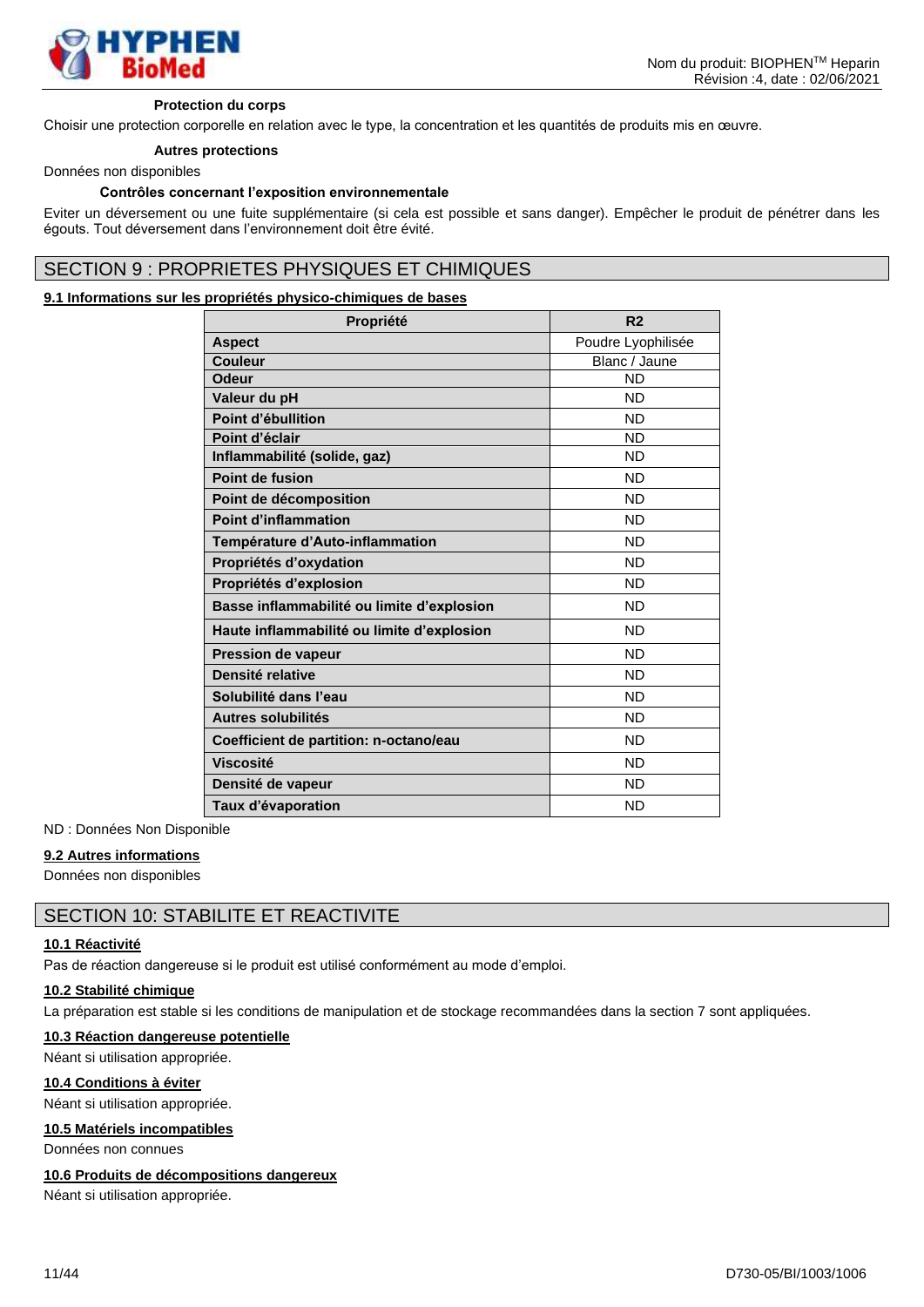

# SECTION 11: INFORMATIONS TOXICOLOGIQUES

#### **11.1 Informations sur les effets toxiques**

| <b>Effets</b>                                                                                   | R <sub>2</sub>           |
|-------------------------------------------------------------------------------------------------|--------------------------|
| Toxicité orale aiguë                                                                            | ND.                      |
| Toxicité cutanée aiguë                                                                          | ND.                      |
| Toxicité aiguë par inhalation                                                                   | ND.                      |
| Corrosion/Irritation cutanée                                                                    | ND.                      |
| Lésion/irritation oculaire                                                                      | <b>ND</b>                |
| Sensibilisation respiratoire et cutanée                                                         | ND.                      |
| Mutagénicité sur les cellules germinales                                                        | ND.                      |
| <b>Cancérogénicité</b>                                                                          | <b>ND</b>                |
| Toxicité sur la reproduction                                                                    | <b>ND</b>                |
| Toxique pour certains organes cibles :<br><b>Exposition unique</b><br><b>Exposition répétée</b> | <b>ND</b><br>catégorie 2 |
| <b>Risque d'aspiration</b>                                                                      | ND                       |

ND : Données Non Disponible

# SECTION 12 : INFORMATIONS ECOLOGIQUES

### **12.1 Ecotoxicité**

| <b>Toxicité</b>                                        | R <sub>2</sub> |
|--------------------------------------------------------|----------------|
| Toxicité sur les poissons<br>Aiguë<br><b>Chronique</b> | <b>ND</b>      |
| Toxicité sur les daphnies<br>Aiguë<br><b>Chronique</b> | <b>ND</b>      |
| Toxicité sur les algues<br>Aiguë<br><b>Chronique</b>   | <b>ND</b>      |
| Toxicité sur bactéries<br>Aiguë<br><b>Chronique</b>    | <b>ND</b>      |

### ND : Données Non Disponible

#### **12.2 Mobilité dans les sols**

Données non disponibles

#### **12.3 Persistance et dégradabilité**

Données non disponibles

#### **12.4 Bioaccumulation potentielle**

Données non disponibles

#### **12.5 Résultats d'évaluation des PBT et vPvB**

| <b>Evaluation</b> | R <sub>2</sub> |
|-------------------|----------------|
| <b>PBT</b>        | ND.            |
| vPvB              | ND             |
|                   |                |

ND : Données Non Disponible

#### **12.6 Autres effets nocifs**

Données Non Disponible

### **12.7 Autre information**

Ne pas verser le produit dans l'environnement.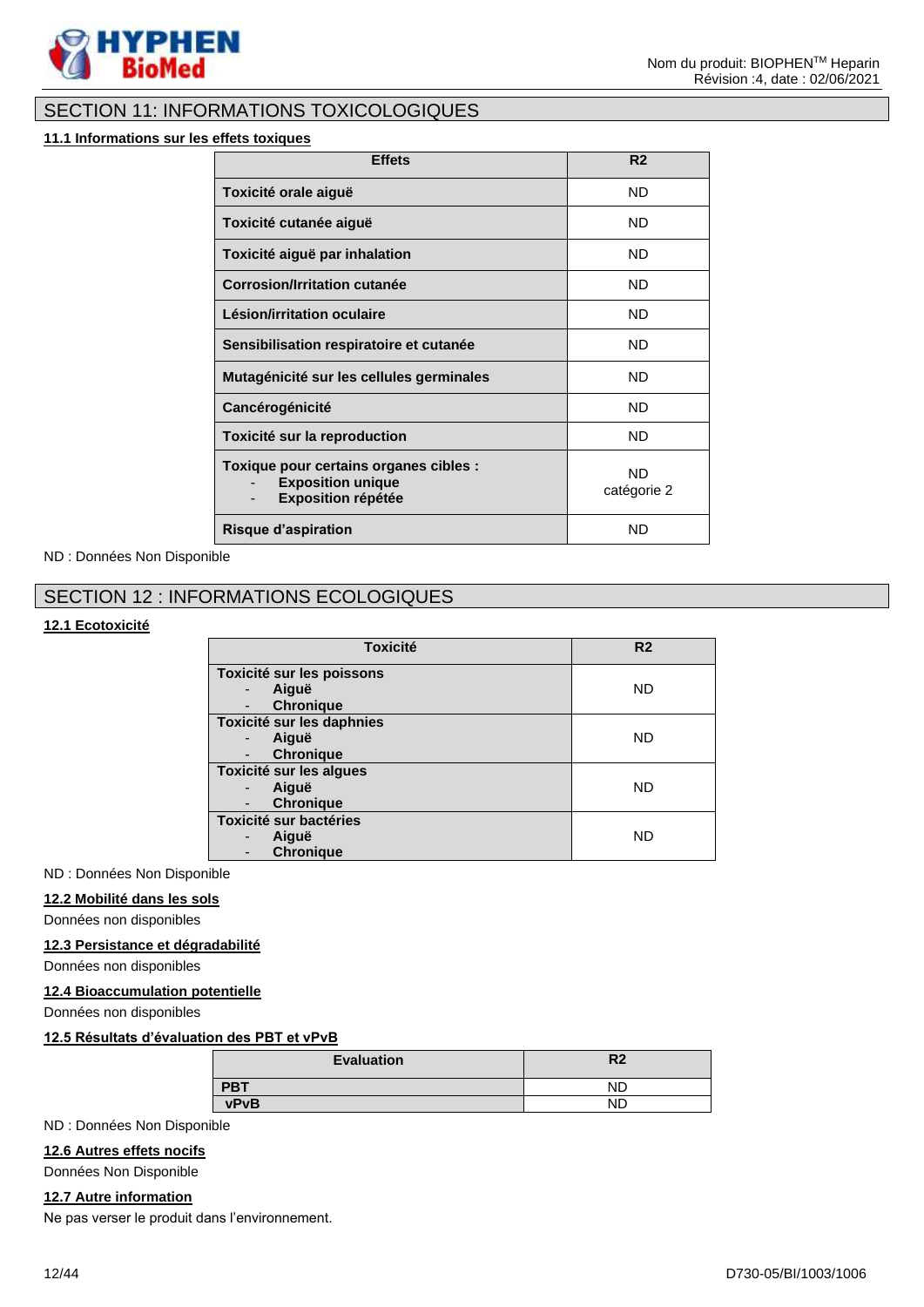

# SECTION 13: CONSIDERATIONS RELATIVES A L'ELIMINATION

#### **13.1 Méthode de traitement des déchets**

#### **Produit**

Eliminer les déchets selon les règlementations nationales en vigueurs et en accord avec les services environnementaux. L'attribution d'un numéro de code de déchet doit être effectuée en accord avec le service régional d'élimination des déchets.

#### **Emballage**

Les résidus doivent être retirés des emballages. Les emballages vides et les emballages contenant encore des résidus doivent être éliminés en accord avec le service régional d'élimination des déchets.

### SECTION 14: INFORMATIONS RELATIVES AU TRANSPORT

Le produit n'est pas un produit dangereux selon les règlementations relatives au transport (ADR, RID, IATA, IMDG).

### SECTION 15: INFORMATIONS REGLEMENTAIRES

#### **15.1 Règlementations / législation particulières a la substance ou mélange de sécurité, de sante et d'environnement**

Cette fiche de sécurité est conforme aux exigences décrites dans les règlements (CE) no 1907/2006 (REACH) et 1272/2008 (CLP).

#### **15.2 Évaluation de la sécurité chimique**

Pas de données disponibles.

### SECTION 16: AUTRES DONNEES

### **16.1 Sources des données utilisées pour l'établissement de la fiche**

Règlement (CE) no 1907/2006 (REACH), 1272/2008 (CLP) dans se version actuellement en vigueur.

Règlements relatifs aux transports d'après ADR, RID, IATA, IMDG dans leurs versions respectives actuellement en vigueur.

Les sources de données évaluées pour la détermination des données physiques, toxicologiques et éco-toxicologiques sont indiquées dans les sections respectives.

Ces indications sont fondées sur l'état actuel de nos connaissances, mais ne constituent pas une garantie quant aux propriétés du produit et ne donnent pas lieu à un rapport juridique.

HYPHEN BIOMED et ses agents/distributeurs déclarés ou contractants OEM ne sauraient être tenus pour responsables d'un dommage éventuel résultant de ou du contact d'un réactif inclus dans le coffret.

### **16.2 Abréviations**

ADR : Accord européen relatif au transport international des marchandises dangereuses par route

CLP : Règlement européen relatif à la classification, à l'étiquetage et à l'emballage des substances chimiques et des mélanges CMR : Cancérogène, Mutagène et Reprotoxique

IATA-DGR : Association internationale du transport aérien - Réglementation pour le transport des marchandises dangereuses

IMDG : Code maritime international des marchandises dangereuses

NIOSH : Institut national pour la sécurité et la santé au travail (agence fédérale américaine)

PBT : Persistant, Bio-accumulatif et Toxique

REACH : Règlement européen relatif à l'enregistrement, évaluation et autorisation des produits chimiques

RID : Règlement concernant le transport international ferroviaire des marchandises dangereuses sur le continent européen

vPvB : very Persistent and very Bioaccumulative (Très Persistant, Très Bio-accumulatif)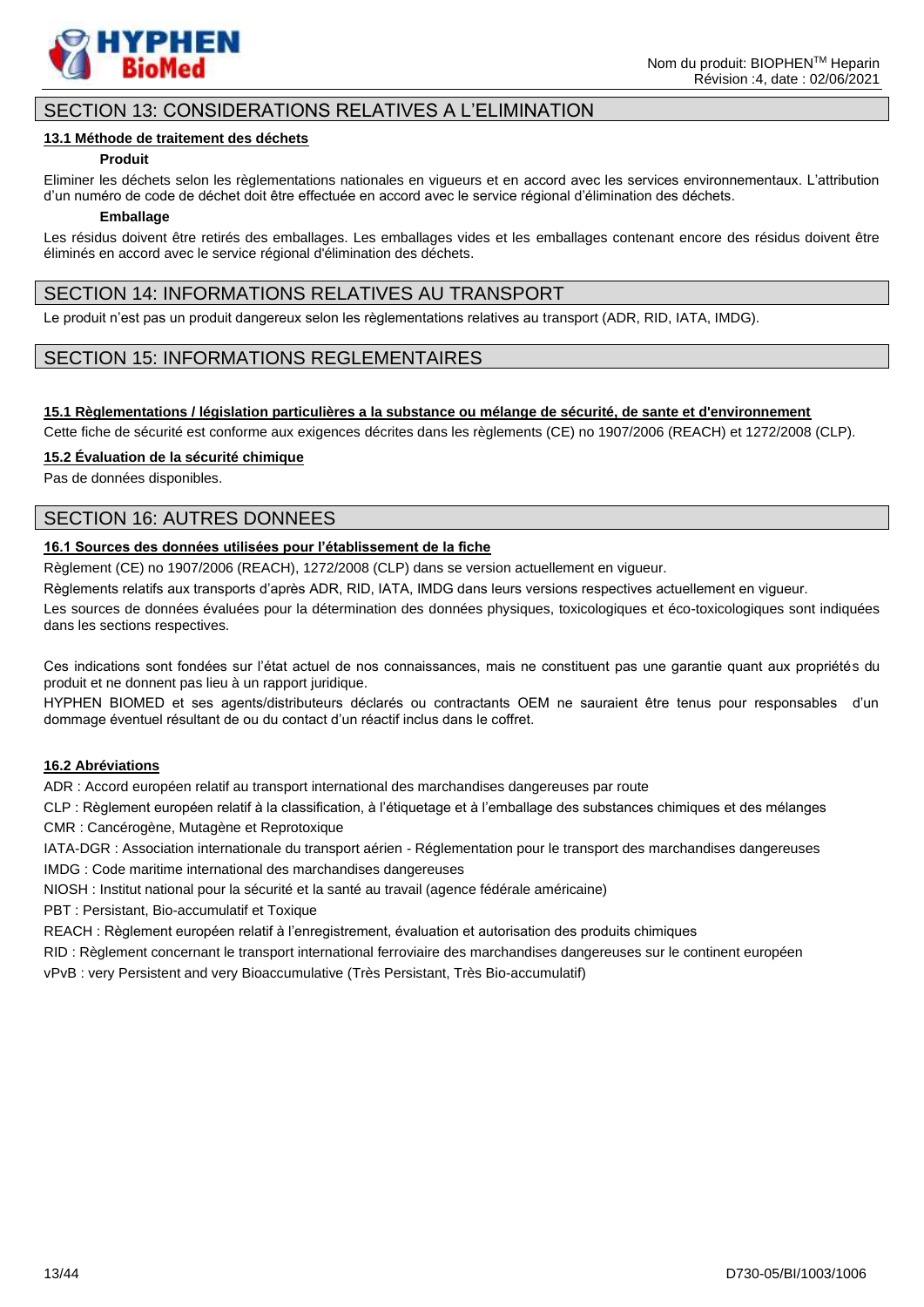

# **FICHA DE DATOS DE SEGURIDAD**

# <span id="page-13-0"></span>**ESPAÑOL**

# SECCIÓN 1: IDENTIFICACIÓN DEL PRODUCTO Y DE LA EMPRESA

### **1.1 Identificación del producto**

| <b>Nombre</b>             | Referencia |
|---------------------------|------------|
| <b>BIOPHEN™ Heparin 3</b> | 221003     |
| <b>BIOPHEN™ Heparin 6</b> | 221006     |

### **1.2 Uso/aplicación y usos desaconsejados**

Producto sanitario para utilización in vitro

#### **1.3 Datos sobre el fabricante y proveedor de la ficha de seguridad**

| <b>Fabricante:</b> | <b>HYPHEN BioMed</b><br>155 rue d'Eragny |
|--------------------|------------------------------------------|
|                    | 95000 Neuville sur Oise (Francia)        |
| Tel.:              | 33.1.34.40.65.10                         |
| Fax:               | 33.1.34.48.72.36                         |
|                    |                                          |

Dirección de correo electrónico: [info@hyphen-biomed.com](mailto:info@hyphen-biomed.com)

### **1.4 Teléfono de urgencias**

Tel.: 33.1.34.40.65.10 (Este número solamente está disponible en horas de oficina)

Francia

Tel.: 33.1.45.42.59.59 (central de información toxicológica en Francia)

**Extranjero** 

Dirigirse al(a los) organismo(s) competente(s)

# SECCIÓN 2: IDENTIFICACIÓN DE LOS PELIGROS

### **2.1 Clasificación de la sustancia o de la mezcla**

#### **Información referente a la clasificación**

| <b>Reactivo</b> | Clases de peligro / categorías                                                            | Indicaciones de<br>peligro |
|-----------------|-------------------------------------------------------------------------------------------|----------------------------|
| R <sub>2</sub>  | Toxicidad específica en determinados órganos: exposición repetida, categoría de peligro 2 | H373                       |

### **2.2 Elementos de etiquetado**

| <b>Reactivo</b> | Pictogramas de peligro | Palabras de advertencia | Indicaciones de peligro                                                         |
|-----------------|------------------------|-------------------------|---------------------------------------------------------------------------------|
| R <sub>2</sub>  |                        | Atención                | Puede causar daño a órganos después de una exposición<br>prolongada o repetida. |

| <b>Reactivo</b> | Consejos de prudencia                                                                                    |
|-----------------|----------------------------------------------------------------------------------------------------------|
|                 | P260 : No respirar el polvo.                                                                             |
| R <sub>2</sub>  | P314 : Obtenga asesoramiento / atención médica si no se siente bien.                                     |
|                 | P501 : Eliminar el contenido/el recipiente acuerdo con el organismo regional encargado de la eliminación |

#### **2.3 Otros peligros**

Ninguno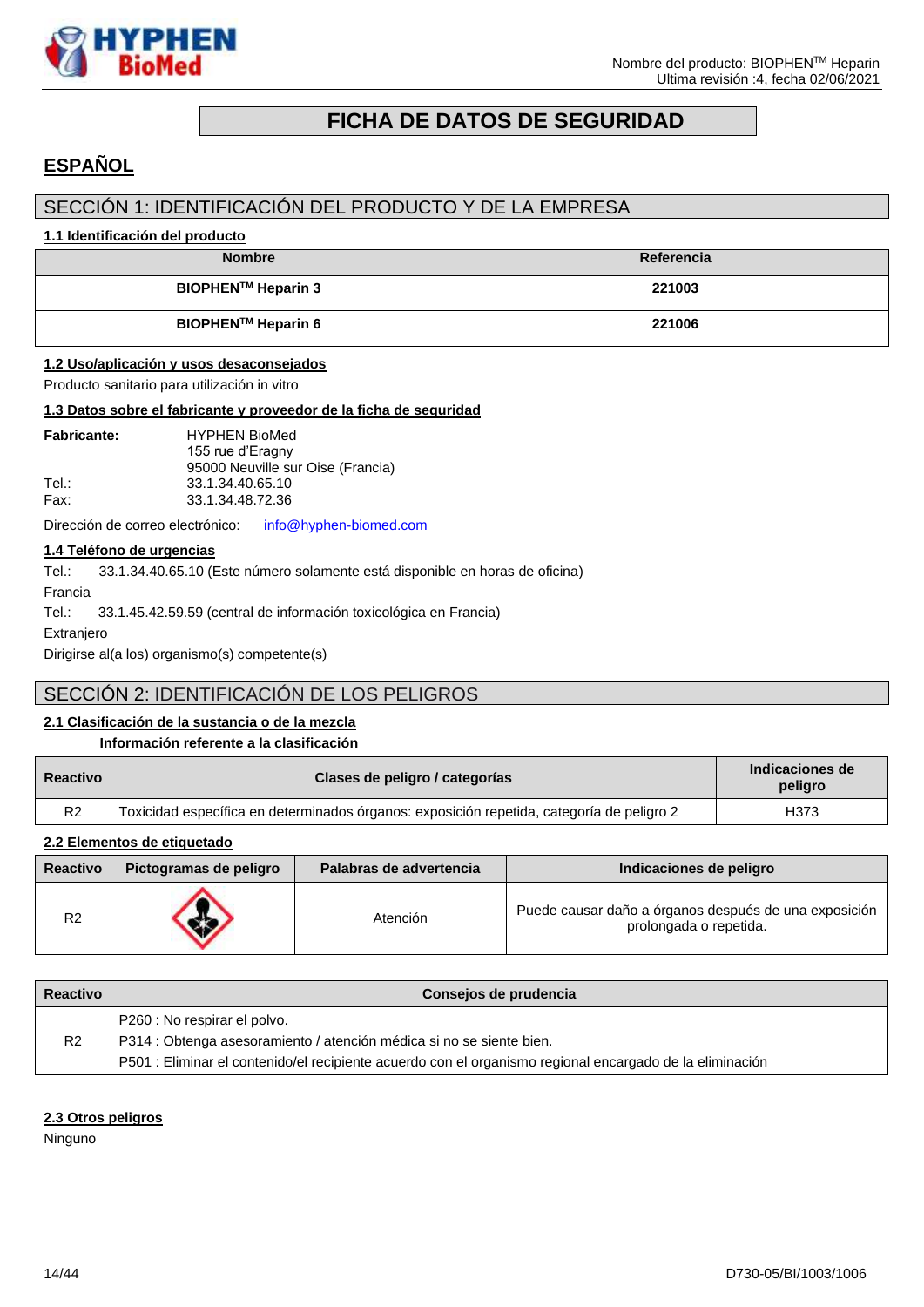

# SECCIÓN 3: COMPOSICIÓN / INFORMACIÓN SOBRE LOS COMPONENTES

### **3.1 Sustancias**

No aplicable. El producto no es una sustancia.

### **3.2 Mezclas**

#### **Compuestos peligrosos**

| <b>Reactivo</b> | Denominación de los componentes | CAS/CE/REACH | Clasificación de la sustancia<br>conforme a 1272/2008 (CLP) | Concentración |
|-----------------|---------------------------------|--------------|-------------------------------------------------------------|---------------|
| R <sub>2</sub>  | EDTA disodium salt              | 6381-92-6    | H373                                                        | >10%          |

**3.1 Otros datos**

No inyectar ni ingerir.

# SECCIÓN 4: PRIMEROS AUXILIOS

### **4.1 Descripción de los primeros auxilios**

#### **Información general**

Si aparecen síntomas o en casos de duda, consultar al médico (Mostrar la ficha de datos de seguridad). No administrar nunca algo por la boca a una persona inconsciente. Atender a la persona afectada y no dejarla sin vigilancia.

#### **Tras una inhalación**

EN CASO DE INHALACIÓN: Llevar a la persona al aire fresco. Colocar al afectado en posición de descanso y mantenerlo caliente. En caso de irritación de las vías respiratorias, consultar a un médico.

#### **Tras un contacto cutáneo**

EN CASO DE CONTACTO CON LA PIEL: Lavar inmediatamente con abundante agua y jabón. Quitarse inmediatamente todas las prendas de ropa manchadas o empapadas. Lavar a fondo la ropa antes de volver a usarla. En caso de reacciones cutáneas, consultar al médico.

#### **Tras un contacto ocular**

EN CASO DE CONTACTO CON LOS OJOS: Enjuagar inmediatamente durante 15 minutos bajo un chorro de agua, con el párpado bien abierto, protegiendo el ojo sano. A ser posible retirar las lentes de contacto eventualmente presentes. Seguir enjuagando. Acudir a un oculista.

#### **Tras una ingestión**

EN CASO DE INGESTIÓN, solicitar atención médica inmediatamente. No inducir al vómito. No suministrar nunca nada por la boca a una persona inconsciente.

#### **4.2 Principales síntomas y efectos, agudos y retardados**

Datos no disponibles.

### **4.3 Indicación de posibles cuidados médicos inmediatos y de tratamientos especiales necesarios**

Datos no disponibles.

### SECCIÓN 5: MEDIDAS DE LUCHA CONTRA INCENDIOS

### **5.1 Medios de extinción**

### **Medios de extinción adecuados**

Producto no combustible en sí mismo; adaptar las medidas de extinción de incendios en las zonas circundantes.

### **Medios de extinción inadecuados**

Chorro de agua pleno

### **5.2 Procedimientos especiales de lucha contra incendios**

En caso de incendio se pueden liberar las siguientes sustancias: dióxido de carbono (CO<sub>2</sub>) y monóxido de carbono (CO).

### **5.3 Recomendaciones para los bomberos**

En caso de incendio: Llevar protección respiratoria independiente del entorno y ropa de protección. El agua de extinción no se debe verter al alcantarillado o a las aguas de escorrentía. No inhalar los gases de explosión o de incendio.

# SECCIÓN 6: MEDIDAS EN CASO DE LIBERACIÓN ACCIDENTAL

### **6.1 Protecciones personales, equipos de protección y procedimientos de emergencia**

Atender a las medidas de protección recogidas en las secciones 7 y 8. Evitar el contacto con la piel, los ojos y las ropa. Evitar la formación de polvo. No inhalar el vapor/niebla/gas.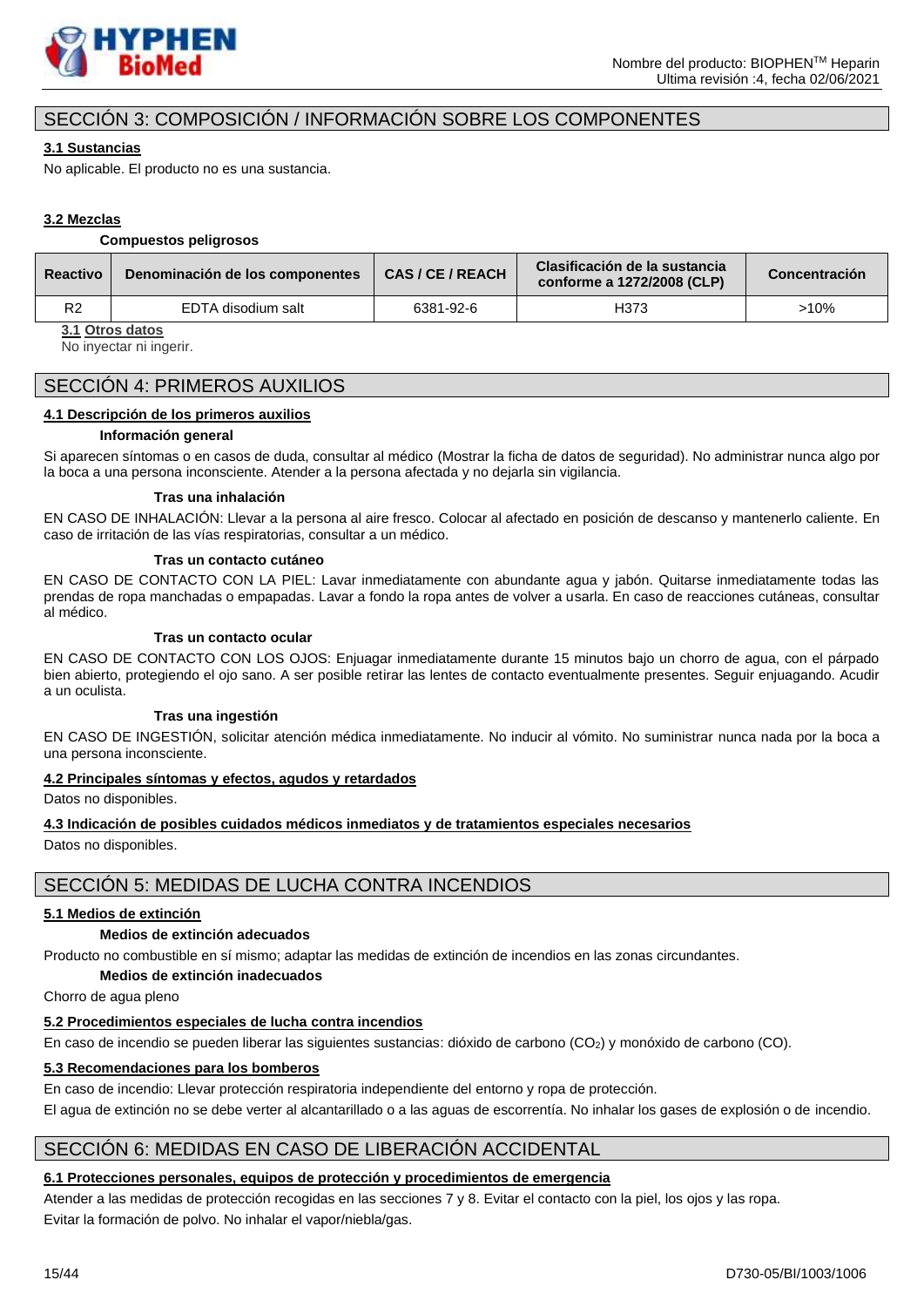

### **6.2 Precauciones ambientales**

Impedir la propagación y el derrame del material liberado, si es posible hacerlo sin peligro. No verter en las aguas residuales. Evítese su liberación al entorno.

#### **6.3 Métodos y material de contención y de limpieza**

No verter el producto derramado en su envase original con la finalidad de una reutilización. Recoger el producto derramado con material absorbente. Limpiar especialmente a fondo las superficies y objetos ensuciados cumpliendo todas las disposiciones legales relevantes para el medio ambiente. Guardar en contenedores cerrados y adecuados y llevarlos para su eliminación.

### SECCIÓN 7: MANIPULACIÓN Y ALMACENAMIENTO

#### **7.1 Precauciones para una manipulación segura**

#### **Recomendaciones sobre la manipulación segura**

El riesgo en el manejo con el producto debe reducirse a un grado mínimo mediante la aplicación de medidas preventivas y de protección. Configurar los procedimientos de trabajo, en la medida en que sea posible según el estado de la técnica, de manera que no se liberen sustancias peligrosas y que pueda excluirse un contacto con la piel.

#### **Medidas generales de protección y de higiene**

No comer, beber ni fumar durante el trabajo. Mantenerse alejado de alimentos, bebidas y comida para animales. Lavarse las manos y la piel antes de las pausas y después del trabajo. No inhalar los vapores. Evitar todo contacto de los ojos con pequeñas porciones de piel. Quitar inmediatamente cualquier ropa manchada o salpicada.

#### **Indicaciones para la protección contra incendios y explosiones.**

No existen medidas especiales necesarias.

#### **7.2 Condiciones de almacenamiento incluidas las incompatibilidades**

#### **Medidas técnicas y condiciones de almacenamiento**

Mantener los recipientes herméticamente cerrados y guardarlos en lugar fresco y bien ventilado.

**Materiales incompatibles**

#### Datos no disponibles

#### **Temperatura de almacenamiento recomendada**

Valor: 2 - 8 ° C

#### **Exigencias relativas a los lugares y contenedores de almacenamiento**

Los envases abiertos deben cerrarse perfectamente y mantenerlos en posición vertical para evitar derrames.

#### **7.3 Aplicaciones finales específicas**

Con excepción de los usos mencionados en la sección 1.2, no hay previstas otras aplicaciones específicas.

### SECCIÓN 8: CONTROL DE LA EXPOSICIÓN / PROTECCIÓN INDIVIDUAL

#### **8.1 Parámetros de control**

#### **Valores límite de exposición profesional**

Datos no disponibles.

#### **Valores límite biológicos**

Datos no disponibles.

#### **8.2 Control de la exposición**

**Controles técnicos apropiados**

Datos no disponibles.

#### **Equipo de protección individual**

Durante la manipulación de los productos llevar exclusivamente la ropa de protección correspondiente conforme a las prescripciones vigentes.

#### **Protección respiratoria**

No se requiere protección respiratoria. Para la protección frente a la formación de polvo, utilizar mascarilla antipolvo tipo N95 (US) o una mascarilla de protección respiratoria con filtro P1(EN 143). Los aparatos de protección respiratoria deberán estar verificados y autorizados según los estándares estatales correspondientes como NIOHS (US) o CEN (UE).

#### **Protección de las manos y protección cutánea**

Durante la manipulación utilizar guantes protectores. Comprobar la idoneidad específica de los guantes para el puesto de trabajo antes de ponérselos. Aplicar un método apropiado para quitarse los guantes protectores con el fin de evitar un contacto con la piel (por ejemplo, quitárselos sin tocar con la mano desnuda la superficie exterior contaminada). Los guantes contaminados se deberán eliminar debidamente después de llevarlos, teniendo en cuanta las disposiciones legales y a tenor de las buenas prácticas de laboratorio. Lavarse y secarse las manos.

Los guantes protectores a usar deben estar verificados y autorizados según EN374.

Los guantes de protección se deben cambiar inmediatamente si están físicamente dañados o gastados.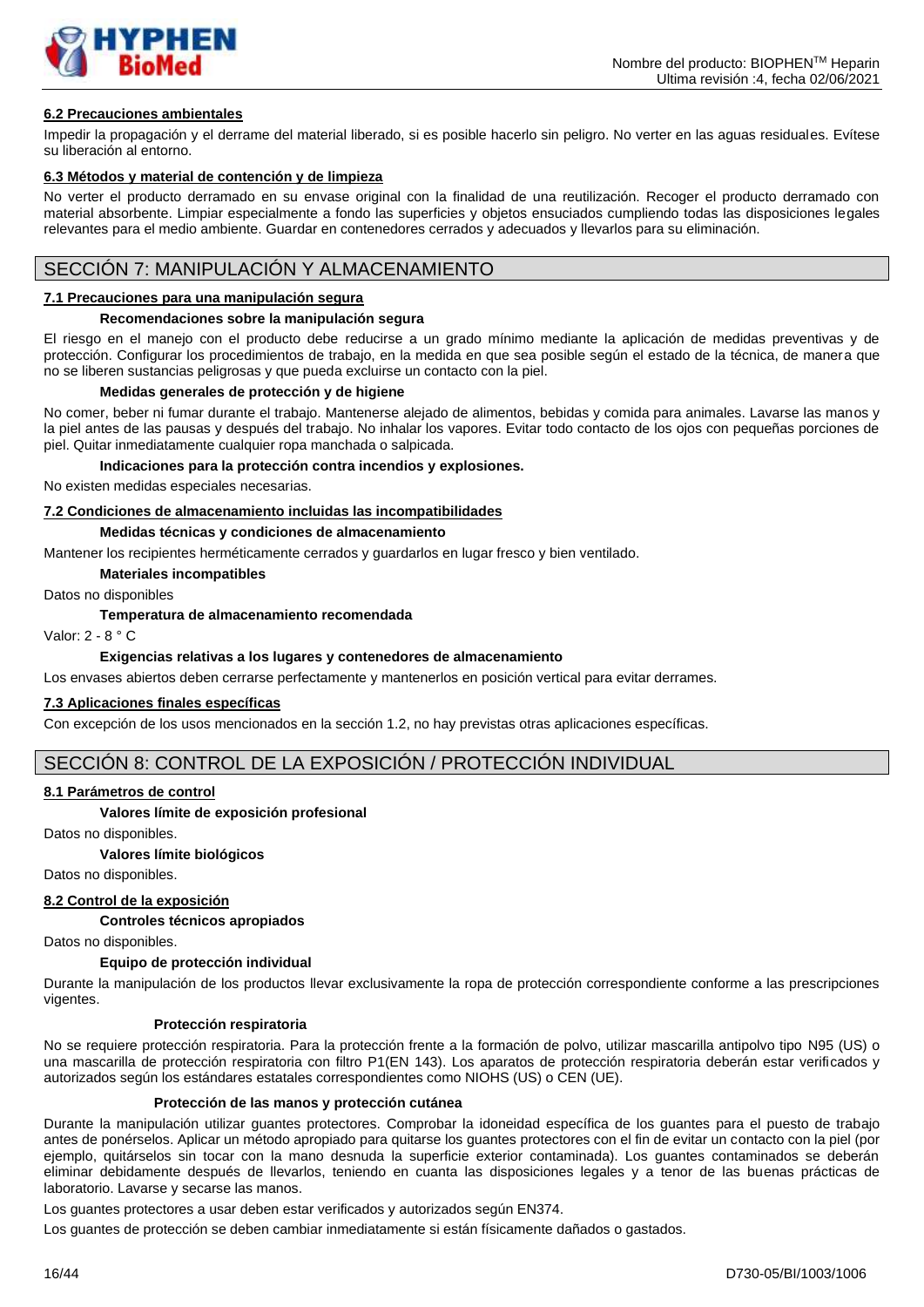

#### **Protección ocular y facial**

Para la protección ocular llevar exclusivamente equipamiento que esté verificado y autorizado conforme a las normas vigentes como NIOSH (US) o EN 166 (UE).

#### **Protección corporal**

El tipo de equipamiento de protección deberá seleccionarse en función de la concentración y la cantidad del producto en el puesto de trabajo.

#### **Otras protecciones**

Datos no disponibles.

#### **Controles sobre la exposición ambiental**

Impedir la propagación y el derrame del material liberado, si es posible hacerlo sin peligro. No verter en las aguas residuales. Impedir la liberación en el medio ambiente.

### SECCIÓN 9: PROPIEDADES FÍSICAS Y QUÍMICAS

### **9.1 Información sobre propiedades físicas y químicas básicas**

| Propiedad                                           | R <sub>2</sub>    |
|-----------------------------------------------------|-------------------|
| Apariencia                                          | Polvo Liofilizado |
| Color                                               | Blanco / Amarillo |
| Olor                                                | <b>ND</b>         |
| Valor del pH                                        | <b>ND</b>         |
| Punto de ebullición                                 | <b>ND</b>         |
| Punto de fusión                                     | <b>ND</b>         |
| Punto de descomposición                             | <b>ND</b>         |
| Punto de ignición                                   | <b>ND</b>         |
| Temperatura de autoignición                         | <b>ND</b>         |
| Propiedades de oxidación                            | <b>ND</b>         |
| Propiedades de explosión                            | <b>ND</b>         |
| Inflamabilidad (sólido, gas)                        | <b>ND</b>         |
| Límite inferior de inflamabilidad o<br>explosividad | <b>ND</b>         |
| Límite superior de inflamabilidad o<br>explosividad | <b>ND</b>         |
| Presión de vapor                                    | <b>ND</b>         |
| Densidad de vapor                                   | <b>ND</b>         |
| Intervalo de evaporación                            | <b>ND</b>         |
| Densidad relativa                                   | <b>ND</b>         |
| Solubilidad en agua                                 | <b>ND</b>         |
| <b>Otras solubilidades</b>                          | <b>ND</b>         |
| Coeficiente de reparto: n-octanol/agua              | <b>ND</b>         |
| <b>Viscosidad</b>                                   | <b>ND</b>         |
| <b>Otros datos</b>                                  | <b>ND</b>         |

#### ND : Datos no disponibles.

#### **9.2 Otra información**

Datos no disponibles

### SECCIÓN 10: ESTABILIDAD Y REACTIVIDAD

#### **10.1 Reactividad**

No se producen reacciones peligrosas si se tienen en cuenta las prescripciones/indicaciones para el manejo.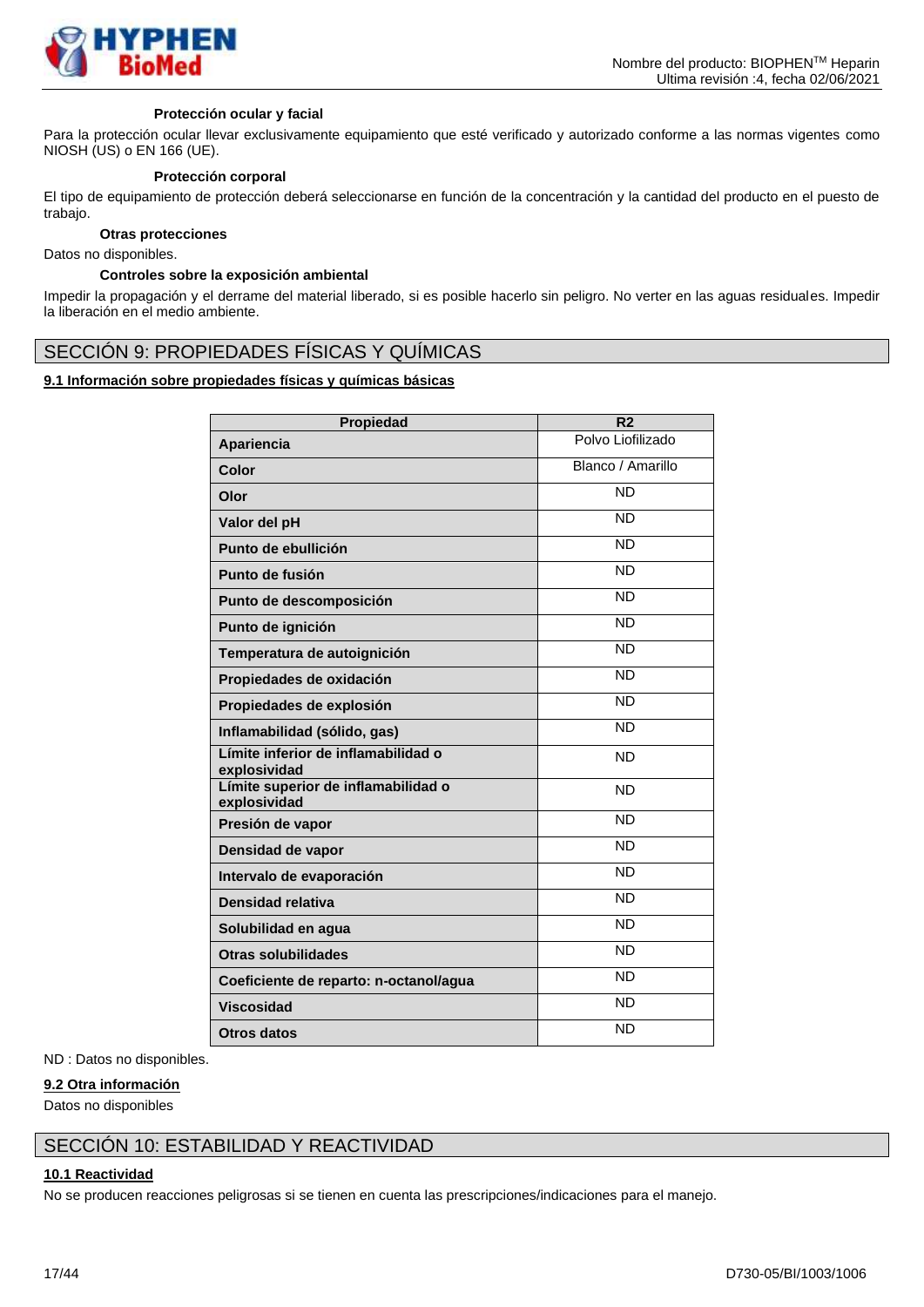

### **10.2 Estabilidad química**

El preparado es estable si se manipula y almacena tal como se recomienda en la sección 7.

### **10.3 Posibilidad de reacciones peligrosas**

Ninguna en caso de utilización conforme al uso previsto.

### **10.4 Condiciones que deben evitarse**

Ninguna en caso de utilización conforme al uso previsto.

### **10.5 Materiales incompatibles**

Datos no conocidos.

### **10.6 Productos de descomposición peligrosos**

Ninguno en caso de utilización conforme al uso previsto.

# SECCIÓN 11: INFORMACIÓN TOXICOLÓGICA

### **11.1 Información sobre los efectos tóxicos**

| <b>Efectos</b>                                 | R <sub>2</sub> |
|------------------------------------------------|----------------|
| <b>Toxicidad oral aguda</b>                    | <b>ND</b>      |
| Toxicidad cutánea aguda                        | <b>ND</b>      |
| Toxicidad aguda por inhalación                 | <b>ND</b>      |
| Irritación o corrosión cutáneas                | ND.            |
| Lesiones oculares graves o irritación ocular   | <b>ND</b>      |
| Sensibilización respiratoria y cutánea         | <b>ND</b>      |
| Mutagenicidad en células germinales            | <b>ND</b>      |
| Toxicidad para la reproducción                 | ND             |
| Carcinogenicidad                               | ND.            |
| Toxicidad específica en determinados órganos : | <b>ND</b>      |
| exposición única<br>exposiciones repetidas     | categoría 2    |
| Peligro por aspiración                         | ND             |

ND : Datos no disponibles.

# SECCIÓN 12: INFORMACIÓN ECOLÓGICA

### **12.1 Toxicidad**

| <b>Toxicidad</b>                           | R <sub>2</sub> |  |
|--------------------------------------------|----------------|--|
| <b>Toxicidad en peces</b>                  |                |  |
| Aguda<br>$\overline{\phantom{0}}$          | ND             |  |
| Crónica<br>$\overline{\phantom{a}}$        |                |  |
| <b>Toxicidad en dafnias</b>                |                |  |
| Aguda<br>-                                 | ND             |  |
| <b>Crónica</b><br>$\overline{\phantom{a}}$ |                |  |
| <b>Toxicidad en algas</b>                  |                |  |
| Aguda                                      | ND             |  |
| Crónica<br>$\overline{\phantom{a}}$        |                |  |
| <b>Toxicidad en bacterias</b>              |                |  |
| Aguda                                      | ND             |  |
| Crónica                                    |                |  |

#### ND : Datos no disponibles.

#### **12.2 Persistencia y degradación**

Datos no disponibles.

### **12.3 Potencial de bioacumulación**

Datos no disponibles.

#### **12.4 Movilidad en suelos**

Datos no disponibles.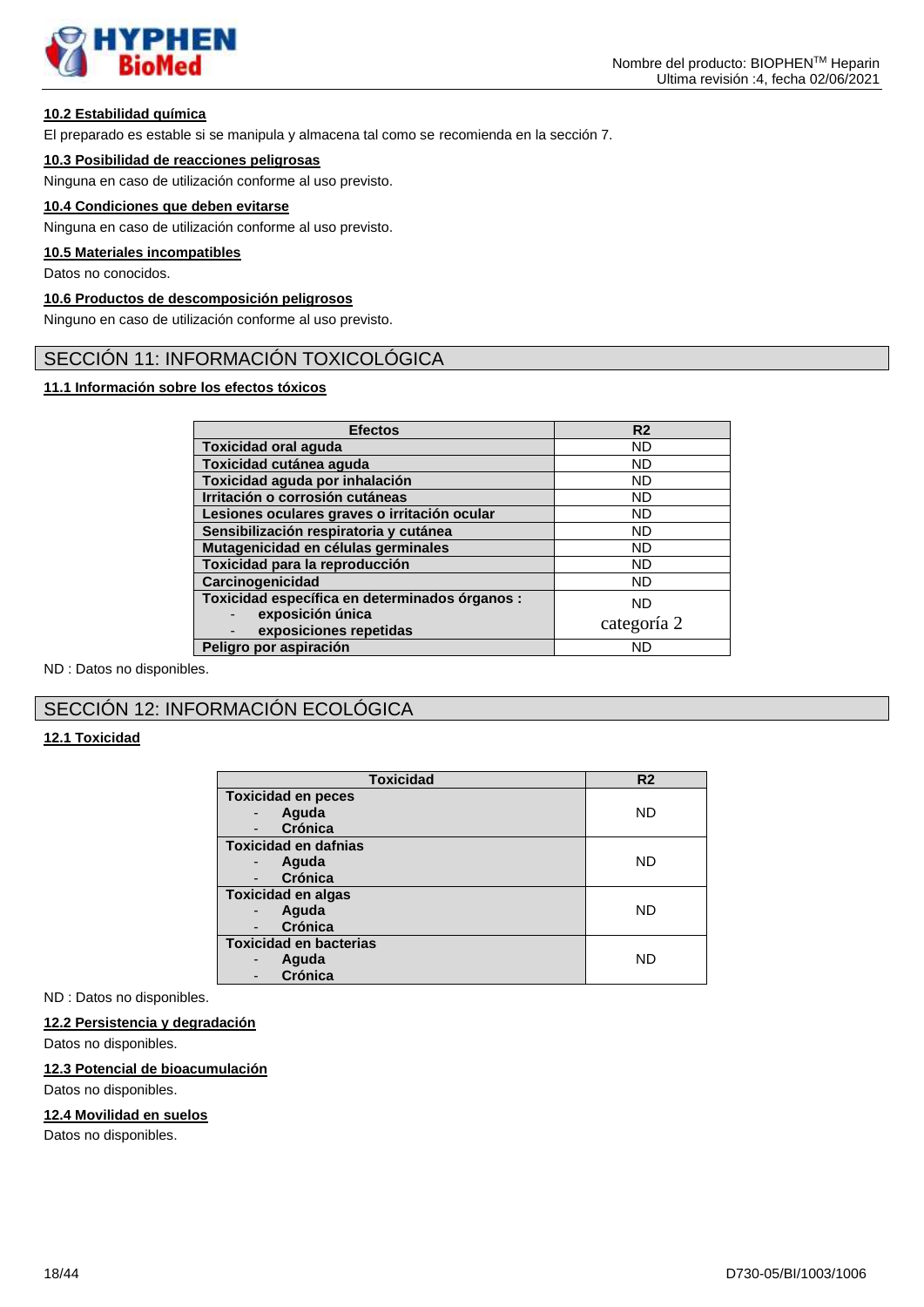

#### **12.5 Resultados de las valoraciones PBT y vPvB**

| Valoración            |           |
|-----------------------|-----------|
| <b>Valoración PBT</b> | NГ        |
| Valoración vPvB       | <b>NF</b> |

ND : Datos no disponibles.

#### **12.6 Otros efectos nocivos**

Datos no disponibles.

#### **12.7 Otros datos**

No verter el producto sin supervisión en el medio ambiente

# SECCIÓN 13: CONSIDERACIONES RELATIVAS A LA ELIMINACIÓN

#### **13.1 Método de tratamiento de residuos**

#### **Producto**

Llevar los residuos para su eliminación conforme a las prescripciones nacionales y de acuerdo con los servicios de protección del medio ambiente. La asignación de un número de residuo se realizará de acuerdo con el organismo regional encargado de la eliminación de residuos.

#### **Envase**

Vaciar completamente los envases. Aquellos envases vacíos y los que no estén completamente vacíos que todavía contengan restos de producto se llevarán para su eliminación debida de acuerdo con el organismo regional encargado de la eliminación.

### SECCIÓN 14: INFORMACIÓN SOBRE LAS CONDICIONES DE ALMACENAMIENTO Y **TRANSPORTE**

El producto no es ninguna mercancía peligrosa a tenor de las normas de transporte (ADR, RID, IATA, IMDG).

### SECCIÓN 15: INFORMACIÓN REGLAMENTARIA

### **15.1 Normativas/legislación de seguridad, salud y medio ambiente específicas para la sustancia o mezcla**

Esta ficha de datos de seguridad cumple los requisitos exigidos en el Reglamento (CE) nº 1907/2006 (REACH) y 1272/2008 (CLP).

#### **15.2 Evaluación de la seguridad química**

No existen datos disponibles.

# SECCIÓN 16: OTRAS INFORMACIONES

### **16.1 Principales referencias bibliográficas y fuentes de datos**

Reglamento (CE) n.º 1907/2006 (REACH), 1272/2008 (CLP) en su versión válida respectiva.

Normas de transporte conforme a ADR, RID, IMDG, IATA en su versión válida respectiva.

Las fuentes de datos que se han utilizado para determinar los datos físicos, toxicológicos y ecotoxicológicos se indican directamente en las secciones respectivas.

Los datos se apoyan en el nivel de nuestros conocimientos y experiencias actuales. Los datos no tienen valor como aseguramiento de las propiedades y tampoco justifican ninguna relación jurídica contractual.

HYPHEN BioMed y sus agentes/distribuidores o proveedores OEM rechazan toda responsabilidad sobre cualquier posible daño resultante de, o por contacto con, un reactivo incluido en el kit.

### **16.2 Abreviaturas y acrónimos**

ADR: European Agreement concerning the International Carriage of Dangerous Goods by Road (Acuerdo Europeo sobre transporte internacional de mercancías peligrosas por carretera)

CLP: Regulation on Classification, Labelling and Packaging of Substances and Mixtures (Reglamento de la CE sobre clasificación, etiquetado y envasado de sustancias y mezclas)

CMR : cancerogen mutagen reprotoxic (sustancias carcinógenas, mutágenas y tóxicas para la reproducción)

IATA-DGR: = International Air Transport Association - Dangerous Goods Regulations (Regulaciones de productos peligrosos de la IATA en el tráfico aéreo)

IMDG: International Maritime Dangerous Goods code (Regulación para el transporte de mercancías peligrosas en la navegación marítima internacional)

NIOSH: Instituto Nacional para la seguridad en el trabajo y la salud (EE. UU.)

PBT: persistente (P), biocumulativo (B) y tóxico (T)

REACH: Reglamento de la UE para el registro, evaluación, autorización y restricción de sustancias químicas

RID: Regulación para el transporte internacional de mercancías peligrosas en el transporte por ferrocarril

vPvB: very Persistent and very Bioaccumulative (muy persistente y muy bioacumulativo)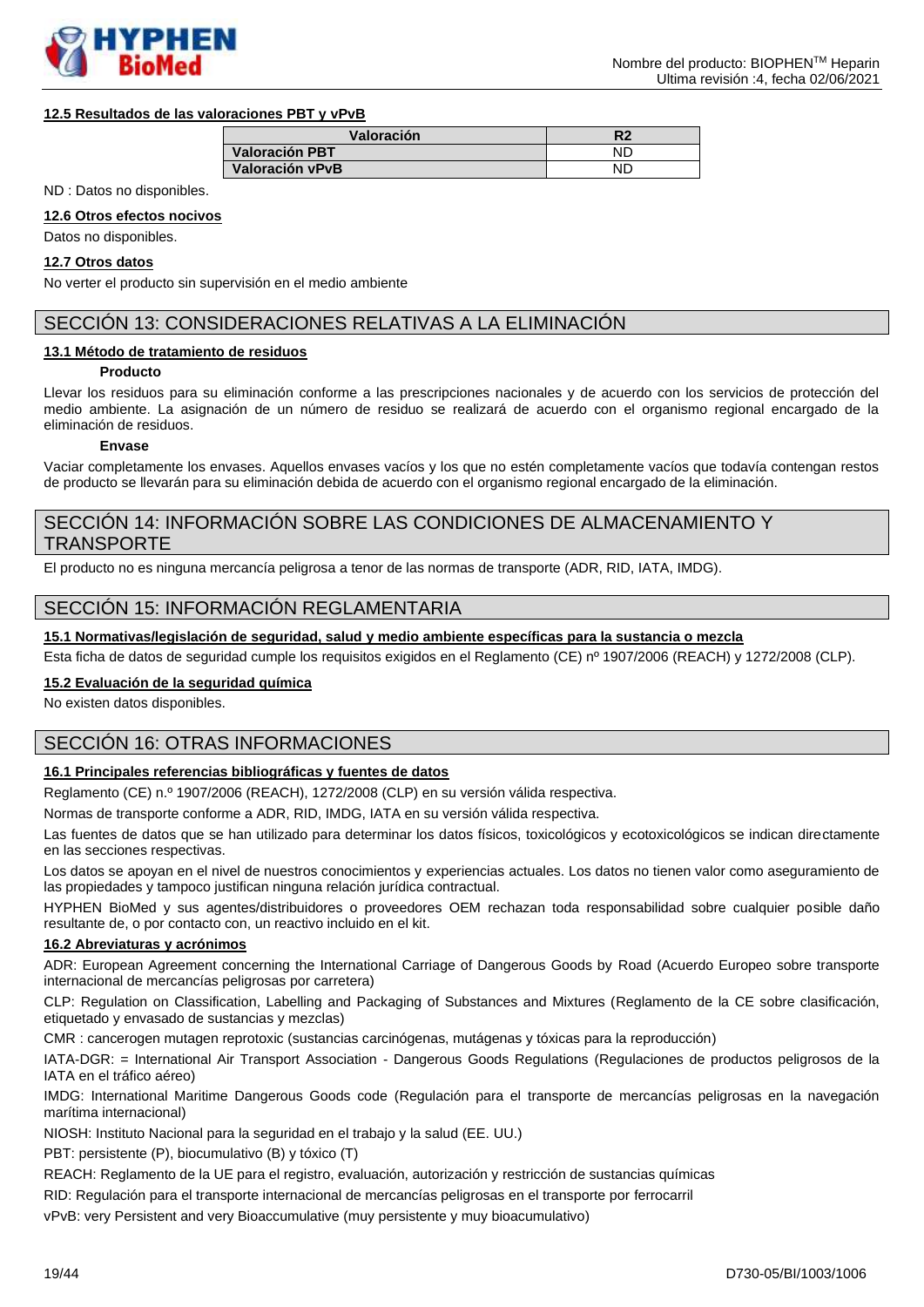



# **FICHA DE DADOS DE SEGURANÇA**

# <span id="page-19-0"></span>**PORTUGUÊS**

# SECÇÃO 1: IDENTIFICAÇÃO DA SUBSTÂNCIA/MISTURA E DA SOCIEDADE/EMPRESA

### **1.1 Identificador do produto**

| <b>Nome</b>                    | <b>Número</b> |
|--------------------------------|---------------|
| BIOPHEN <sup>™</sup> Heparin 3 | 221003        |
| BIOPHEN™ Heparin 6             | 221006        |

#### **1.2 Utilizações identificadas relevantes da substância ou mistura e utilizações desaconselhadas.**

Dispositivo médico para utilização in vitro

#### **1.3 Identificação do fornecedor da ficha de dados de segurança**

| <b>Fabricante:</b> | <b>HYPHEN BioMed</b>             |
|--------------------|----------------------------------|
|                    | 155 rue d'Eragny                 |
|                    | 95000 Neuville sur Oise (Franca) |
| Tel:               | 33.1.34.40.65.10                 |
| Fax:               | 33.1.34.48.72.36                 |
|                    |                                  |

Endereço de e-mail: [info@hyphen-biomed.com](mailto:info@hyphen-biomed.com)

### **1.4 Contacto de telefone de emergência**

Tel: 33.1.34.40.65.10 (Só disponível nos horários de funcionamento de escritório)

### França

Tel: 33.1.45.42.59.59 (Centro de Informação Anti-Venenos / Intoxicações francês)

**Estrangeiro** 

Dirigir-se à autoridade competente

# SECÇÃO 2: IDENTIFICAÇÃO DOS PERIGOS

### **2.1 Classificação da substância ou mistura**

| Reagente | Classe de perigo / categoria de perigo                                              | Advertências de perigo |
|----------|-------------------------------------------------------------------------------------|------------------------|
| R2       | Toxicidade para órgãos-alvo específicos - Exposição repetida, Categoria de Perigo 2 | H373                   |

### **2.2 Elementos do rótulo**

| Reagente       | Pictogramas de perigo | <b>Palavras-sinal</b> | Advertências de perigo                                                       |
|----------------|-----------------------|-----------------------|------------------------------------------------------------------------------|
| R <sub>2</sub> |                       | Atencão               | H373 : Pode causar danos aos órgãos por exposição<br>prolongada ou repetida. |

| Reagente | Recomendações de prudência                                                                |
|----------|-------------------------------------------------------------------------------------------|
|          | P260 : Não respire o pó.                                                                  |
| R2       | P314 : Em caso de indisposição, consulte um médico.                                       |
|          | P501 : Eliminar o conteúdo/recipiente em acordo com a empresa de coleta de lixo regional. |

### **2.3 Outros perigos**

Nenhuma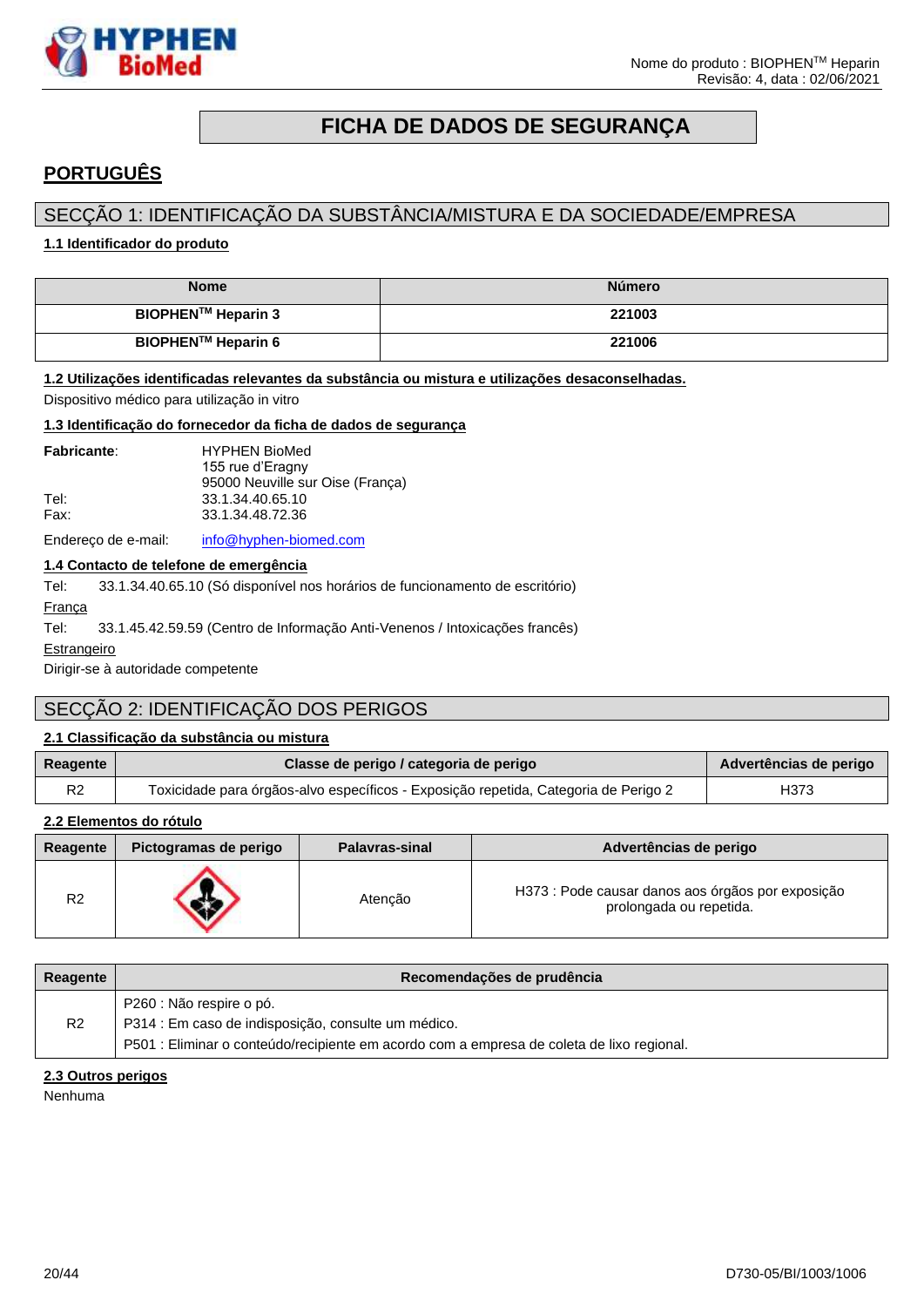

# SECÇÃO 3: COMPOSIÇÃO/INFORMAÇÃO SOBRE OS COMPONENTES

### **3.1 Substâncias**

Não aplicável, o produto não é uma substância.

### **3.2 Misturas**

#### **Componentes perigosos**

| Reagente       | Denominações de ingredientes | CAS/CE/<br><b>REACH</b> | Classificação da substância de<br>acordo com 1272/2008 (CLP) | Concentração |
|----------------|------------------------------|-------------------------|--------------------------------------------------------------|--------------|
| R <sub>2</sub> | EDTA disodium salt           | 6381-92-6               | H373                                                         | >10%         |

### **3.1 Outras informações**

Não deve ser injetado nem ingerido.

### SECÇÃO 4: PRIMEIROS SOCORROS

#### **4.1 Descrição das medidas de primeiros socorros**

#### **Informações gerais**

Ao manifestar-se de sintomas ou em caso de dúvida obter atendimento médico (mostrar esta ficha de dados de segurança). Nunca administrar nada por via oral a uma pessoa inconsciente. Não deixar a vítima sozinha/ sem vigilância.

#### **Após inalação**

APÓS INALAÇAO: Levar o sinistrado para o ar fresco. Mantê-lo quente e calmo. Em caso de irritação das vias respiratórias consultar um médico.

#### **Após contacto cutâneo**

APÓS CONTACTO COM A PELE: Limpar imediatamente com muita água e sabão. Retirar imediatamente todo o vestuário contaminado. Lavar antes de reutilizá-lo. No caso de reacções cutâneas, consultar o médico .

#### **Após contacto ocular**

APÓS CONTACTO COM OS OLHOS: Lavar os olhos com água corrente durante pelo menos 15 minutos, mantendo-os bem abertos. Retirar as lentes de contato, se usar e for possível. Continuar a lavar durante. Consultar um oftalmologista.

#### **Após ingestão**

APÓS INGESTÃO, consultar um médico imediatamente. Não provocar o vómito. Nunca forçar a ingestão de algo a alguém inconsciente.

#### **4.2 Sintomas e efeitos mais importantes, tanto agudos como retardados**

Dados indisponíveis.

### **4.3 Indicações sobre cuidados médicos urgentes e tratamentos especiais necessários**

Dados indisponíveis.

# SECÇÃO 5: MEDIDAS DE COMBATE A INCÊNDIOS

### **5.1 Meios de extinção**

#### **Meios adequados de extinção**

Trata-se de um produto incombustível. Devem adaptar-se as medidas de extinção de incêndios nas áreas circundantes.

### **Meios inadequados de extinção**

Jacto de água de grande volume

### **5.2 Perigos especiais decorrentes da substância ou mistura**

Em caso de incêndio, é possível libertar-se as substâncias seguintes: dióxido de carbono (CO2); monóxido de carbono (CO).

### **5.3 Recomendações para o pessoal de combate a incêndios**

Em caso de incêndio: Usar um aparelho de respiração autónomo e vestuário de protecção.

Não deixar penetrar a água de extinção nos esgotos ou nas águas. Não respirar os gases de explosão e de incêndio.

### SECÇÃO 6: MEDIDAS A TOMAR EM CASO DE FUGAS ACIDENTAIS

### **6.1 Precauções individuais, equipamento de proteção e procedimentos de emergência**

Consultar as medidas de proteção apresentadas nas secções 7 e 8. Evitar o contacto com a pele, os olhos e o vestuário. Evitar a formação de pó. Evitar respirar o gás/névoa/vapores.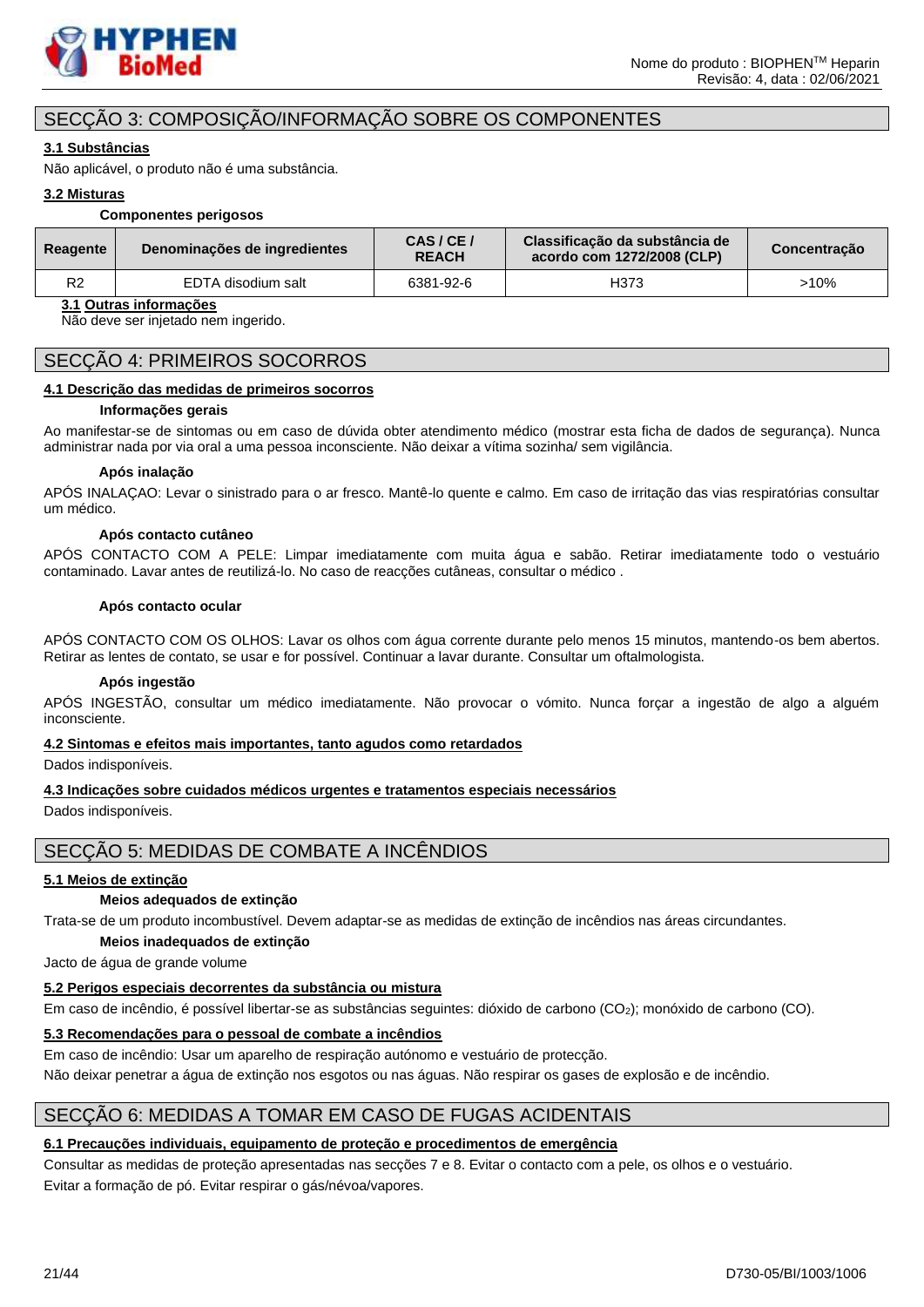

#### **6.2 Precauções a nível ambiental**

Bloquear o derrame de matéria se for possível sem se colocar a si em perigo. Não deixar infiltrar nas águas residuais. Evitar a dispersão no ambiente.

#### **6.3 Métodos e materiais de confinamento e limpeza**

Não repôr o produto derramado na embalagem original para reutilização. Absorver o produto derramado com material absorvente. Limpar cuidadosamente superfícies contaminadas e equipamentos incluindo os dispositivos no respeito da legislação/normas em vigor no domínio do ambiente. Manter em recipientes fechados adequados, para eliminação.

### SECÇÃO 7: MANUSEAMENTO E ARMAZENAMENTO

#### **7.1 Precauções para um manuseamento seguro**

#### **Recomendações para um manuseamento seguro**

Para minimizar riscos, devem ser adoptadas as medidas destinadas à precaução e protecção das pessoas durante o manuseio do produto. O processo deve ser desenhado, o quanto for possível, de acordo com o estado actual da técnica, de modo a prevenir à liberação de substâncias perigosas e ao contato com a pele.

#### **Medidas gerais de proteção e higiene**

Não comer, beber ou fumar durante a utilização. Manter afastada toda a comida e bebida, bem como os alimentos para animais. Lavar as mãos e a pele exposta antes das pausas e depois da utilização. Não inalar vapores. Evitar o contacto com os olhos e a pele. Retirar imediatamente todo o vestuário sujo ou molhado.

**Recomendações de proteção contra incêndios e explosões**

Não são necessárias quaisquer medidas especiais.

#### **7.2 Condições de armazenamento seguro, incluindo eventuais incompatibilidades**

#### **Medidas técnicas e condições de armazenamento**

Manter recipiente bem fechado, em lugar fresco, bem ventilado.

**Materiais incompatíveis**

Dados indisponíveis

#### **Temperatura de armazenamento recomendada**

Valor: 2 - 8 °C

#### **Requisitos para locais ou recipientes de armazenamento**

Todos os recipientes abertos devem ser bem fechados e mantidos na vertical para evitar derrames.

#### **7.3 Utilizações finais específicas**

Para além das utilizações mencionadas na secção 1.2 não estão estipuladas outras utilizações específicas.

### SECCÃO 8: CONTROLO DA EXPOSIÇÃO/PROTEÇÃO INDIVIDUAL

#### **8.1 Parâmetros de controlo**

#### **Valores-limite de exposição profissional**

Dados indisponíveis.

#### **Valores-limite biológicos**

Dados indisponíveis.

#### **8.2 Controlo da exposição**

#### **Controlos técnicos adequados**

Dar prioridade às medidas técnicas e processos/métodos de trabalho em relação do uso de equipamento de protecção individual. Tomar precauções de acordo com os princípios das boas práticas de higiene e segurança.

#### **Equipamento de proteção individual**

Durante o manuseio do produto, usar só vestuário conforme à legislação em vigor.

#### **Proteção respiratória**

Não é necessária uma protecção respiratória. Sempre que seja necessária protecção respiratória para impedir a respiração de pós incomodativos (níveis elevados de poeira), use máscaras do tipo N95 (US) ou do tipo P1 (EN 143). Use máscaras e respiradores aprovados por normais governamentais apropriadas, como a NIOSH (US) ou a CEN (EU).

#### **Proteção das mãos e da pele**

Usar luvas de protecção durante o manuseio. Antes da utilização, verifique a aptidão das luvas para o lugar de trabalho. Use uma técnica adequada para a remoção das luvas (sem tocar na parte exterior da luva) para evitar o contacto da pele com este produto. Descarte as luvas contaminadas após o uso, de acordo com as regras e as boas práticas de trabalho laboratorial. Lave e seque as mãos.

As luvas devem ser testadas e comprovadas em conformidade com a norma europeia EN374.

As luvas de protecção devem ser substituídas quando danificadas ou quando apresentarem os primeiros sinais de desgaste.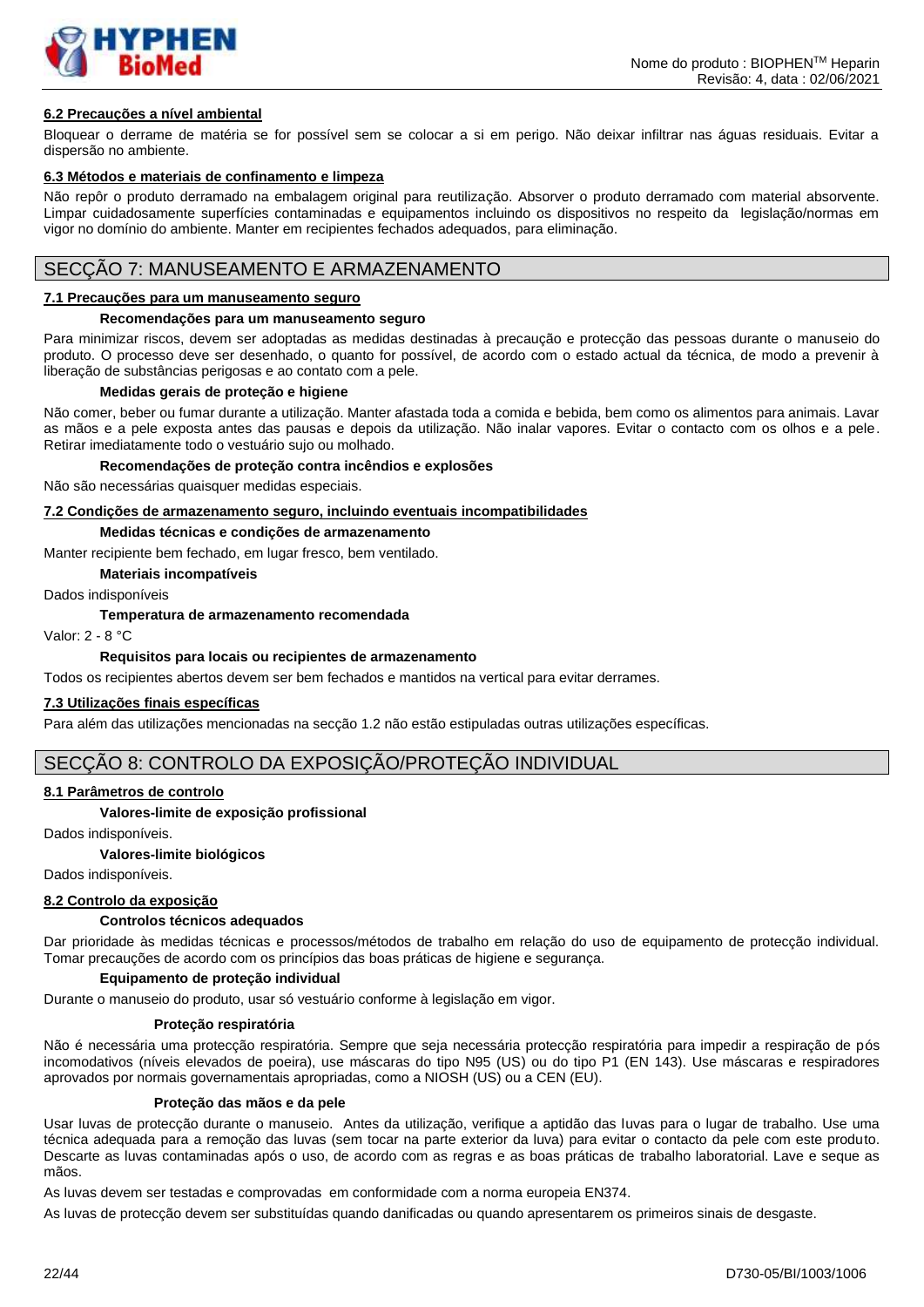

#### **Proteção dos olhos e do rosto**

Use equipamento de protecção ocular testado e aprovado por normais governamentais apropriadas, como a NIOSH (US) ou a EN 166(EU).

#### **Protecção do corpo**

Escolher os equipamentos de protecção individual em função da concentração e quantidade de produto e do local de trabalho.

**Outras proteções**

Dados indisponíveis.

#### **Controlo da exposição ambiental**

Bloquear o derrame de matéria se for possível sem se colocar a si em perigo. Não deixar infiltrar nas águas residuais. Evitar a dispersão no ambiente.

### SECÇÃO 9: PROPRIEDADES FÍSICAS E QUÍMICAS

### **9.1 Informações sobre propriedades físicas e químicas de base**

| Propriedade                                       | R <sub>2</sub>   |
|---------------------------------------------------|------------------|
| <b>Estado físico</b>                              | Pó liofilizado   |
| Color                                             | Branco / Amarelo |
| Odor                                              | <b>ND</b>        |
| pH                                                | ND.              |
| Ponto de ebulição                                 | <b>ND</b>        |
| Ponto de fusão                                    | <b>ND</b>        |
| Ponto de decomposição                             | <b>ND</b>        |
| Ponto de inflamação                               | <b>ND</b>        |
| Temperatura de autoinflamação                     | <b>ND</b>        |
| <b>Propriedades oxidantes</b>                     | <b>ND</b>        |
| <b>Propriedades explosivas</b>                    | <b>ND</b>        |
| Inflamabilidade                                   | <b>ND</b>        |
| Limite de explosão ou inflamabilidade<br>inferior | <b>ND</b>        |
| Limite de explosão ou inflamabilidade<br>superior | <b>ND</b>        |
| Pressão de vapor                                  | <b>ND</b>        |
| Densidade de vapor                                | <b>ND</b>        |
| Taxa de evaporação                                | <b>ND</b>        |
| Densidade relativa                                | <b>ND</b>        |
| Solubilidade em água                              | <b>ND</b>        |
| <b>Solubilidade</b>                               | <b>ND</b>        |
| Coeficiente de partição n-octanol/água            | <b>ND</b>        |
| <b>Viscosidade</b>                                | <b>ND</b>        |
| Outras informações                                | <b>ND</b>        |

ND : Dados indisponíveis.

#### **9.2 Outras informações**

Dados indisponíveis.

# SECÇÃO 10: ESTABILIDADE E REATIVIDADE

### **10.1 Reatividade**

Nenhuma reacção perigosa em condições normais de utilização.

#### **10.2 Estabilidade química**

A preparação é estável se armazenado e manuseado como descrito/indicado em secção 7.

#### **10.3 Possibilidade de reações perigosas**

Nenhuma se for utilizado conforme as indicações.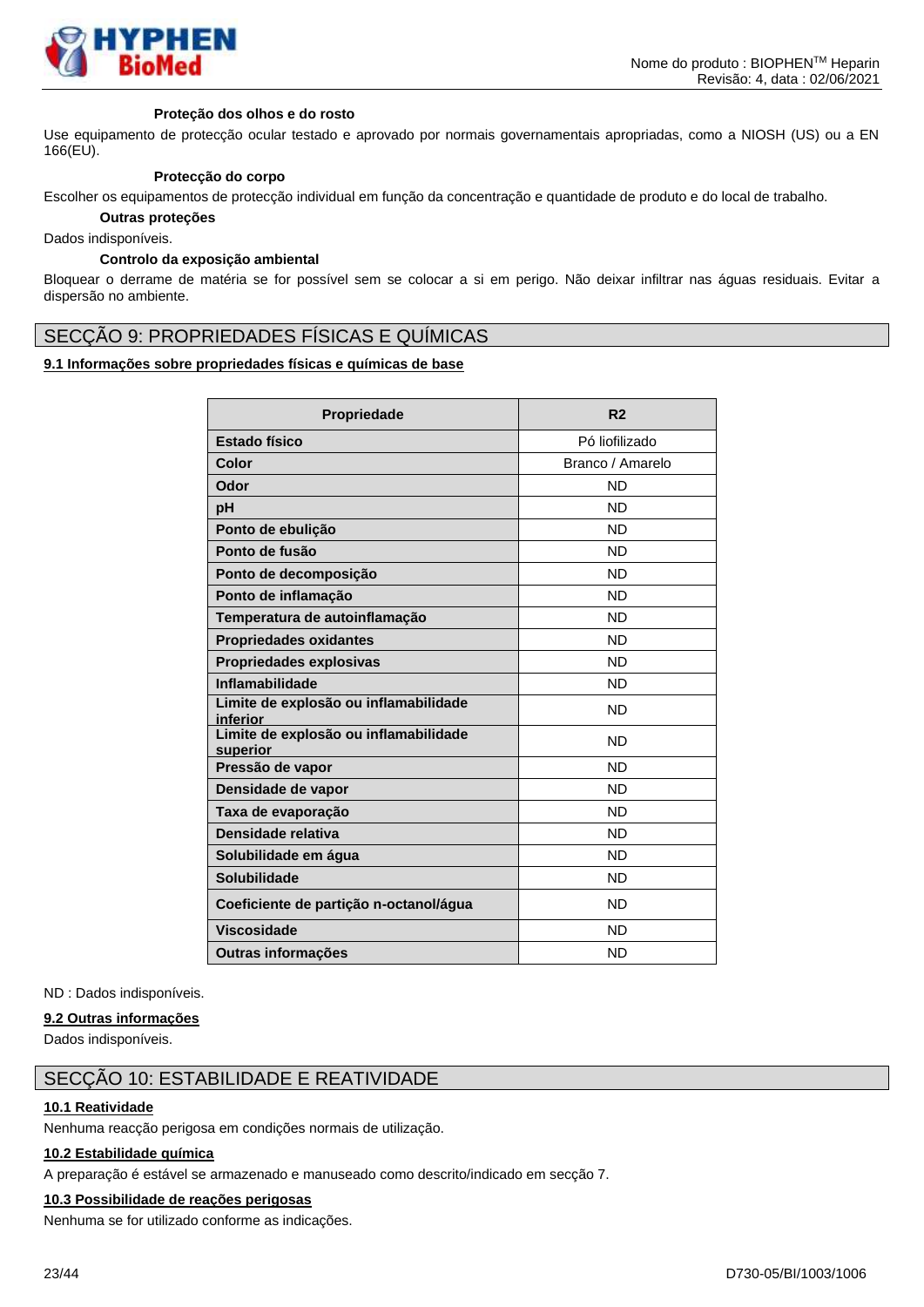

### **10.4 Condições a evitar**

Nenhuma se for utilizado conforme as indicações.

#### **10.5 Materiais incompatíveis**

Nenhum conhecido.

# **10.6 Produtos de decomposição perigosos**

Nenhuma se for utilizado conforme as indicações.

# SECÇÃO 11: INFORMAÇÃO TOXICOLÓGICA

### **11.1 Informações sobre os efeitos toxicológicos**

| <b>Efeitos</b>                                         | R <sub>2</sub> |
|--------------------------------------------------------|----------------|
| Toxicidade aguda por via oral                          | ND             |
| Toxicidade aguda por via cutânea                       | <b>ND</b>      |
| Toxicidade aguda por via inalatória                    | <b>ND</b>      |
| Corrosão/irritação cutânea                             | <b>ND</b>      |
| Lesões oculares graves/irratação ocular                | <b>ND</b>      |
| Sensibilização cutânea, Sensibilização<br>respiratória | <b>ND</b>      |
| Mutagenicidade em células germinativas                 | <b>ND</b>      |
| Carcinogenicidade                                      | <b>ND</b>      |
| Toxicidade reprodutiva                                 | <b>ND</b>      |
| Toxicidade para órgãos-alvo específicos :              | ND             |
| exposição única<br>exposição repetida                  | Categoria 2    |
| Perigo de aspiração                                    | <b>ND</b>      |

ND : Dados indisponíveis.

# SECÇÃO 12: INFORMAÇÃO ECOLÓGICA

### **12.1 Toxicidade**

| <b>Toxicidade</b>            | R <sub>2</sub> |
|------------------------------|----------------|
| <b>Toxicidade nos peixes</b> |                |
| Aguda                        | <b>ND</b>      |
| Crónica                      |                |
| Toxicidade nas dáfnias       |                |
| Aguda                        | <b>ND</b>      |
| <b>Crónica</b>               |                |
| <b>Toxicidade nas algas</b>  |                |
| Aguda                        | <b>ND</b>      |
| Crónica                      |                |
| Toxicidade nas bactérias     |                |
| Aguda                        | ND             |
| <b>Crónica</b>               |                |

ND : Dados indisponíveis.

### **12.2 Persistência e degradabilidade**

Dados indisponíveis.

#### **12.3 Potencial de bioacumulação**

Dados indisponíveis.

### **12.4 Mobilidade no solo**

Dados indisponíveis.

### **12.5 Resultados da avaliação PBT e vPvB**

| Avaliação      | R2 |
|----------------|----|
| Avaliação PBT  | NĽ |
| Avaliação vPvB |    |

ND : Dados indisponíveis.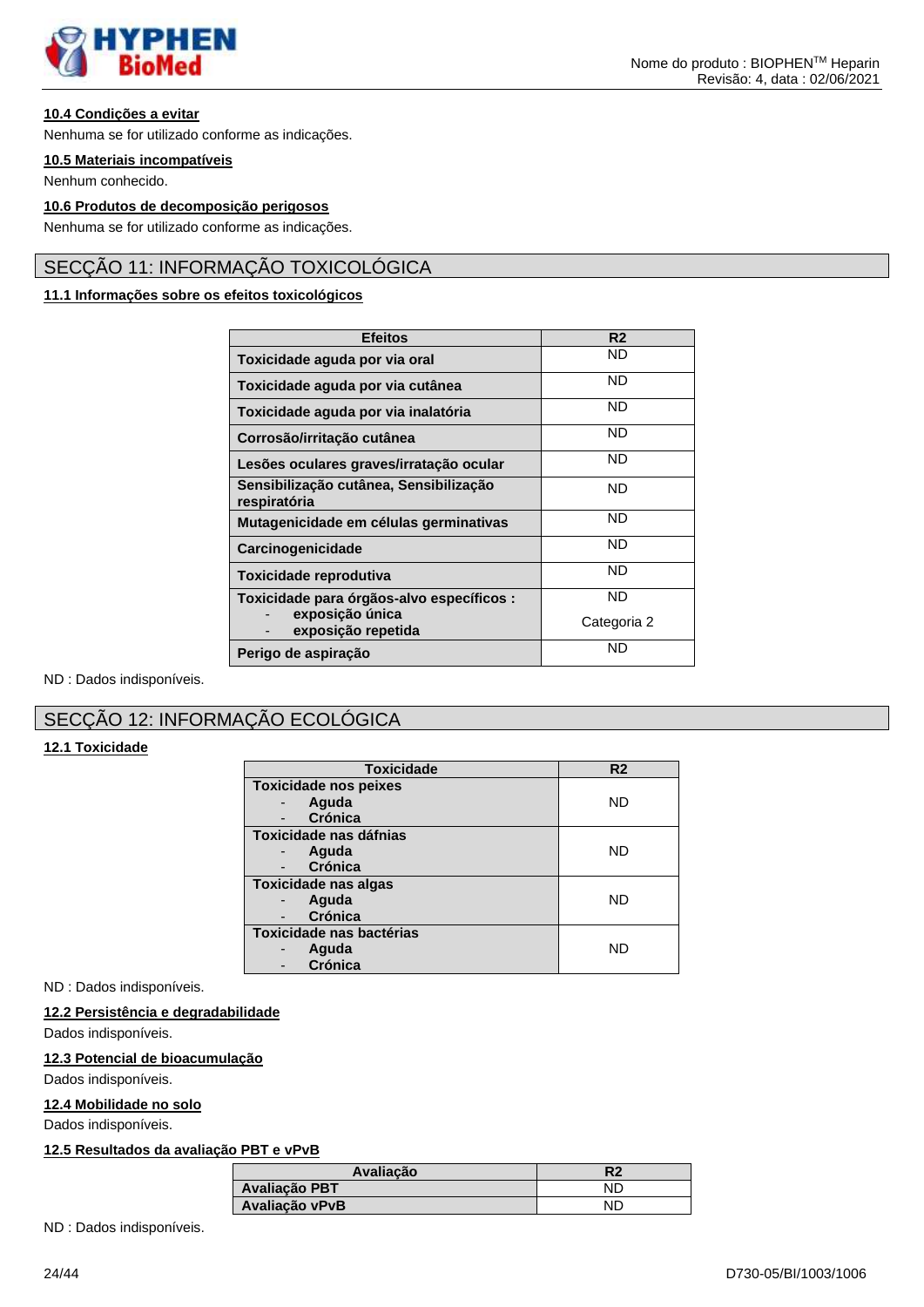

### **12.6 Outros efeitos adversos**

Dados indisponíveis.

#### **12.7 Outras informações**

Não faça descargas do produto para o ambiente, sem uma supervisão apropriada

# SECÇÃO 13: CONSIDERAÇÕES RELATIVAS À ELIMINAÇÃO

#### **13.1 Métodos de tratamento de resíduos**

#### **Produto**

Encaminhar os resíduos para uma eliminação adequada em consulta com os serviços de saneamento e ambientais . A atribuição de um número de código de resíduo,deverá ser providenciada em acordo com a empresa de coleta de lixo regional.

#### **Embalagem**

Esvaziar completamente a embalagem do seu conteúdo. Embalagens vazios e não completamente esvaziados dos seus conteúdos devem ser encaminhadas para uma eliminação adequada em acordo com a empresa de coleta de lixo regional.

### SECÇÃO 14: INFORMAÇÕES RELATIVAS AO TRANSPORTE

O produto não é uma mercadoria perigosa no sentido da Regulamentação do transporte de mercadorias perigosas (ADR, RID, IATA, IMDG).

# SECÇÃO 15: INFORMAÇÃO SOBRE REGULAMENTAÇÃO

**15.1 Regulamentação/legislação específica para a substância ou mistura em matéria de saúde, segurança e ambiente**

Esta ficha de dados está conforme os requisitos descritos no Regulamento (CE) N.º 1907/2006 (REACH) e 1272/2008 (CLP).

### **15.2 Avaliação da segurança química**

Dados indisponíveis.

### SECÇÃO 16: OUTREAS INFORMACOES

### **16.1 Referências bibliográficas importantes e fontes dos dados utilizados:**

Regulamento (CE) No. 1907/2006 (REACH), 1272/2008 (CLP) na última versão.

Prescrições para o transporte de acordo com ADR, RID, IMDG, IATA na versão respectiva actualmente em vigor.

As fontes de dados utilizadas para a avaliação e determinação de dados físicos, toxicológicos e ecotoxicológicos são indicadas nas secções respectivas.

As informações fornecidas baseiam-se no estado actual dos nossos conhecimentos e experiências. No entanto, nenhuma informação deve ser interpretada como uma garantia relativamente às propriedades nem fundamentam uma quaisquer relação contratual.

HYPHEN BioMed e respetivos agentes/distribuidores, bem como os contratantes OEM não devem ser responsabilizados por quaisquer danos resultantes do contacto com os produtos incluídos no kit.

### **16.2 Abreviaturas e acrónimos**

ADR: European Agreement concerning the International Carriage of Dangerous Goods by Road (Acordo Europeu relativo ao Transporte Internacional de Mercadorias Perigosas por Estrada)

CLP: Regulation on Classification, Labelling and Packaging of Substances and Mixtures (Regulamento (CE) n.º 1272/2008 relativo à Classificação, Rotulagem e Embalagem de substancias e misturas)

CMR : cancerogen mutagen reprotoxic (Carcinogénico, mutagénico ou tóxico para a reprodução)

IATA-DGR: = International Air Transport Association - Dangerous Goods Regulations ( Regulamento IATA-Carga Perigosa Aéreo)

IMDG: International Maritime Dangerous Goods code (Código Marítimo Internacional para o Transporte de Mercadorias Perigosas)

NIOSH: Instituto nacional para segurança e saúde profissional dos Estados Unidos.

PBT: Substância Persistente, Bioacumulável e Tóxica

REACH: Regulamento (CE) n.º 1907/2006 relativo ao Registo, Avaliação, Autorização e Restrição de Produtos Químicos

RID: Regulamento relativo ao Transporte Internacional Ferroviário de Mercadorias Perigosas

vPvB: very Persistent and very Bioaccumulative (Muito Persistente e muito Bioacumulável)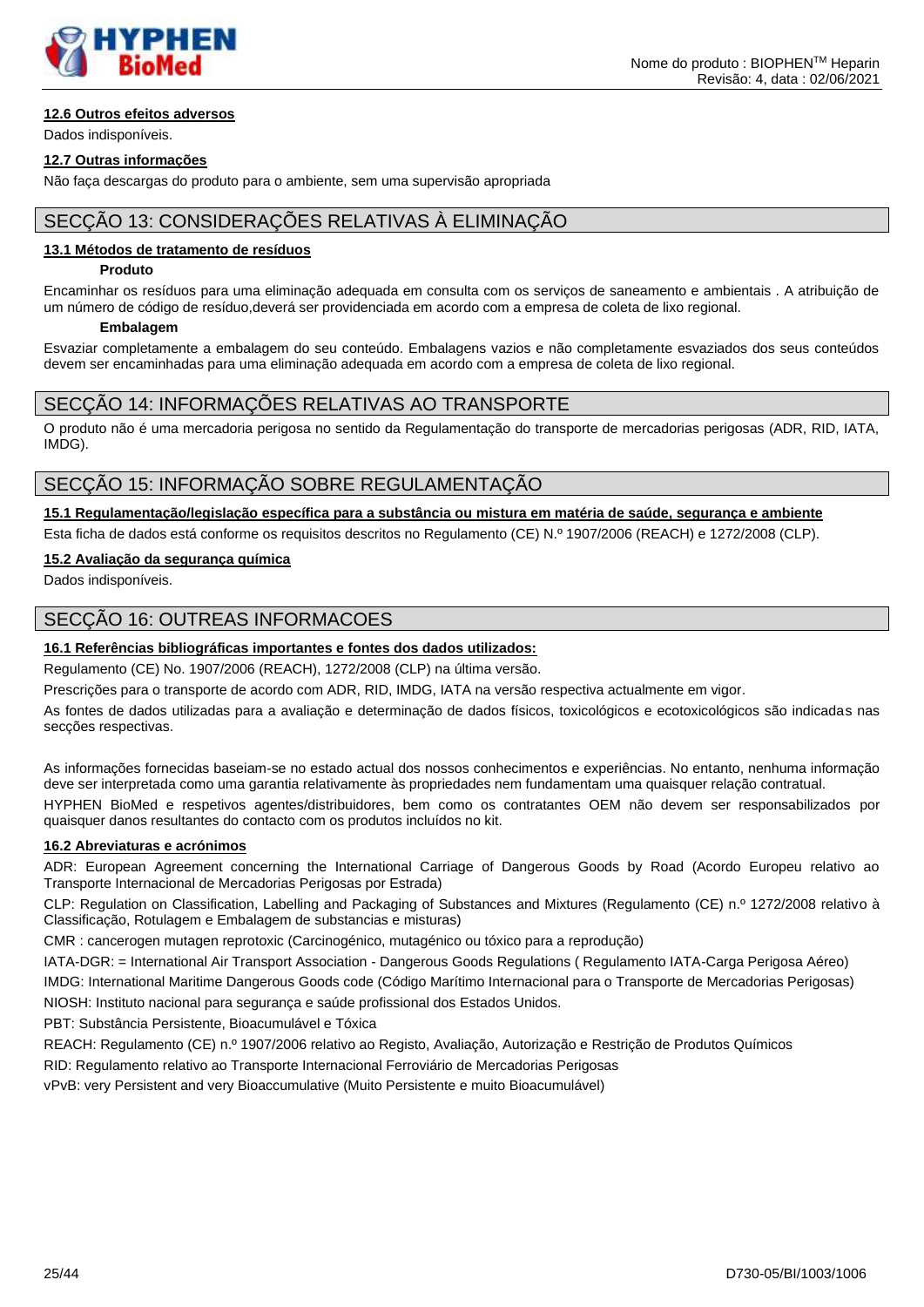

# **Scheda dati di sicurezza**

# <span id="page-25-0"></span>**ITALIANO**

# SEZIONE 1: IDENTIFICAZIONE DEL PRODOTTO E DELLA SOCIETÀ/IMPRESA

### **1.1 Identificatore del prodotto**

| Nome commerciale               | Codice prodotto: |
|--------------------------------|------------------|
| BIOPHEN <sup>™</sup> Heparin 3 | 221003           |
| BIOPHEN™ Heparin 6             | 221006           |

#### **1.2 Usi pertinenti identificati della sostanza o miscela e usi sconsigliati**

Dispositivo medico per uso in vitro

#### **1.3 Informazioni sul fornitore della scheda di dati di sicurezza**

| <b>Produttore:</b> | <b>HYPHEN BioMed</b><br>155 rue d'Eragny             |
|--------------------|------------------------------------------------------|
| Tel.:              | 95000 Neuville sur Oise (France)<br>33.1.34.40.65.10 |
| Fax:               | 33.1.34.48.72.36                                     |
| E-Mail:            | info@hyphen-biomed.com                               |

**1.4 Numero telefonico di emergenza**

Tel.: 33.1.34.40.65.10 (solo disponibile durante gli orari d'ufficio)

Francia<br>Tel : 33.1.45.42.59.59 (Centro di informazione Veleno francese)

**Estero** 

Adire le autorità competenti

# SEZIONE 2: IDENTIFICAZIONE DEI PERICOLI

### **2.1 Classificazione della sostanza o della miscela**

#### **Informazioni relative alla classificazione**

| Reagente | Classi / categorie di pericolosità                                                       | Indicazioni di pericolo |
|----------|------------------------------------------------------------------------------------------|-------------------------|
| R2       | Tossicità specifica per organi bersaglio - esposizione ripetuta, categoria di pericolo 2 | H373                    |

### **2.2 Elementi dell'etichetta**

| Reagente | Pittogrammi di pericolo | Avvertenze | Indicazioni di pericolo                                                          |
|----------|-------------------------|------------|----------------------------------------------------------------------------------|
| R2       |                         | Attenzione | Può provocare danni agli organi in caso di esposizione<br>prolungata o ripetuta. |

| Reagente       | Consigli di prudenza                                                                                                                                                            |
|----------------|---------------------------------------------------------------------------------------------------------------------------------------------------------------------------------|
| R <sub>2</sub> | P260 : non respirare la polvere.<br>P314 : consultare un medico in caso di malessere.<br>P501 : Smaltire il prodotto/recipiente in conformità alle normative locali e nazionali |

### **2.3 Altri pericoli**

Nessuno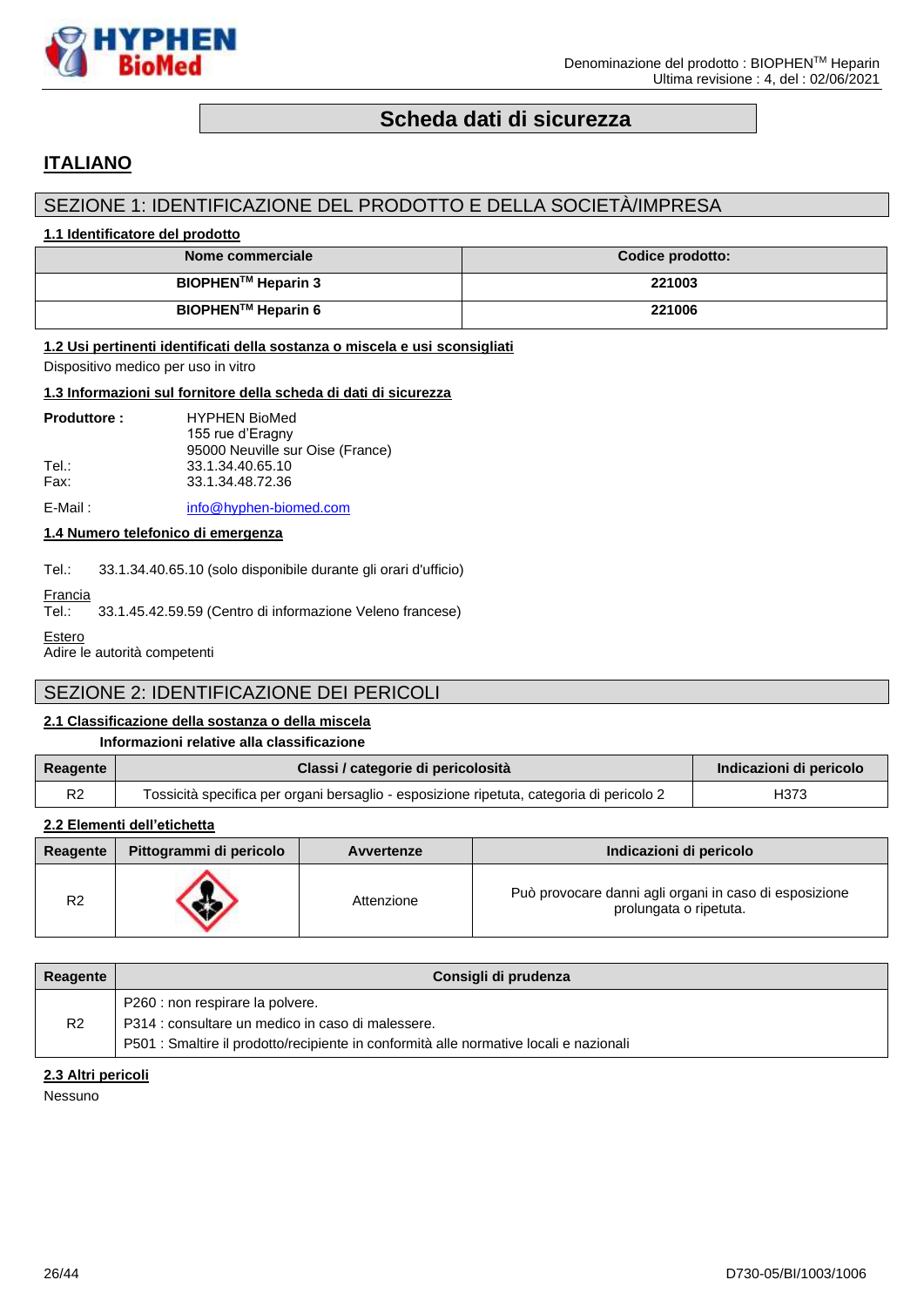

# SEZIONE 3: COMPOSIZIONE/INFORMAZIONE SUGLI INGREDIENTI

#### **3.1 Sostanze**

Non pertinente. Il prodotto non è una sostanza.

#### **3.2 Miscele**

#### **Ingredienti pericolosi**

| <b>Reagente</b> | Nomi dei componenti | CAS / CE / REACH | Sostanza classificata in<br>conformità con 1272/2008 (CLP) | <b>Concentrazione</b> |
|-----------------|---------------------|------------------|------------------------------------------------------------|-----------------------|
| R2              | EDTA disodium salt  | 6381-92-6        | H373                                                       | $>10\%$               |

### **3.1 Altre informazioni**

Non iniettare ne ingerire.

### SEZIONE 4: MISURE DI PRIMO SOCCORSO

#### **4.1 Descrizione delle misure di pronto soccorso**

#### **Informazioni generali:**

Consultare un medico in caso di presenza di sintomi o di dubbio (Mostrare questa scheda dati di sicurezza). Non somministrare (per la bocca) alcunchè a persone svenute. Non lasciare mai da solo la vittima.

#### **Inalazione**

IN CASO DI INALAZIONE: trasportare la persona all'aria fresca. Tenerla calda e calma. In caso di irritazione delle vie respiratorie, consultare il medico.

#### **Contatto con la pelle**

IN CASO DI CONTATTO CON LA PELLE: Lavare immediatamente con acqua e sapone. Togliersi di dosso immediatamente tutti gli indumenti contaminati . Lavarli prima del loro riutilizzo. In caso di irritazioni cutanee, consultare il medico.

#### **Contatto con gli occhi**

IN CASO DI CONTATTO CON GLI OCCHI: Sciacquare immediatamente a fondo per al meno 15 minuti sotto acqua corrente tenendo le palpebre aperte. Togliere le eventuali lenti a contatto se è agevole farlo. Continuare a sciacquare. Consultare un medico oculista.

#### **Ingestione**

IN CASO DI INGESTIONE:, ricorrere immediatamente a visita medica. Non provocare il vomito. Non somministrare nulla per via orale a persona in grado di incoscienza.

#### **4.2 Principali sintomi ed effetti, sia acuti e che ritardati**

Nessun dato disponibile.

#### **4.3 Indicazione dell'eventuale necessità di consultare immediatamente un medico oppure di trattamenti speciali**

Nessun dato disponibile.

# SEZIONE 5: MISURE ANTINCENDIO

#### **5.1 Mezzi di estinzione**

#### **Mezzi di estinzione consigliati**

Questo prodotto non è di per sé combustibile. Adattare le misure antincendio alle condizioni d'incendio circostanti.

**Mezzi di estinzione da evitare**

Getto d'acqua pieno.

#### **5.2 Misure antincendio particolari**

In caso di incendio, possono essere rilasciate le seguenti sostanze : biossido di carbonio (CO<sub>2</sub>), monossido di carbonio (CO)

### **5.3 Raccomandazioni per gli addetti all'estinzione degli incendi**

In caso d'incendio: Usare autorespiratori e indumenti di protezione.

Impedire l'entrata dell'acqua contaminata usata per lo spegnimento nelle fognature o nelle acque. Non inalare i gas risultanti da una esplosione o i gas di combustione.

### SEZIONE 6: MISURE IN CASO DI RILASCIO ACCIDENTALE

#### **6.1 Precauzioni personali, dispositivi di protezione e procedure in caso di emergenza**

Procedere come specificato nelle sezioni 7 e 8. Evitare il contatto con la pelle, gli occhi e gli indumenti. Evitare la dispersione di polveri. Non respirare i gas/la nebbia/i vapori.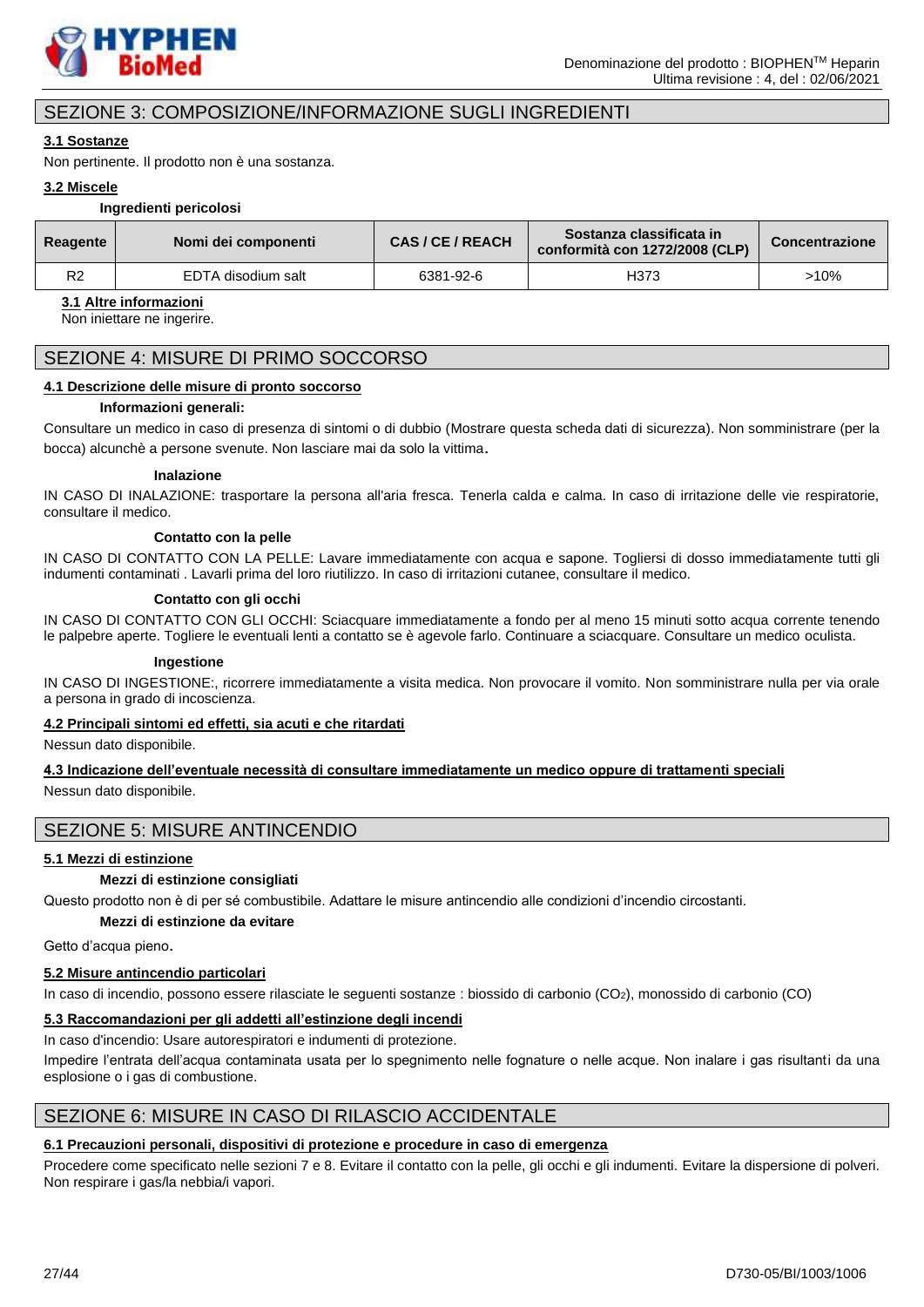

### **6.2 Precauzioni ambientali**

Bloccare le perdite / impedire la propagazione se è possibile senza pericolo. Non immettere nelle acque reflue. Non disperdere nell'ambiente.

#### **6.3 Metodi e materiali per il contenimento e per la bonifica**

Non imballare il prodotto recuperato nei contenitori originali per un eventuale riutilizzo. Recuperare il prodotto fuoriuscito con materiale assorbente. Pulire e disinfettare le superfici e gli arredi contaminati attenendosi alle norme relative alla protezione dell'ambiente pertinenti. Porlo in un contenitore idoneo, chiuso da destinare allo smaltimento.

# SEZIONE 7: MANIPOLAZIONE E IMMAGAZZINAMENTO

#### **7.1 Precauzioni per la manipolazione sicura**

#### **Precauzioni per la manipolazione sicura**

Adottare misure di protezione e di prevenzione idonee al fine di evitare o ridurre al minimo il rischio inerente alla manipolazione del prodotto. Se l'attuale stato dell'arte nel campo tecnico lo consente, concepire i processi lavorativi in modo da prevenire il rilascio di sostanze pericolose / contatto con la pelle.

#### **Precauzioni generali e di igiene**

Non mangiare né bere, né fumare durante l'impiego. Conservare lontano da alimenti o mangimi e da bevande. Lavarsi le mani prima di mangiare e al termine della giornata lavorativa. Non respirare i vapori. Evitare il contatto con gli occhi e la pelle con piccoli pezzi. Cambiare immediatamente gli indumenti sporchi o imbevuti.

#### **Considerazioni sulla protezione antincendio e antiesplosione**

Non sono richieste delle misure particolari.

#### **7.2 Condizioni per l'immagazzinamento sicuro, comprese eventuali incompatibilità**

#### **Misure/provvedimenti tecnici e condizioni di immagazzinamento**

Conservare il recipiente ermeticamente chiuso in luogo fresco, sufficientemente aerato.

**Materiali incompatibili**

Nessun dato disponibile.

#### **Temperatura di immagazzinamento raccomandata**

Valore : 2 - 8 ° C

#### **Requisiti dei magazzini e recipienti**

Chiudere bene i recipienti dopo l'uso, conservali in posizione diritta (non capovolgere!) per impedire qualsiasi dispersione accidentale.

#### **7.3 Usi finali specifici**

A parte gli usi descritti nella sezione 1.2 non sono contemplati altri usi specifici.

### SEZIONE 8: CONTROLLO DELL'ESPOSIZIONE/PROTEZIONE INDIVIDUALE

#### **8.1 Parametri di controllo**

#### **Valori limite di esposizione professionale**

Nessun dato disponibile

#### **Valori Limite Biologici**

Nessun dato disponibile

### **8.2 Controllo dell'esposizione ambientale**

#### **Controlli tecnici idonei**

L'utilizzo di misure tecniche e metodi di lavoro adeguati dovrebbe sempre avere la priorità rispetto ai dispositivi di protezione individuale. Adottare misure di prevenzione ai sensi della buona prassi igienica.

#### **Misure di protezione individuale**

Usare solo indumenti di protezione individuale a norma delle disposizioni in vigore.

#### **Protezione respiratoria**

Non è necessario portare dispositivi di protezione delle vie respiratorie. Usare filtri antipolvere e respiratori con filtro antipolvere di classe N95 (stati uniti) / del tipo P1 (EN143) per proteggere dalla particelle solide in caso di formazione di polvere. Utilizzare respiratori e componenti testati e approvati dai competenti organismi di normazione, quali il NIOSH (USA) il CEN (UE).

#### **Protezione delle mani/della pelle**

Indossare guanti protettivi idonei durante la manipolazione. Prima di usare i guanti, verificare la loro idoneità al lavoro specifico. Usare una tecnica adeguata per la rimozione dei guanti (senza toccare la superficie esterna del guanto) per evitare il contatto della pelle con questo prodotto. Smaltire i guanti contaminati dopo l'uso in accordo con lanormativa vigente e le buone pratiche di laboratorio. Lavare e asciugare le mani.

I guanti di protezione selezionati devono essere testate e approvate a norma EN374.

Sostituire e eliminare subito guanti deteriorati o lesionati.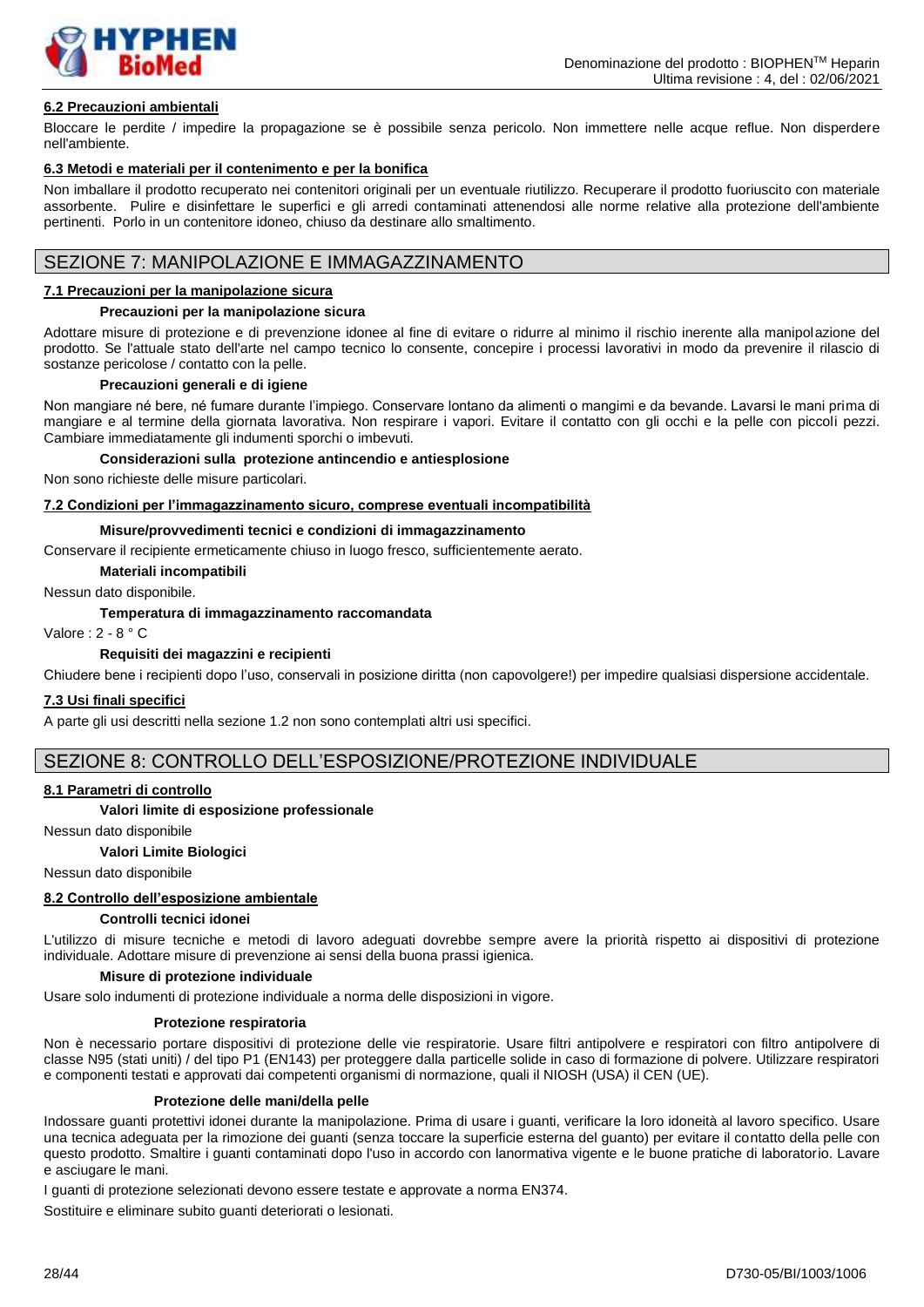

#### **Protezione per gli occhi/facciale**

Utilizzare dispositivi per la protezione degli occhi testati eapprovati secondo i requisiti di adeguate norme tecnichecome NIOSH (USA) o EN 166 (UE).

#### **Protezione fisica**

Il tipo di attrezzatura di protezione deve essere selezionato infunzione della concentrazione e la quantità di prodottoal posto di lavoro. **Altre misure di protezione**

Nessun dato disponibile.

### **Controllo dell'esposizione ambientale**

Bloccare le perdite / impedire la propagazione se è possibile senza pericolo. Non immettere nelle acque reflue. Non disperdere nell'ambiente.

# SEZIONE 9: PROPRIETÀ FISICHE E CHIMICHE

### **9.1 Informazioni sulle proprietà fisiche e chimiche fondamentali**

| Proprietà                                              | R <sub>2</sub>       |
|--------------------------------------------------------|----------------------|
| <b>Stato fisico</b>                                    | Polvere liofilizzata |
| Colore                                                 | Bianco / Giallo      |
| Odore                                                  | <b>ND</b>            |
| Valore pH                                              | <b>ND</b>            |
| Punto di ebollizione                                   | <b>ND</b>            |
| Punto di fusione                                       | <b>ND</b>            |
| Punto di decomposizione                                | <b>ND</b>            |
| Punto di infiammabilità                                | <b>ND</b>            |
| Temperatura di autoaccensione                          | <b>ND</b>            |
| Proprietà ossidanti                                    | <b>ND</b>            |
| Proprietà esplosive                                    | <b>ND</b>            |
| Infiammabilità (solidi, gas)                           | <b>ND</b>            |
| Limiti inferiore di infiammabilità o di<br>esplosività | <b>ND</b>            |
| Limiti superiore di infiammabilità o di<br>esplosività | <b>ND</b>            |
| Pressione di vapore                                    | <b>ND</b>            |
| Densità relativa di vapore                             | <b>ND</b>            |
| Tasso di evaporazione                                  | <b>ND</b>            |
| Densità relativa                                       | <b>ND</b>            |
| <b>Idrosolubilità</b>                                  | <b>ND</b>            |
| Altre proprietà solubili                               | <b>ND</b>            |
| Coeff. di ripartizione n-ottanolo/acqua                | <b>ND</b>            |
| <b>Viscosità</b>                                       | <b>ND</b>            |
| Altre informazioni                                     | <b>ND</b>            |

ND : Nessun dato disponibile.

### **9.2 Altre informazioni**

Nessun dato disponibile

# SEZIONE 10: STABILITÀ E REATTIVITÀ

### **10.1 Reattività**

Nessuna reazione pericolosa se manipolato e immagazzinato secondo le disposizioni.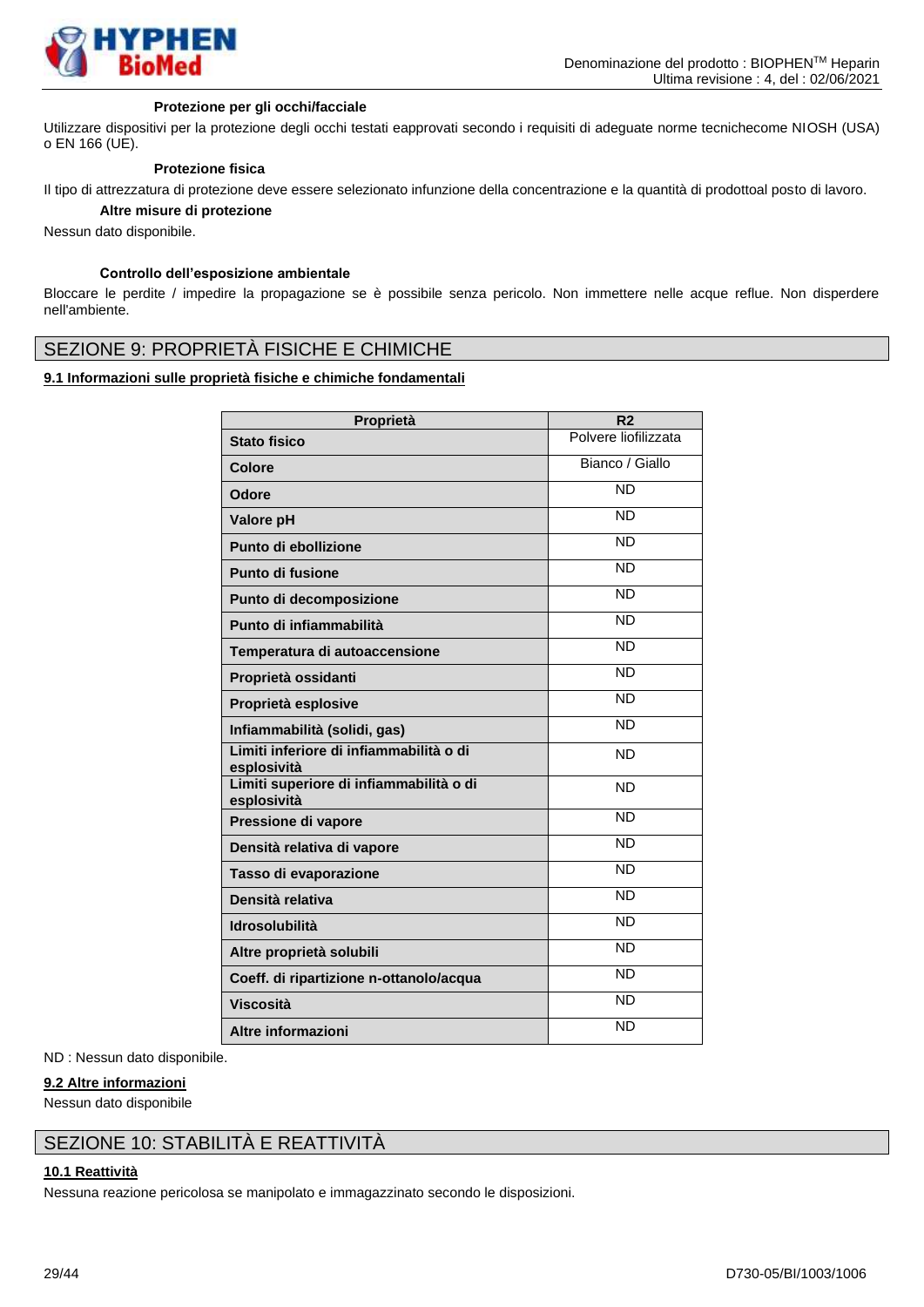

### **10.2 Stabilità chimica**

Il preparato è stabile se manipolato e stoccato nelle condizioni raccomandate (vedi sez.7).

#### **10.3 Possibilità di reazioni pericolose**

Nessuna se usato secondo le norme.

#### **10.4 Condizioni da evitare**

Nessuna se usato secondo le norme.

#### **10.5 Materiali incompatibili**

Nessun dato disponibile.

#### **10.6 Prodotti di decomposizione pericolosi**

Nessuna se usato secondo le norme.

# SEZIONE 11: INFORMAZIONI TOSSICOLOGICHE

### **11.1 INFORMAZIONI sugli effetti tossicologici**

| Effetti                                                                                 | R <sub>2</sub>           |
|-----------------------------------------------------------------------------------------|--------------------------|
| Tossicità acuta per via orale                                                           | <b>ND</b>                |
| Tossicità acuta per via cutanea                                                         | <b>ND</b>                |
| Tossicità acuta per inalazione                                                          | <b>ND</b>                |
| Corrosione/irritazione della pelle                                                      | <b>ND</b>                |
| Gravi danni oculari/irritazione oculare                                                 | <b>ND</b>                |
| Sensibilizzazione della pelle, delle vie<br>respiratorie                                | <b>ND</b>                |
| Mutagenicità sulle cellule germinali                                                    | <b>ND</b>                |
| Cancerogenicità                                                                         | <b>ND</b>                |
| Tossicità per la riproduzione                                                           | <b>ND</b>                |
| Tossicità specifica per organi bersaglio<br>esposizione singola<br>esposizione ripetuta | <b>ND</b><br>categoria 2 |
| Pericolo in caso di aspirazione                                                         | <b>ND</b>                |

ND : Nessun dato disponibile.

# SEZIONE 12: INFORMAZIONI ECOLOGICHE

### **12.1 Tossicità**

| Tossicità             | R <sub>2</sub> |  |  |
|-----------------------|----------------|--|--|
| Tossicità su pesci    |                |  |  |
| Acuta                 | <b>ND</b>      |  |  |
| Cronica               |                |  |  |
| Tossicità su dafnie   |                |  |  |
| Acuta                 | <b>ND</b>      |  |  |
| <b>Cronica</b>        |                |  |  |
| Tossicità su alghe    |                |  |  |
| Acuta                 | <b>ND</b>      |  |  |
| Cronica               |                |  |  |
| Tossicità sui batteri |                |  |  |
| <b>Acuta</b>          | <b>ND</b>      |  |  |
| <b>Cronica</b>        |                |  |  |

ND : Nessun dato disponibile.

#### **12.2 Persistenza e degradabilità**

Nessun dato disponibile.

### **12.3 Potenziale bioaccumulativo**

Nessun dato disponibile.

#### **12.4 Mobilità nel suolo**

Nessun dato disponibile.

#### **12.5 Risultati della valutazione PBT e vPvB**

| Valutazione             | R2 |
|-------------------------|----|
| <b>Valutazione PBT</b>  | ND |
| <b>Valutazione vPvB</b> | NΓ |

ND : Nessun dato disponibile.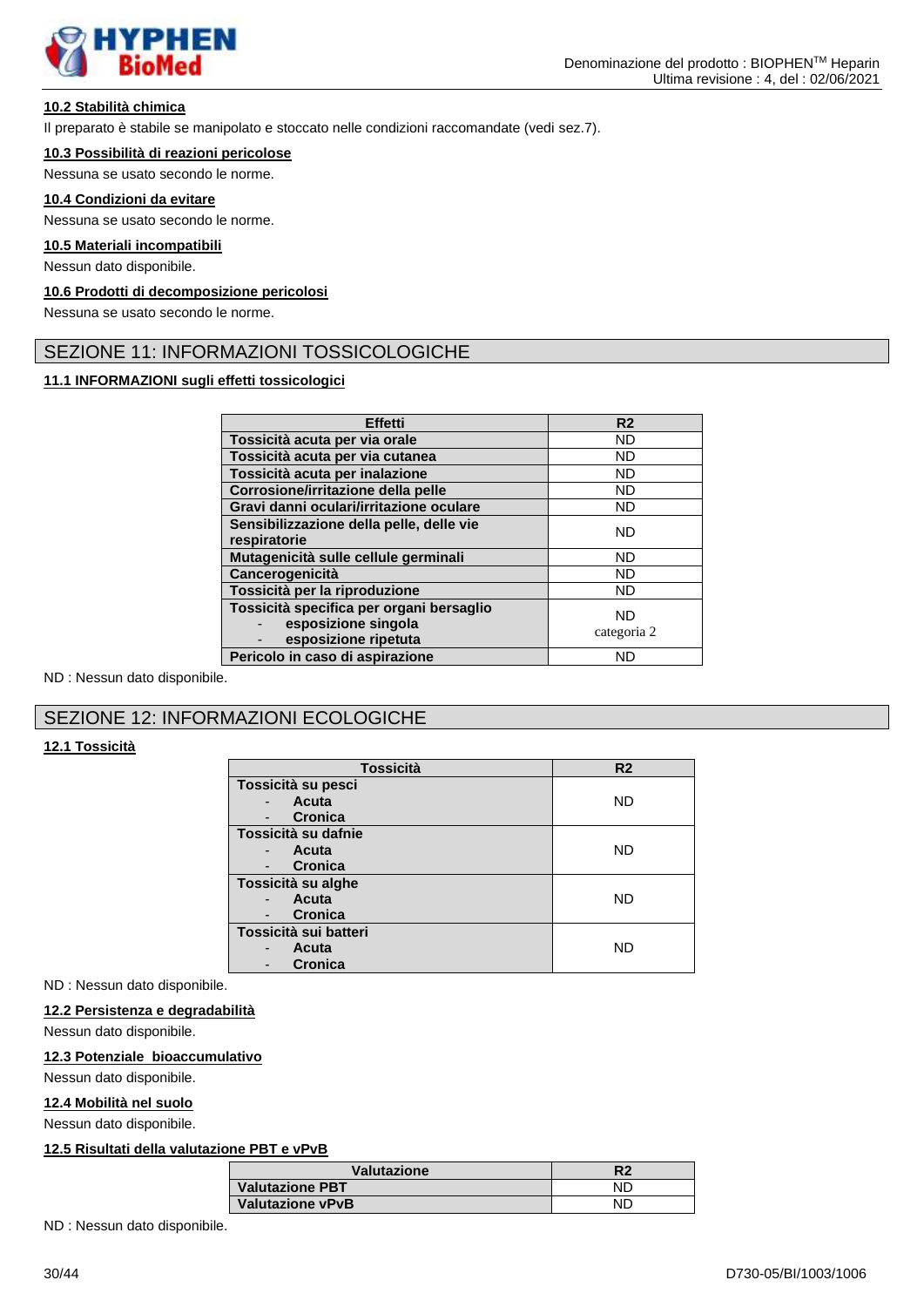

# **12.6 Altri effetti avversi**

Nessun dato disponibile.

#### **12.7 Altre informazioni**

Non far pervenire il prodotto NELL'AMBIENTE in modo incontrollato.

### SEZIONE 13: CONSIDERAZIONI SULLO SMALTIMENTO

### **13.1 Metodi di trattamento dei rifiuti**

#### **Prodotto**

Conferire rifiuti (non riciclabili / eccedenze) allo smaltimento conformemente alle specifiche nazionali e sopo consultazione dei servizi per la gestione ambientale. Assegnare il codice di rifiuto appropriato rivolgendosi alle autorità competenti / allo smaltitore regionale.

#### **Imballaggio**

Svuotare completamente l'imballo Conferire imballaggi vuoti e imballaggi con residui del contenuto ad un adeguato smaltimento rivolgendosi alle autorità competenti / allo smaltitore regionale.

### SEZIONE 14: INFORMAZIONI SUL TRASPORTO

Il prodotto non è una merce pericolosa ai sensi dei Regolamenti in materia di trasporto di merci pericolose (ADR, RID, IATA, IMDG).

### SEZIONE 15: INFORMAZIONI SULLA REGOLAMENTAZIONE

**15.1 Norme e legislazione relativa alla salute, sicurezza e l'ambiente specifiche per la sostanza o la miscela**

La presente scheda dati di sicurezza soddisfa i requisiti stabiliti nel Regolamento (CE) n. 1907/2006 (REACH) e 1272/2008 (CLP).

#### **15.2 Valutazione della sicurezza chimica**

Nessun dato disponibile.

### SEZIONE 16: ALTRE INFORMAZIONI

#### **16.1 Principali riferimenti bibliografici e fonti di dati**

Regolamento (CE) 1907/2006 (REACH), Regolamento 1272/2008 (CLP) nella rispettiva versione modificata e aggiornata attualmente in vigore.

Norme sul trasporto secondo ADR, RID, IMDG, IATA nella versione rispettiva attualmente in vigore.

Le fonti di dati utilizzate per la determinazione dei dati fisici, tossicologici ed ecotossicologici sono indicate nei capitoli rispettivi.

Le informazioni qui contenute si basano sul livello attuale delle nostre conoscenze ed esperienze. I dati riportati in alto non rappresentano tuttavia alcuna garanzia delle caratteristiche del prodotto e non costituiscono alcun rapporto giuridico contrattuale.

HYPHEN BioMed e i suoi rappresentanti/distributori o partner OEM declinano ogni responsabilità per qualsiasi danno consecutivo al contatto con un reagente contenuto nel kit.

### **16.2 Abbreviazioni e acronimi**

ADR: European Agreement concerning the International Carriage of Dangerous Goods by Road (Accordo europeo sul trasporto internazionale di merci pericolose su strada)

CLP: Regulation on Classification, Labelling and Packaging of Substances and Mixtures (Regolamento relativo alla classificazione, all'etichettatura e all'imballaggio delle sostanze e delle miscele; regolamento (CE) n. 1272/2008)

CMR : cancerogen mutagen reprotoxic (Cancerogene, mutagene e tossiche per la riproduzione)

IATA-DGR: International Air Transport Association - Dangerous Goods Regulations (Regolamento sul trasporto di merci pericolose della IATA (Associazione per il trasporto aereo internazionale))

IMDG: International Maritime Dangerous Goods (Code) (Codice marittimo internazionale per le merci pericolose)

NIOSH: Istituto federale statunitense responsabile per la ricerca nel settore degli infortuni e delle malattie nei luoghi di lavoro PBT: Sostanza persistente (P), bioaccumulabile (B) e tossica (T)

REACH: Registrazione, valutazione, autorizzazione e restrizione delle sostanze chimiche Regolamento (CE) n. 1907/2006

RID: Regolamenti sul trasporto internazionale di merci pericolose su ferrovia

vPvB: very Persistent and very Bioaccumulative (molto persistente e molto bioaccumulabile)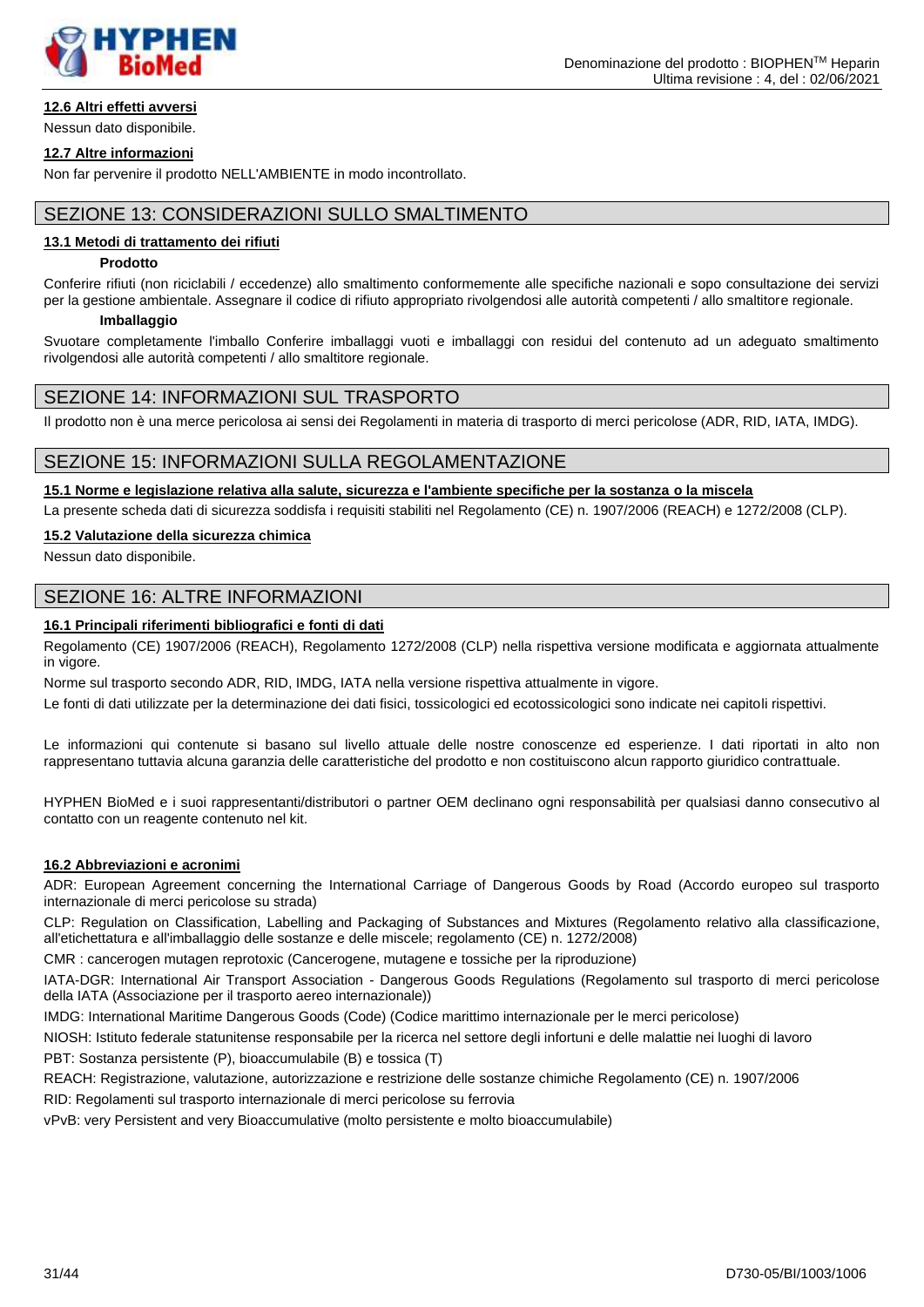

# **SICHERHEITSDATENBLATT**

# <span id="page-31-0"></span>**DEUTSCH**

# ABSCHNITT 1: BEZEICHNUNG DES PRODUKTS UND DES UNTERNEHMENS

#### **1.1 Produktidentifikator:**

| Artikelbezeichnung             | <b>Artikelnummer</b> |
|--------------------------------|----------------------|
| BIOPHEN <sup>™</sup> Heparin 3 | 221003               |
| BIOPHEN™ Heparin 6             | 221006               |

### **1.2 Relevante identifizierte Verwendungen des Stoffs und Verwendungen, von denen abgeraten wird**

Medizinprodukt zur In-vitro-Verwendung

#### **1.3 Einzelheiten zum Hersteller und Lieferant, der das Sicherheitsdatenblatt bereitstellt**

| Hersteller:  | <b>HYPHEN BioMed</b><br>155 rue d'Eragny                                 |
|--------------|--------------------------------------------------------------------------|
| Tel:<br>Fax: | 95000 Neuville sur Oise (France)<br>33.1.34.40.65.10<br>33.1.34.48.72.36 |
| -            |                                                                          |

E-Mail: [info@hyphen-biomed.com](mailto:info@hyphen-biomed.com)

### **1.4 Notrufnummer**

Tel: 33.1.34.40.65.10 (Diese Nummer ist nur zu Bürozeiten besetzt)

**Frankreich** 

Tel.: 33.1.45.42.59.59 (Giftinformationszentrale in Frankreich)

Ausland

Sich an die zuständige(n) Behörde(n) wenden

# ABSCHNITT 2: MÖGLICHE GEFAHREN

### **2.1 Einstufung des Stoffs oder Gemischs**

|                | Hinweise zur Einstufung                                                       |                  |
|----------------|-------------------------------------------------------------------------------|------------------|
| Reagent        | Gefahrenklasse und -kategorie                                                 | Gefahrenhinweise |
| R <sub>2</sub> | Spezifische Zielorgan-Toxizität - Wiederholte Exposition, Gefahrenkategorie 2 | H373             |

### **2.2 Kennzeichnungselemente**

| Reagent        | Gefahrenpiktogramme | Signalwörter | <b>Gefahrenhinweise</b>                                                            |
|----------------|---------------------|--------------|------------------------------------------------------------------------------------|
| R <sub>2</sub> |                     | Achtung      | H373 : Kann durch längere oder wiederholte Exposition<br>Organschäden verursachen. |

| Reagent        | <b>Sicherheitshinweise</b>                                                 |  |
|----------------|----------------------------------------------------------------------------|--|
|                | P260 : Das Pulver nicht einatmen.                                          |  |
| R <sub>2</sub> | P314 : Bei Unwohlsein ärztlichen Rat einholen.                             |  |
|                | P501 : Inhalt/Behälter in Absprache mit dem regionalen Entsorger zuführen. |  |

#### **2.3 Sonstige Gefahren**

Keine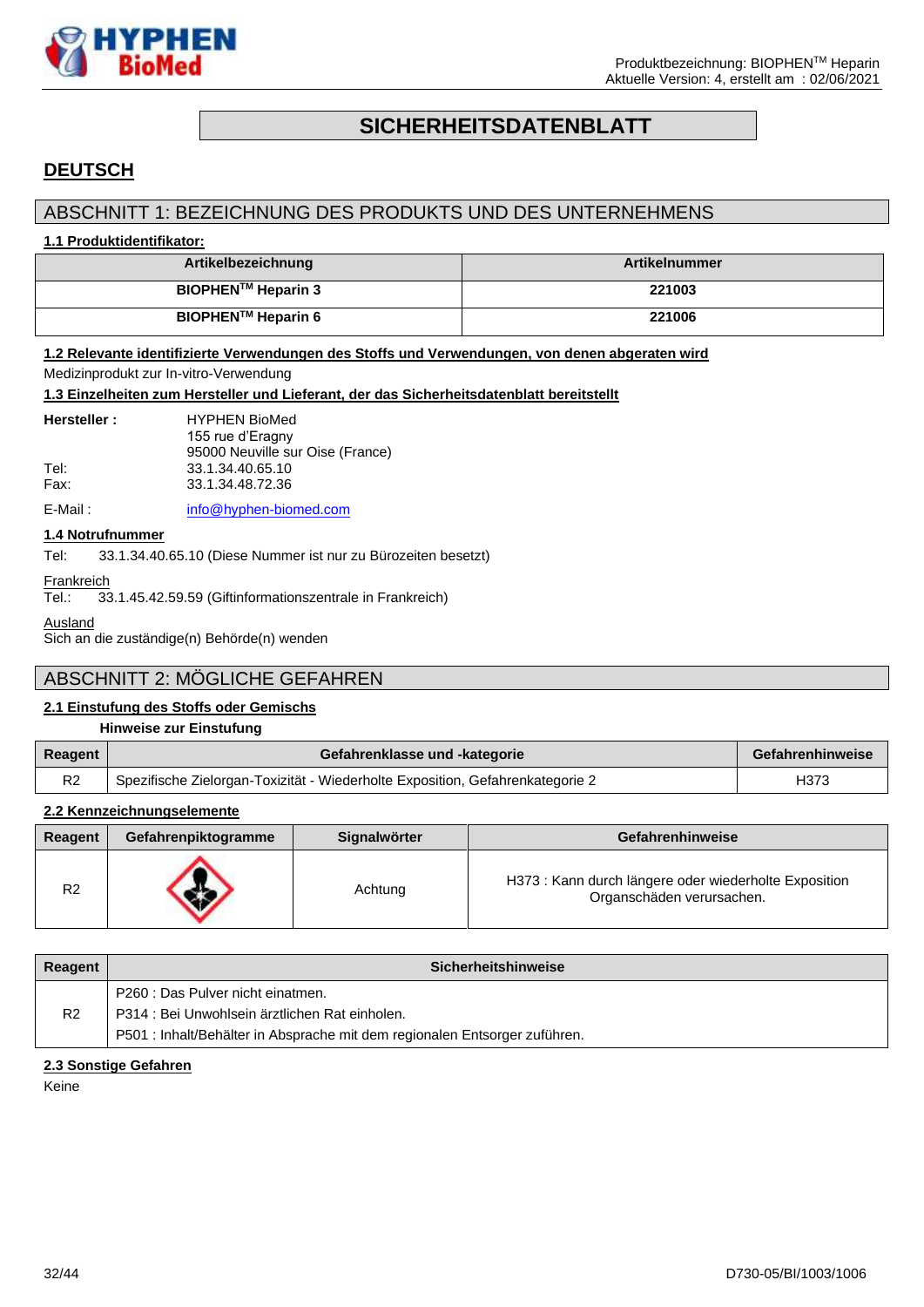

# ABSCHNITT 3: ZUSAMMENSETZUNG / ANGABEN ZU BESTANDTEILEN

### **3.1 Stoffe**

Nicht zutreffend. Das Produkt ist kein Stoff.

### **3.2 Gemische**

### **Gefährliche Inhaltsstoffe**

| Reagent | Bezeichnung der Bestandteile | CAS/EG/REACH | Einstufung des Stoffs gemäß<br>1272/2008 (CLP) | Konzentration |
|---------|------------------------------|--------------|------------------------------------------------|---------------|
| Do      | EDTA disodium salt           | 6381-92-6    | H373                                           | >10%          |

### **3.1 Sonstige Angaben**

Nicht injizieren oder einnehmen.

### ABSCHNITT 4: ERSTE-HILFE-MAßNAHMEN

### **4.1 Beschreibung der Erste-Hilfe-Maßnahmen**

### **Allgemeine Hinweise:**

Bei Auftreten von Symptomen oder in Zweifelsfällen Arzt hinzuziehen (Sicherheitsdatenblatt zeigen). Niemals einer bewusstlosen Person etwas durch den Mund verabreichen. Betroffene Person betreuen bzw. nicht unbeobachtet lassen.

#### **Nach Einatmen**

BEI EINTAMEN: Die Person an die frische Luft bringen. Betroffenen in Ruhelage bringen und warm halten. Bei Reizung der Atemwege Arzt hinzuziehen.

### **Nach Hautkontakt**

BEI KONTAKT MIT DER HAUT: Sofort mit viel Wasser und Seife waschen. Alle beschmutzten, getränkten Kleidungsstücke sofort ausziehen. Vor erneutem Tragen gründlich waschen. Bei Hautreaktionen Arzt hinzuziehen.

#### **Nach Augenkontakt**

BEI KONTAKT MIT DEN AUGEN: Sofort unter fließendem Wasser bei gespreiztem Lid unter Schutz des unverletzten Auges mind. 15 min spülen. Eventuell Vorhandene Kontaktlinsen nach Möglichkeit entfernen. Weiter ausspülen. Augenarzt aufsuchen.

#### **Nach Verschlucken**

BEI VERSCHLUCKEN, sofort Arzt hinzuziehen. Kein Erbrechen einleiten. Nichts über den Mund verabreichen, wenn die Person bewusstlos ist.

### **4.2 Wichtige akute und verzögert auftretende Symptome und Wirkungen**

Keine Angaben verfügbar.

### **4.3 Hinweise auf ärztliche Soforthilfe oder Spezialbehandlung**

Keine Angaben verfügbar.

### ABSCHNITT 5: MAßNAHMEN ZUR BRANDBEKÄMPFUNG BRAND

### **5.1 Löschmittel**

### **Geeignete Löschmittel**

Das Produkt selbst ist nicht brennbar. Löschmaßnahmen auf Umgebungsbrand abstimmen.

### **Ungeeignete Löschmittel**

Wasservollstrahl

# **5.2 Besondere Maßnahmen zur Brandbekämpfung**

Im Brandfall kann freigesetzt werden: Kohlendioxid (CO<sub>2</sub>), Kohlenmonoxid (CO)

# **5.3 Hinweise für die Brandbekämpfung**

Bei Brand: Umluftunabhängigen Atemschutz und Schutzkleidung tragen.

Löschwasser darf nicht in die Kanalisation oder Gewässer gelangen. Explosions- und Brandgase nicht einatmen.

# ABSCHNITT 6: MAßNAHMEN BEI UNBEABSICHTIGTER FREISETZUNG

# **6.1 Personenbezogene Vorsichtsmaßnahmen, Schutzausrüstung und in Notfällen anzuwendende Verfahren**

Vorgehen wie in Abschnitt 7 und 8 beschrieben. Berührung mit Haut, Augen und Kleidung vermeiden. Staubbildung vermeiden. Dampf/Nebel/Gas nicht einatmen.

# **6.2 Umweltschutzmaßnahmen**

Verbreitung und Abfließen von freigesetzten Material verhindern, wenn gefahrlos möglich. Nicht ins Abwasser gelangen lassen. Freisetzung in die Umgebung verhindern.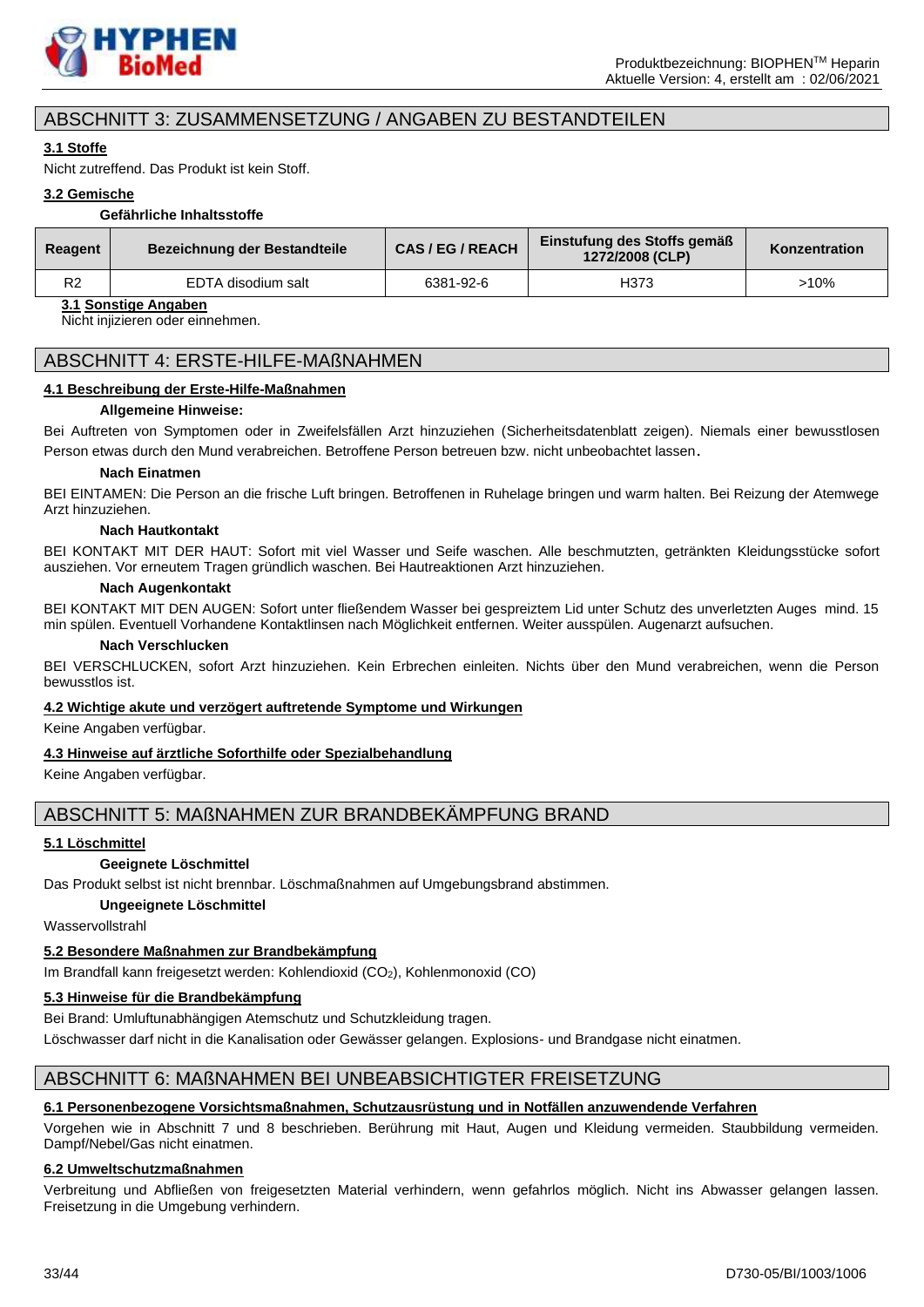

#### **6.3 Methoden und Material für Rückhaltung und Reinigung**

Verschüttetes Produkt nicht in seinen Originalbehälter zum Zweck einer Wiederverwendung zurück gießen. Verschüttetes Produkt mit saugfähigem Material aufnehmen. Verschmutzte Oberflächen und Gegenstände unter Einhaltung aller Umwelt relevanter Rechtsvorschriften besonders gründlich reinigen. In geeigneten, geschlossenen Behältern aufbewahren und der Entsorgung zuführen.

### ABSCHNITT 7: HANDHABUNG UND LAGERUNG

#### **7.1 Schutzmaßnahmen zur sicheren Handhabung**

#### **Hinweise zur sicheren Handhabung**

Das Risiko beim Umgang mit dem Produkt ist durch Anwendung von Schutz- und.Vorbeugungsmaßnahmen auf ein Mindestmaß zu verringern. Arbeitsverfahren, sofern nach dem Stand der Technik möglich, so gestalten, dass gefährliche Stoffe nicht frei werden können bzw. ein Hautkontakt ausgeschlossen werden kann.

#### **Allgemeine Schutz- und Hygienemaßnahmen**

Bei der Arbeit nicht essen, trinken oder rauchen. Nahrungsmittel, Getränke und Futtermittel fernhalten. Vor den Pausen und bei Arbeitsende Hände und Haut waschen. Dämpfe nicht Einatmen. Augen- und Hautkontakt mit Scherben vermeiden. Beschmutzte, getränkte Kleidung sofort ausziehen

#### **Hinweise zum Brandschutz/Explosionsschutz**

Keine besondere Maßnahmen erforderlich.

#### **7.2 Bedingungen zur sicheren Lagerung unter Berücksichtigung von Unverträglichkeiten**

#### **Technische Maßnahmen und Lagerbedingungen**

Behälter dicht geschlossen halten und an einem kühlen, gut gelüfteten Ort aufbewahren.

#### **Unverträgliche Materialien**

Es sind keine Angaben vorhanden.

**Empfohlene Lagertemperatur**

Wert : 2 - 8 ° C

#### **Anforderungen an Lagerräume und Behälter**

Einmal geöffnete Behälter sind sorgfältig wieder zu verschließen und müssen aufrecht stehen um Leckagen zu vermeiden.

### **7.3 Spezifische Endanwendungen**

Außer den in Abschnitt 1.2 genannten Verwendungen sind keine weiteren spezifischen Verwendungen vorgesehen.

# ABSCHNITT 8: BEGRENZUNG UND ÜBERWACHUNG DER EXPOSITION / PERSÖNLICHE SCHUTZAUSRÜSTUNGEN

#### **8.1 Zu überwachende Parameter**

**Grenzwerte für die Exposition am Arbeitsplatz**

Keine Angaben verfügbar

### **Biologische Grenzwerte**

Keine Angaben verfügbar

### **8.2 Begrenzung und Überwachung der Exposition**

#### **Geeignete technische Steuerungseinrichtungen**

Technische Maßnahmen und die Anwendung geeigneter Arbeitsverfahren haben Vorrang vor dem Einsatz persönlicher Schutzausrüstung. Vorkehrungen im Sinne der guten Industriehygiene Praxis treffen.

#### **Persönliche Schutzausrüstung**

Bei der Handhabung der Produkte ausschließlich den geltenden Vorschriften entsprechende Schutzkleidung tragen.

#### **Atemschutz**

Atemschutz nicht erforderlich. Zum Schutz Staubbildung, Staubmaske Typ N95 (US) oder eine Atemschutzmaske mit Filtertyp P1(EN 143) verwenden. Verwendete Atemschutzgeräte müssen nach entsprechenden staatlichen Standards wie NIOHS (US) oder CEN (EU) geprüft und zugelassen sein.

#### **Hand-/Hautschutz**

Bei der Handhabung Schutzhandschuhe verwenden. Handschuhe vor dem Tragen auf ihre arbeitsplatzspezifische Eignung prüfen. Geeignete Methode zum Ausziehen der Schutzhandschuhe anwenden, um einen Hautkontakt mit dem Produkt zu vermeiden (z.B. Ausziehen, ohne die kontaminierte Außenfläche mit bloßer Hand zu berühren). Kontaminierten Handschuhe sind nachdem Tragen unter Beachtung der gesetzlichen Bestimmungen und im Sinne der guten Laborpraxis ordnungsgemäß zu entsorgen. Hände waschen und trocken.

Die einzusetzenden Schutzhandschuhe müssen nach EN374 geprüft und zugelassen sein.

Schutzhandschuhe müssen bei Beschädigung oder ersten Abnutzungserscheinungen sofort ersetzt werden.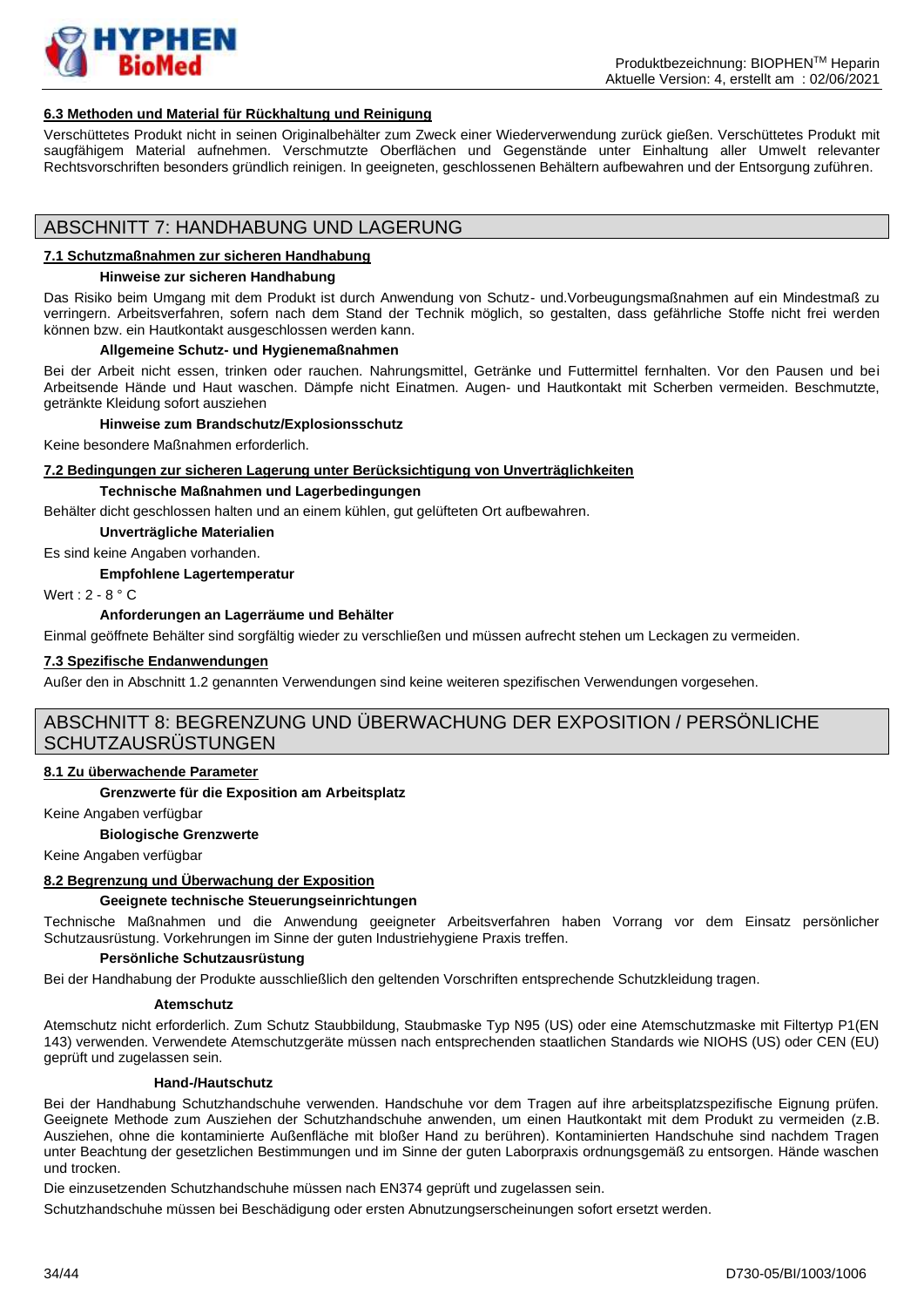

#### **Augen-/Gesichtsschutz**

Zum Augenschutz ausschließlich Ausrüstungen tragen, welche gemäß geltender Normen, wie NIOSH (US) oder EN 166 (EU), geprüft und zugelassen sind.

#### **Körperschutz**

Die Art der Schutzausrüstung muss je nach Konzentration und Menge des Produktes am Arbeitsplatz ausgewählt werden.

#### **Sonstige Schutzmaßnahmen**

Keine Angaben verfügbar

### **Begrenzung und Überwachung der Umweltexposition**

Verbreitung und Abfließen von freigesetzten Material verhindern, wenn gefahrlos möglich. Nicht ins Abwasser gelangen lassen. Freisetzung in die Umgebung verhindern.

### ABSCHNITT 9: PHYSIKALISCHE UND CHEMISCHE EIGENSCHAFTEN

### **9.1 Angaben zu den grundlegenden physikalischen und chemischen Eigenschaften**

| Eigenschaft                              | R <sub>2</sub>         |
|------------------------------------------|------------------------|
| Form                                     | Lyophilisiertes Pulver |
| <b>Farbe</b>                             | Weiß / Gelb            |
| Geruch                                   | <b>ND</b>              |
| pH-Wert                                  | <b>ND</b>              |
| <b>Siedepunkt</b>                        | <b>ND</b>              |
| <b>Schmelzpunkt</b>                      | <b>ND</b>              |
| Zersetzungspunkt                         | <b>ND</b>              |
| <b>Flammpunkt</b>                        | <b>ND</b>              |
| Selbstentzündungstemperatur              | <b>ND</b>              |
| Oxidierende Eigenschaften                | <b>ND</b>              |
| <b>Explosive Eigenschaften</b>           | <b>ND</b>              |
| Entzündbarkeit (fest, gasförmig)         | N <sub>D</sub>         |
| Untere Entzündbarkeit / Explosionsgrenze | <b>ND</b>              |
| Obere Entzündbarkeit / Explosionsgrenze  | <b>ND</b>              |
| <b>Dampfdruck</b>                        | <b>ND</b>              |
| <b>Relative Dampfdichte</b>              | <b>ND</b>              |
| Verdampfungsgeschwindigkeit              | <b>ND</b>              |
| <b>Relative Dichte</b>                   | <b>ND</b>              |
| Wasserlöslichkeit                        | <b>ND</b>              |
| Weitere Löslichkeitseigenschaften        | N <sub>D</sub>         |
| Verteilungskoeffizient n-Oktanol/Wasser  | <b>ND</b>              |
| <b>Viskosität</b>                        | <b>ND</b>              |
| <b>Sonstige Angaben</b>                  | <b>ND</b>              |

ND : Keine Angaben verfügbar.

#### **9.2 Sonstige Angaben**

Keine Angaben verfügbar

# ABSCHNITT 10: STABILITÄT /-REAKTIVITÄT

### **10.1 Reaktivität**

Keine gefährlichen Reaktionen, wenn die Vorschriften/Hinweise für den Umgang beachtet werden.

# **10.2 Chemische Stabilität**

Das Präparat ist stabil, wenn es, wie im Abschnitt 7 empfohlen, gehandhabt und gelagert wird.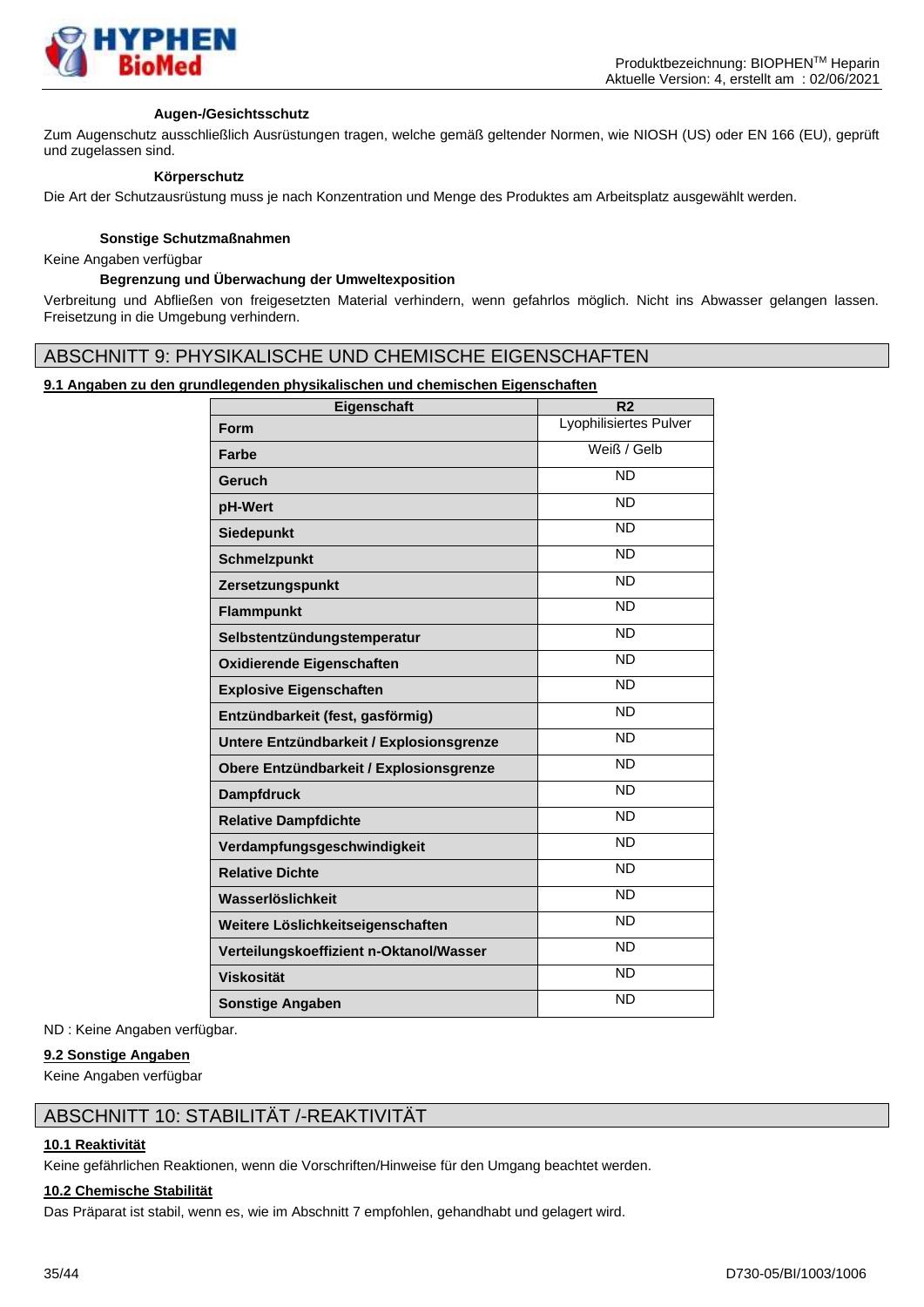

#### **10.3 Möglichkeit gefährlicher Reaktionen**

Keine bei bestimmungsgemäßer Verwendung.

### **10.4 Zu vermeidende Bedingungen**

Keine bei bestimmungsgemäßer Verwendung.

### **10.5 Unverträgliche Materialien**

Keine Daten verfügbar

#### **10.6 Gefährliche Zersetzungsprodukte**

Keine bei bestimmungsgemäßer Verwendung.

### ABSCHNITT 11: TOXIKOLOGISCHE ANGABEN

### **11.1 ANGABENzu toxikologischen Wirkungen**

| Wirkungen                                                                          | R <sub>2</sub>            |
|------------------------------------------------------------------------------------|---------------------------|
| akuter oraler Toxizität                                                            | <b>ND</b>                 |
| akuter dermaler Toxizität                                                          | <b>ND</b>                 |
| akuter inhalativer Toxizität                                                       | <b>ND</b>                 |
| Ätz-/Reizwirkung auf die Haut                                                      | <b>ND</b>                 |
| Augenschädigung/Augenreizung                                                       | <b>ND</b>                 |
| Sensibilisierung der Haut, der Atemwege                                            | <b>ND</b>                 |
| Keimzellmutagenität                                                                | <b>ND</b>                 |
| Karzinogenität                                                                     | <b>ND</b>                 |
| Reproduktionstoxizität                                                             | ND                        |
| spezifische Zielorgan-Toxizität:<br>einmalige Exposition<br>wiederholte Exposition | ND<br>Gefahrenkategorie 2 |
| Aspirationsgefahr                                                                  | <b>ND</b>                 |

ND : Keine Angaben verfügbar.

# ABSCHNITT 12: UMWELTBEZOGENE ANGABEN

### **12.1 Toxizität**

| <b>Toxizität</b>          | R <sub>2</sub> |
|---------------------------|----------------|
| <b>Fischtoxizität</b>     |                |
| <b>Akute</b>              | ND             |
| <b>Chronische</b>         |                |
| Daphnientoxizität         |                |
| Akute                     | ND             |
| <b>Chronische</b>         |                |
| Algentoxizität            |                |
| <b>Akute</b>              | ND             |
| <b>Chronische</b>         |                |
| <b>Bakterientoxizität</b> |                |
| <b>Akute</b>              | ND             |
| <b>Chronische</b>         |                |

ND : Keine Angaben verfügbar.

### **12.2 Persistenz und Abbaubarkeit**

Keine Angaben verfügbar.

#### **12.3 Bioakkumulationspotenzial**

Keine Angaben verfügbar.

#### **12.4 Mobilität im Boden**

Keine Angaben verfügbar.

### **12.5 Ergebnisse der PBT- und vPvB-Beurteilung**

| <b>Beurteilung</b>     | R2  |
|------------------------|-----|
| <b>PBT-Beurteilung</b> | NΓ  |
| vPvB-Beurteilung       | NE. |

ND : Keine Angaben verfügbar.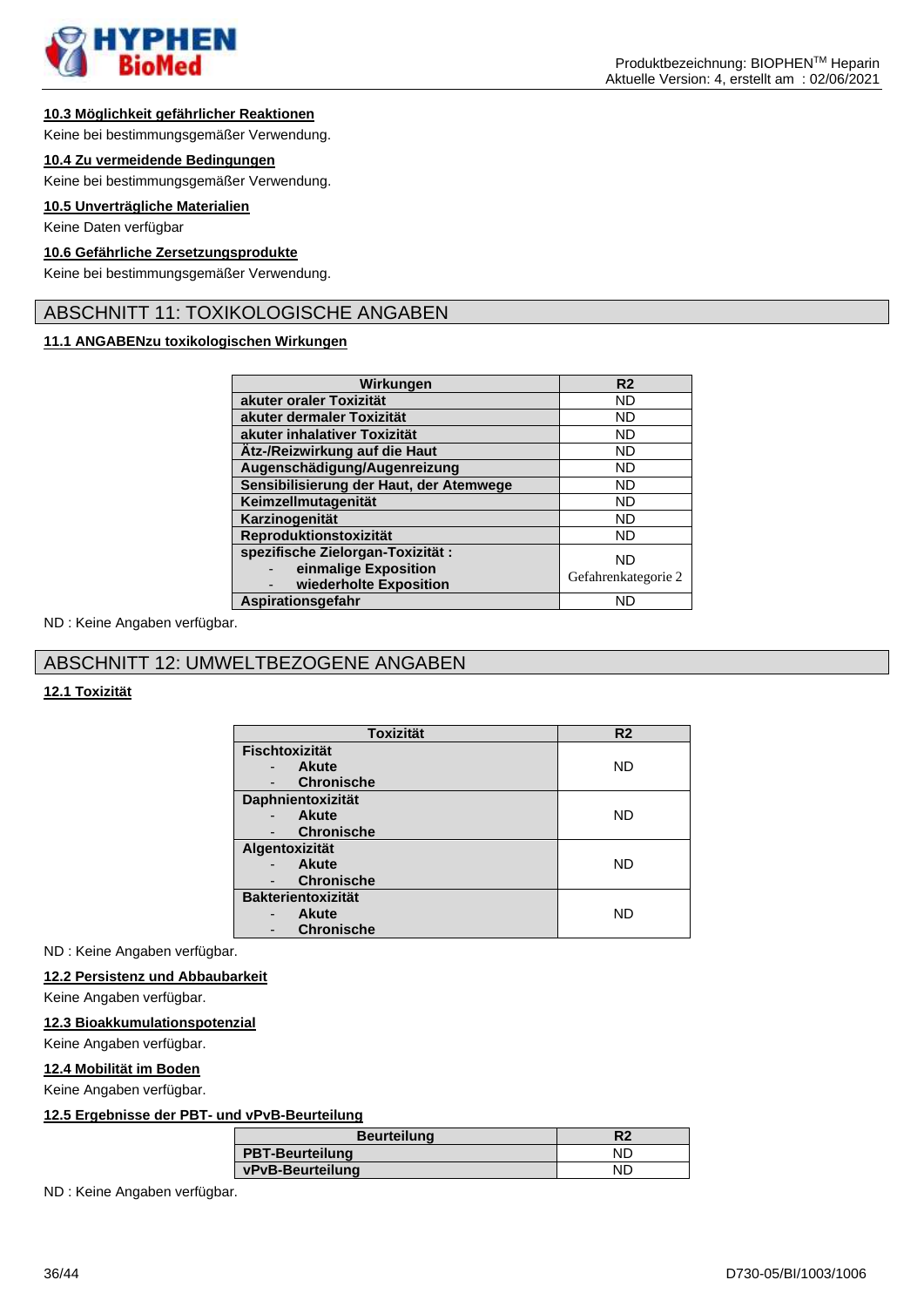

### **12.6 Andere schädliche Wirkungen**

Keine Angaben verfügbar.

### **12.7 Sonstige Angaben**

Produkt nicht unkontrolliert in dieUMWELTgelangen lassen.

# ABSCHNITT 13: HINWEISE ZUR ENTSORGUNG

### **13.1 Verfahren der Abfallbehandlung**

#### **Produkt**

Abfälle gemäß nationalen Vorschriften und in Absprache mit den Umweltschutzdiensten einer Entsorgung zuführen. Die Zuordnung einer Abfallnummer ist in Absprache mit dem regionalen Entsorger vorzunehmen.

#### **Verpackung**

Verpackungen restentleeren. Leere und nicht restentleerte Verpackungen, die noch Produktreste enthalten, sind in Absprache mit dem regionalen Entsorger einer ordnungsgemäßen Entsorgung zuführen.

### ABSCHNITT 14: ANGABEN ZUR TRANSPORT

Das Produkt ist kein Gefahrgut im Sinne der Transportvorschriften (ADR, RID, IATA, IMDG).

### ABSCHNITT 15: RECHTSVORSCHRIFTEN

**15.1 Vorschriften zu Sicherheit, Gesundheits- und Umweltschutz / spezifische Rechtsvorschriften für den Stoff oder das Gemisch**

Dieses Sicherheitsdatenblatt entspricht den Anforderungen der Verordnung (EG) Nr. 1907/2006 (REACH) und 1272/2008 (CLP).

#### **15.2 Stoffsicherheitsbeurteilung**

Keine Informationen verfügbar.

### ABSCHNITT 16: SONSTIGE ANGABEN

### **16.1 Datenquellen, die zur Erstellung des Datenblattes verwendet wurden**

Verordnung (EG) Nr. 1907/2006 (REACH), 1272/2008 (CLP) in der jeweils gültigen Fassung.

Transportvorschriften gemäß ADR, RID, IMDG, IATA in der jeweils gültigen Fassung.

Datenquellen, die zur Ermittlung von physikalischen, toxikologischen und ökotoxikologischen Daten benutzt wurden, sind direkt in den jeweiligen Abschnitten angegeben.

Die Angaben stützen sich auf den heutigen Stand unserer Kenntnisse und Erfahrungen. Die Angaben haben nicht die Bedeutung von Eigenschaftszusicherungen und begründen kein vertragliches Rechtsverhältnis.

HYPHEN BioMed, deren Vertreter/Vertriebspartner bzw. OEM-Partner haften nicht für Schäden, die unmittelbar bzw. mittelbar auf den Kontakt mit einer Reagenz aus der Packung/Set zurück zu führen sind.

### **16.2 Abkürzungen und Akronyme**

ADR: European Agreement concerning the International Carriage of Dangerous Goods by Road (EuropäischesÜbereinkommen über die internationale Beförderung gefährlicher Güter auf der Straße)

CLP: Regulation on Classification, Labelling and Packaging of Substances and Mixtures (EG Verordnung über die Einstufung, Kennzeichnung und Verpackung von Stoffen und Gemischen)

CMR : cancerogen mutagen reprotoxic (krebserregende, erbgutverändernde und fruchtbarkeitsgefährdende Stoffe)

IATA-DGR: = International Air Transport Association - Dangerous Goods Regulations ( IATA-Gefahrgutvorschriften im Luftverkehr)

IMDG: International Maritime Dangerous Goods code (Regelung für den Gefahrguttransport in der internationalen Seeschifffahrt)

NIOSH: Nationales Institut für Arbeitssicherheit und Gesundheit (USA)

PBT: persistent (P), bioakkumulierend (B) und toxisch (T)

REACH: EU-Verordnung zur Registrierung, Bewertung, Zulassung und Beschränkung chemischer Stoffe

RID: Regelung zur internationalen Beförderung gefährlicher Güter im Schienenverkehr im Schienenverkehr

vPvB: very Persistent and very Bioaccumulative (sehr persistent und sehr bioakkumulierbar)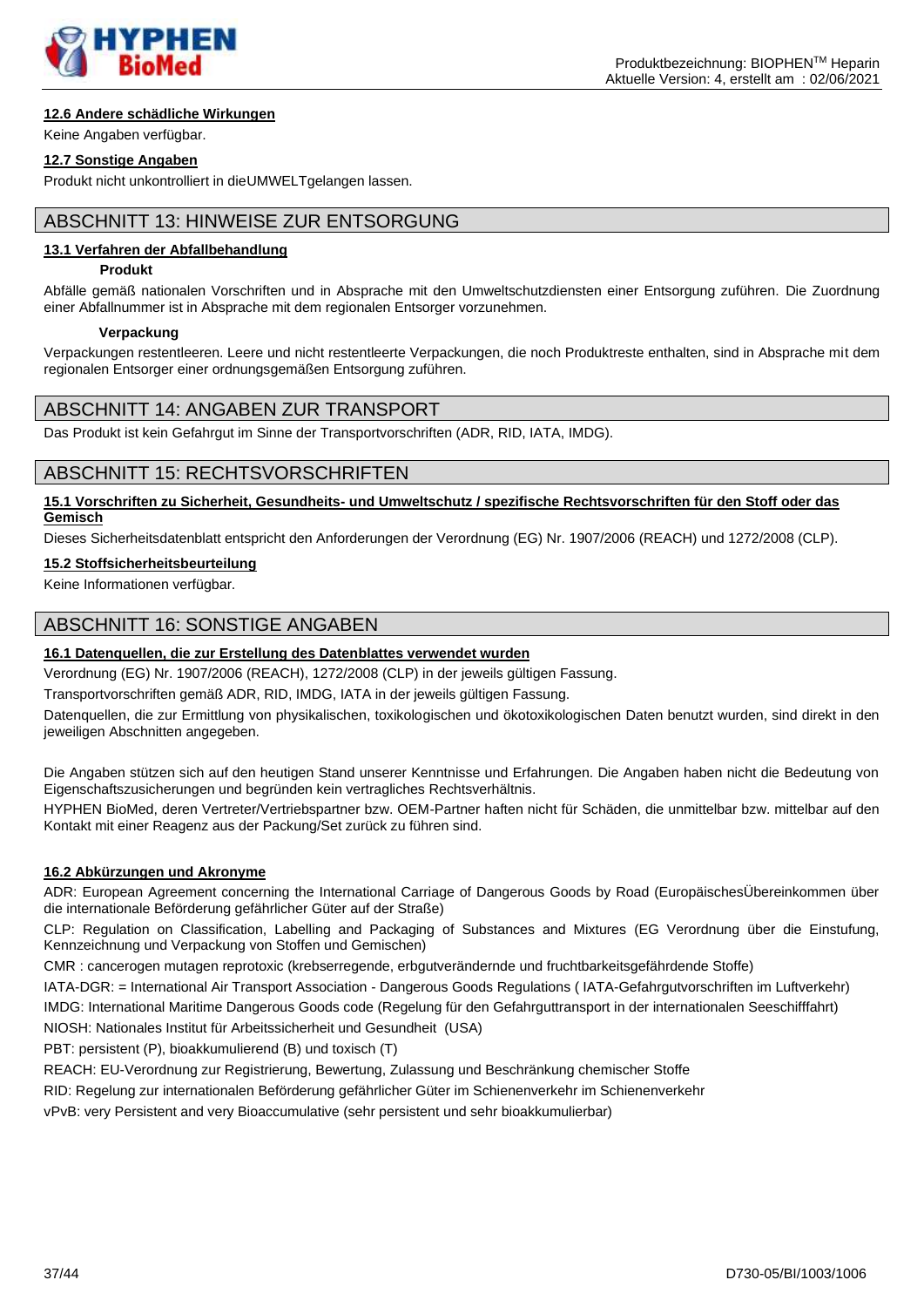

# **ПАСПОРТ БЕЗОПАСНОСТИ МАТЕРИАЛА**

# <span id="page-37-0"></span>**РУССКИЙ**

# РАЗДЕЛ 1: ИДЕНТИФИКАЦИЯ ПРОДУКЦИИ И СВЕДЕНИЯ О ПРОИЗВОДИТЕЛЕ

### **1.1 Идентификатор продукта**

| Название           | Иомер продукта |
|--------------------|----------------|
| BIOPHEN™ Heparin 3 | 221003         |
| BIOPHEN™ Heparin 6 | 221006         |

#### **1.2 Соответствующие установленные области применения вещества или смеси и рекомендуемые ограничения**

Медицинское изделие для лабораторных целей

#### **1.3 Подробные сведения об изготовителе и о поставщике паспорта безопасности**

#### HYPHEN BioMed

|       | 155 rue d'Eragny<br>95000 Neuville sur Oise (Франция) |
|-------|-------------------------------------------------------|
| Тел.: | 33.1.34.40.65.10                                      |
| Факс: | 33.1.34.48.72.36                                      |
|       |                                                       |

Адрес E-mail: [info@hyphen-biomed.com](mailto:info@hyphen-biomed.com)

#### **1.4 Номер телефона экстренной службы**

Тел.: 33.1.34.40.65.10 (этот номер отвечает только в рабочее время)

### Франция

Тел.: 33.1.45.42.59.59 (информационный центр по ядовитым веществам во Франции)

За рубежом

Обратиться в компетентный(е) орган(ы).

# РАЗДЕЛ 2: ИДЕНТИФИКАЦИЯ ОПАСНОСТЕЙ

### **2.1 Классификация вещества или смеси**

### **Информация о классификации**

| агент          | Классы/категории опасностей                                                              | Краткие характеристики опасности |
|----------------|------------------------------------------------------------------------------------------|----------------------------------|
| R <sub>2</sub> | Удельная токсичность для органа-мишени - Повторное воздействие,<br>категория опасности 2 | H373                             |

### **2.2 Элементы маркировки**

| агент          | Символ | Сигнальное слово | Краткие характеристики опасности                                                      |
|----------------|--------|------------------|---------------------------------------------------------------------------------------|
| R <sub>2</sub> |        | <b>ВНИМАНИЕ</b>  | Может нанести вред органам в результате длительного или<br>многократного воздействия. |

| агент          | Меры предосторожности                                                                                                                                                                                             |
|----------------|-------------------------------------------------------------------------------------------------------------------------------------------------------------------------------------------------------------------|
| R <sub>2</sub> | Р260 : не вдыхать порошок.<br>РЗ14 : обратиться за медицинской помощью, если вы плохо себя чувствуете.<br>Р501 : Удалить содержимое/контейнер как отходы в соответствии с местными / национальными предписаниями. |

#### **2.3 Другие опасности**

нет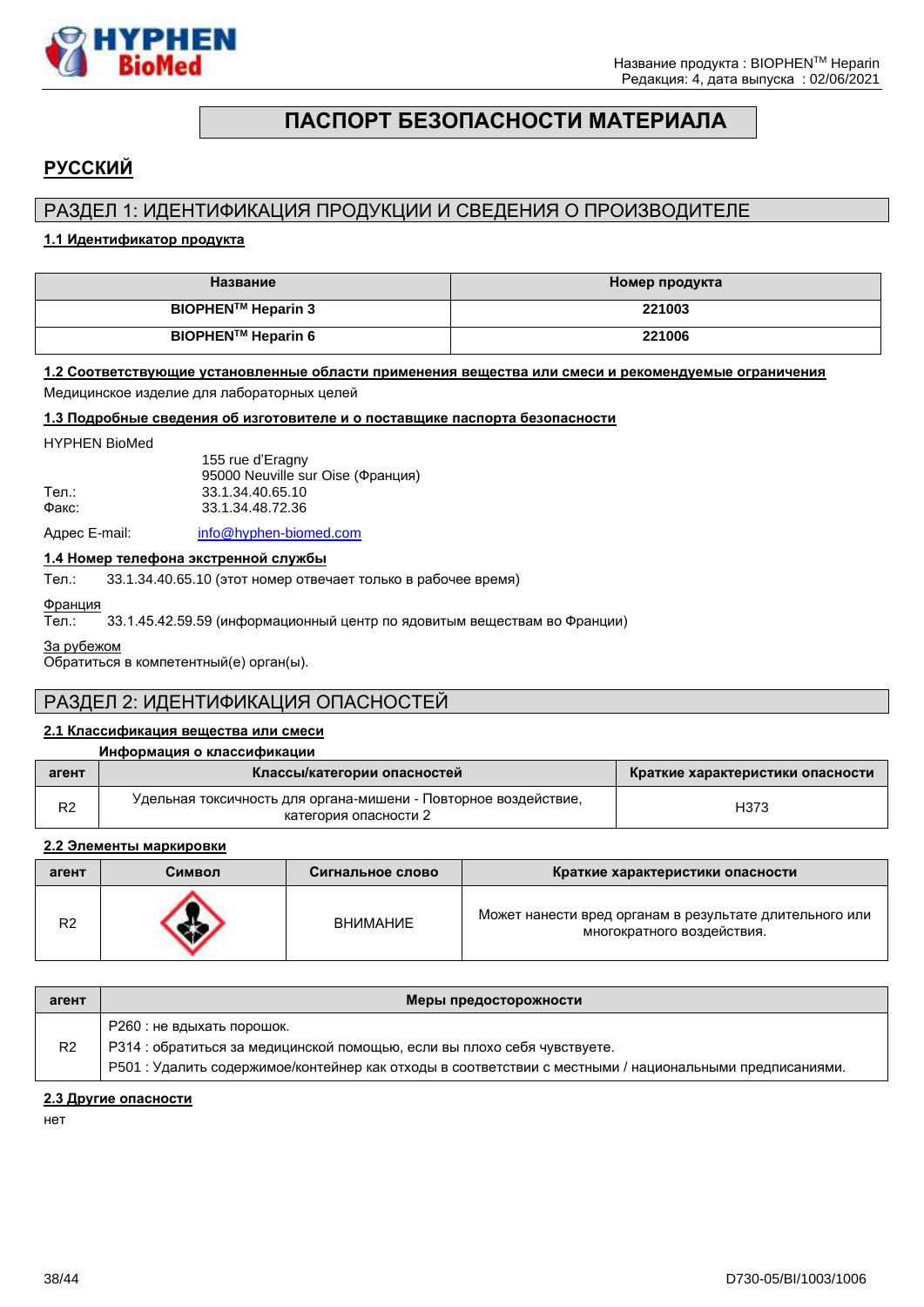

# РАЗДЕЛ 3: СОСТАВ / ИНФОРМАЦИЯ О КОМПОНЕНТАХ

### **3.1 Вещества**

Не применимо, так как продукт не является веществом.

### **3.2 Смеси**

#### **Опасные ингредиенты**

| агент | Обозначение компонентов | CAS/EG/REACH | Классификация вещества<br>согласно 1272/2008 (CLP) | Концентрация |
|-------|-------------------------|--------------|----------------------------------------------------|--------------|
| R2    | EDTA disodium salt      | 6381-92-6    | H373                                               | >10%         |

### **3.3 Дополнительная информация**

Не использовать для инъекций или приема внутрь.

# РАЗДЕЛ 4: МЕРЫ ПЕРВОЙ ПОМОЩИ

#### **4.1 Описание мер первой помощи**

#### **Общая информация**

При возникновении cимпотомов или в случае сомнений обратиться к врачу. Показать паспорт безопасности материала. Строго запрещается вводить что-либо через рот человеку, находящемуся без сознания. Обеспечить уход за пострадавшим человеком или, соотв., не оставлять его без присмотра.

#### **После вдыхания**

ПРИ ВДЫХАНИИ: поместить человека на свежий воздух. Привести пострадавшего человека в положение покоя и держать его в тепле. При раздражении дыхательных путей вызвать врача.

### **После контакта с кожей**

ПРИ КОНТАКТЕ С КОЖЕЙ: немедленно смыть обильным количеством воды с мылом. Немедленно снять все загрязненные, пропитанные предметы одежды. Тщательно постирать, прежде чем одевать их опять. При появлении кожных реакций обратиться к врачу.

#### **После контакта с глазами**

ПРИ КОНТАКТЕ С ГЛАЗАМИ: немедленно промывать проточной водой в течение как минимум 15 минут, отведя веко и защитив неповрежденный глаз. По возможности удалить возможно имеющиеся контактные линзы. Продолжить промывание. Обратиться к глазному врачу.

#### **После проглатывания**

ПРИ ПРОГЛАТЫВАНИИ, hемедленно вызвать врача. Не вызывать рвоту. Строго запрещается вводить что-либо через рот человеку, находящемуся без сознания.

### **4.2 Наиболее важные симптомы и воздействия, как острые, так и замедленные**

Данные отсутствуют.

### **4.3 Указание на необходимость немедленной медицинской помощи и специального лечения**

Данные отсутствуют.

# РАЗДЕЛ 5: МЕРЫ ПРОТИВОПОЖАРНОЙ ЗАЩИТЫ

### **5.1 Огнетушащие средства**

### **Приемлемые огнетушащие средства**

Сам продукт является негорючим; выбирать огнетушащие меры с учетом прилегающей зоны.

#### **Неприемлемые огнетушащие средства**

Сплошная водная струя

### **5.2 Особые факторы риска, источником которых является вещество или смесь**

В случае возникновения пожара может иметь место выброс следующих веществ: диоксид углерода (CO2); моноксид углерода (CO)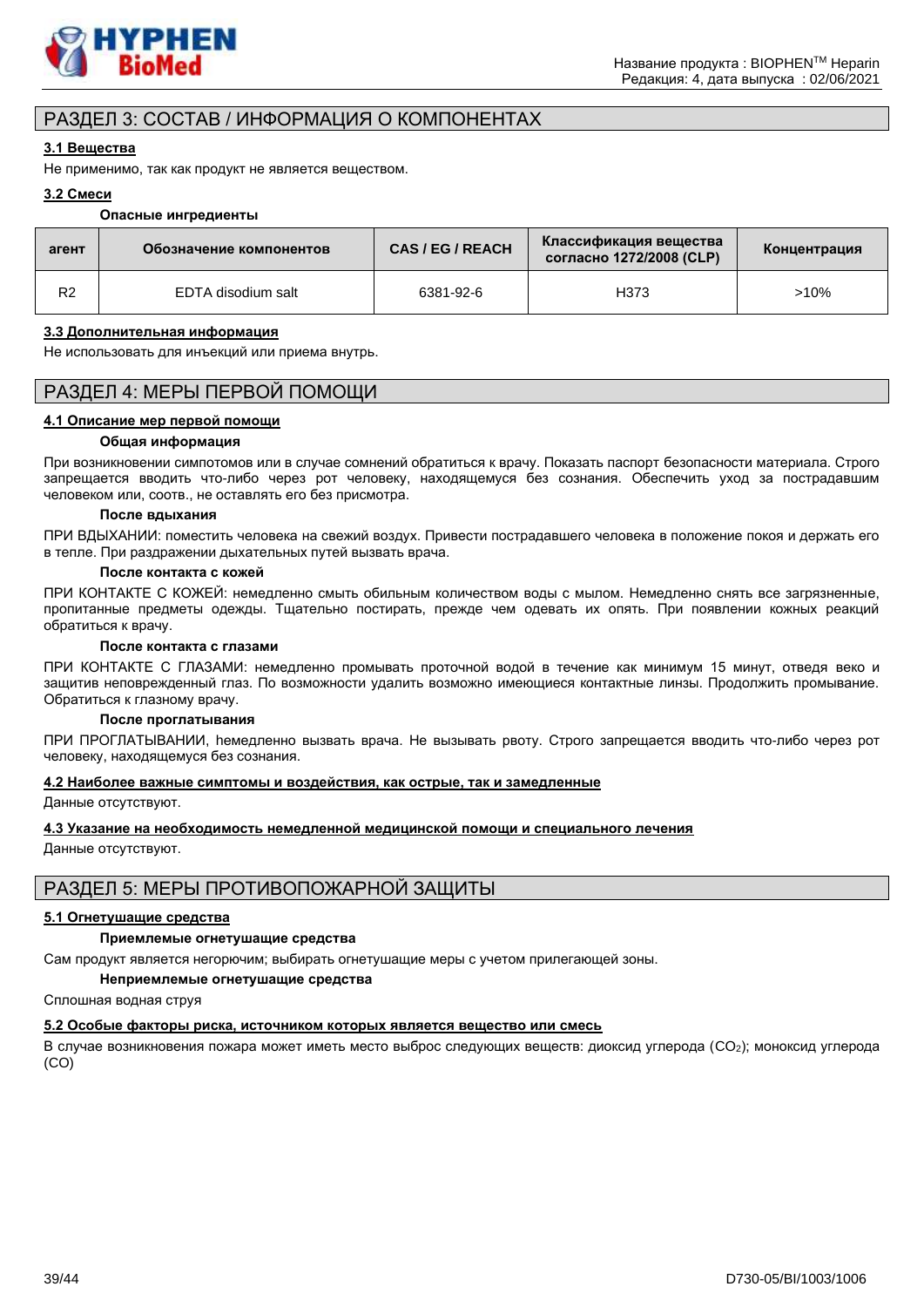

#### **5.3 Рекомендации для пожарных**

При пожаре: носить изолирующий противогаз / респиратор и защитную одежду.

Не допускать проникновение воды для тушения пожара в канализацию или в водоемы. Не вдыхать газы, образовавшиеся в результате взрыва или пожара.

### РАЗДЕЛ 6: МЕРЫ ПРИ САМОПРОИЗВОЛЬНОМ ВЫБРОСЕ

#### **6.1 Меры предосторожности для персонала, защитное снаряжение и чрезвычайные меры**

Ознакомиться с мерами защиты, перечисленными в разделах 7 и 8. Избегать контакта с кожей, глазами и одеждой. Избегать образование пыли. Не вдыхать пар/туман/газ.

#### **6.2 Меры по обеспечению защиты окружающей среды**

Предупреждать распространение и сток вышедшего наружу материала, если это возможно без возникновения опасности. Не допускать попадания в сточные воды. Предупредить выброс в окружающую среду.

#### **6.3 Методы и материалы для локализации и очистки**

Не вливать пролитый продукт обратно в его оригинальную тару в целях повторного использования. Подобрать пролитый продукт гигроскопичным материалом. Особенно тщательно очистить загрязненные поверхности и предметы с соблюдением всех правовых предписаний, касающихся защиты окружающей среды. Хранить продукт в подходящих, закрытых емкостях и направлять в них на удаление в качестве отходов.

# РАЗДЕЛ 7: МЕРЫ ПРЕДОСТОРОЖНОСТИ, ПРИНИМАЕМЫЕ ПРИ ОБРАЩЕНИИ И ХРАНЕНИИ

#### **7.1 Меры предосторожности для обеспечения безопасного обращения**

#### **Рекомендации по обеспечению безопасного обращения**

Снизить до минимума риск при обращении с продуктом за счет принятия мер по обеспечению защиты и профилактики. Если это допускает уровень техники, спланировать методы работы так, чтобы не могли высвобождаться опасные вещества или, соотв., чтобы был исключен контакт с кожей.

#### **Общие меры по обеспечению защиты и гигиены**

Во время работы не принимать пищу, не пить и не курить. Держать продукт вдали от продовольствия, напитков и корма для животных. Мыть руки и кожу перед перерывами и после окончания работы. Не вдыхать пары. Избегать контакта с глазами и кожей. Немедленно снимать загрязненную или пропитавшуюся одежду.

#### **Рекомендации по защите от возгорания и взрыва**

Специальные меры не требуются.

#### **7.2 Условия для безопасного хранения с учетом любых несовместимостей**

#### **Технические меры и условия хранения**

Держать емкости плотно закрытыми и хранить их в прохладном, хорошо проветриваемом месте.

#### **Несовместимые материалы**

Данные отсутствуют.

#### **Рекомендованная температура хранения**

Значение: 2 - 8°C

#### **Требования в отношении складских помещений и тары**

Вскрытые емкости необходимо тщательно закупоривать и хранить в вертикальном виде во избежание утечки.

#### **7.3 Специфические случаи конечного применения**

За исключением указанных в пункте 1.2 случаев применения не предусмотрены другие специфические случаи применения.

# РАЗДЕЛ 8: СРЕДСТВА КОНТРОЛЯ ЗА ОПАСНЫМ ВОЗДЕЙСТВИЕМ И СРЕДСТВА ИНДИВИДУАЛЬНОЙ ЗАЩИТЫ

#### **8.1 Параметры контроля**

#### **Предельные значения для воздействия на рабочем месте**

Данные отсутствуют

#### **Биологические предельные значения**

Данные отсутствуют

#### **8.2 Контроль за воздействием**

#### **Надлежащие инженерно-технические средства контроля**

Технические меры и применение подходящих методов работы имеют приоритет по отношению к использованию средств индивидуальной защиты. Принять меры в соответствии с передовыми способами обеспечения промышленной гигиены на практике.

#### **Средства индивидуальной защиты**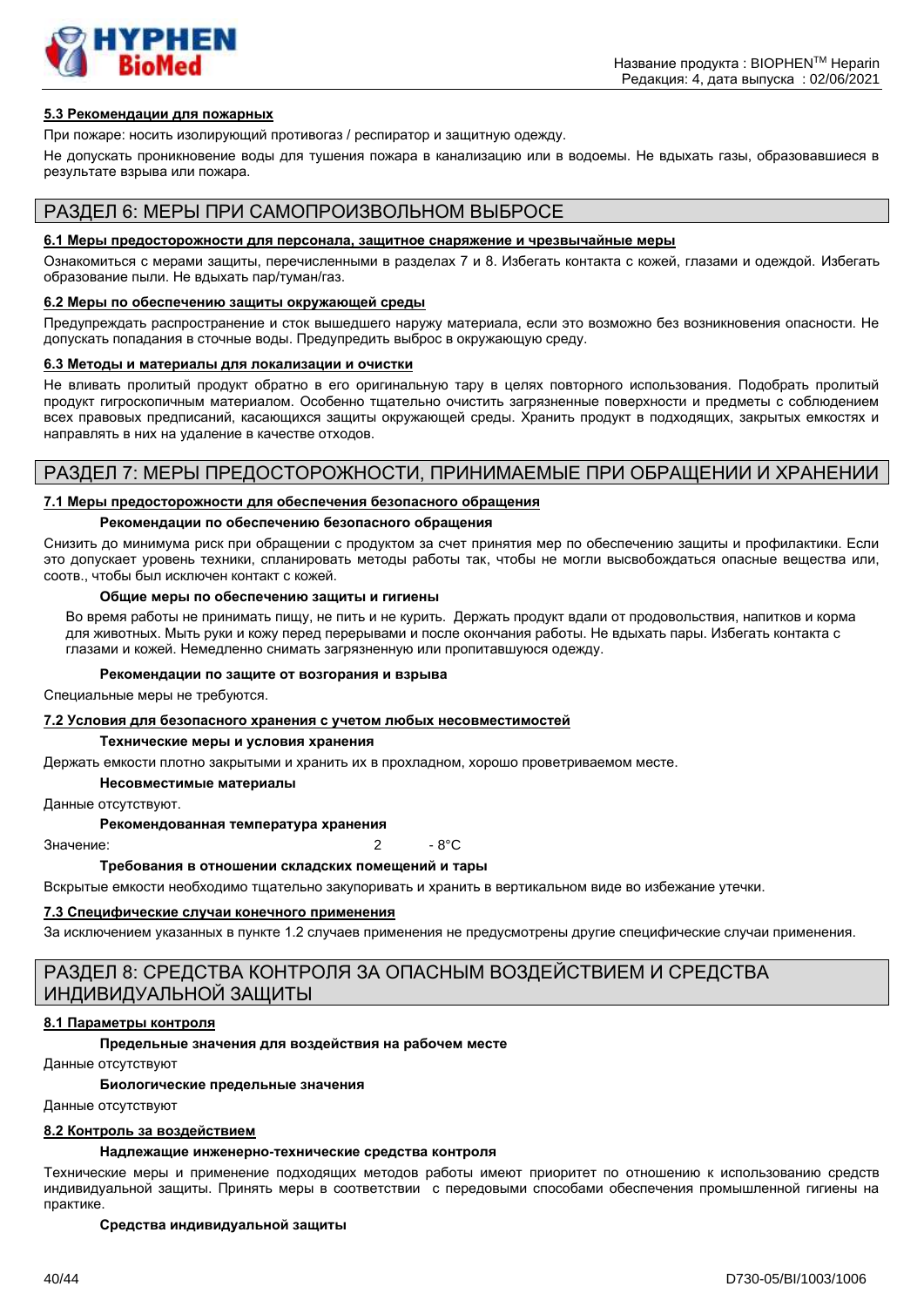

При обращении с продуктами носить исключительно защитную одежду, соответствующую действующим предписаниям.

#### **Защита органов дыхания**

Не требуется защищать органы дыхания. Для защиты от образующейся пыли носить пылезащитную маску типа N95 (США) или респиратор с фильтром типа P1 (EN 143). Используемые дыхательные маски должны быть проверены и допущены согласно соответствующим государственным стандартам , например, NIOHS (США) или CEN (EС).

#### **Защита рук**

В процессе обращения использовать защитные перчатки. Перед тем как носить перчатки, поверить их на их пригодность с учетом специфики рабочего места. Применять подходящий способ для того, чтобы снимать защитные перчатки в целях предупреждения контакта продукта с кожей (напр., снимать без соприкосновения голой руки с загрязненной наружной поверхностью перчаток). После использования надлежащим образом удалять загрязненные перчатки с соблюдением предписаний закона и в соответствии с передовыми методами работы в лабораториях. Помыть и просущить руки.

Используемые защитные перчатки должны быть проверены и допущены согласно стандарту EN374.

При повреждении или появлении первых признаков износа необходимо немедленно заменить защитные перчатки.

#### **Защита глаз / лица**

Для защиты глаз носить исключительно средства, которые проверены и допущены согласно действующим стандартам, напр., NIOSH (США) или EN 166 (EС).

#### **Защита тела**

Тип защитного снаряжения необходимо подбирать в зависимости от концентрации и объема продукта на рабочем месте.

#### **Дополнительная информация**

Данные отсутствуют

#### **Контроль за экологическим воздействием**

Предупреждать распространение и сток вышедшего наружу материала, если это возможно без возникновения опасности. Не допускать попадания в сточные воды. Предупредить выброс в окружающую среду.

### РАЗДЕЛ 9: ФИЗИКО-ХИМИЧЕСКИЕ СВОЙСТВА

#### **9.1 Информация об основных физико-химических свойствах**

| Свойство                                                  | R <sub>2</sub>               |
|-----------------------------------------------------------|------------------------------|
| Внешний вид                                               | Лиофилизированный<br>порошок |
| цвет                                                      | Белый / Желтый               |
| Запах                                                     | <b>ND</b>                    |
| Значение рН                                               | <b>ND</b>                    |
| Точка кипения                                             | ND.                          |
| Точка плавления                                           | <b>ND</b>                    |
| Точка разложения                                          | <b>ND</b>                    |
| Температура вспышки                                       | <b>ND</b>                    |
| Температура самовоспламенения                             | <b>ND</b>                    |
| Окислительные свойства                                    | <b>ND</b>                    |
| Взрывчатые свойства                                       | <b>ND</b>                    |
| Воспламеняемость                                          | <b>ND</b>                    |
| Нижний предел воспламеняемости или<br><b>взрываемости</b> | <b>ND</b>                    |
| Верхний предел воспламеняемости или<br>взрываемости       | <b>ND</b>                    |
| Давление пара                                             | <b>ND</b>                    |
| Плотность пара                                            | <b>ND</b>                    |
| Скорость испарения                                        | <b>ND</b>                    |
| Относительная плотность                                   | <b>ND</b>                    |
| Растворимость в воде                                      | <b>ND</b>                    |
| Растворимость                                             | <b>ND</b>                    |
| Коэффициент распределения: n-октанол/вода                 | <b>ND</b>                    |
| Вязкость                                                  | <b>ND</b>                    |
| Дополнительная информация                                 | <b>ND</b>                    |

ND : Данные отсутствуют.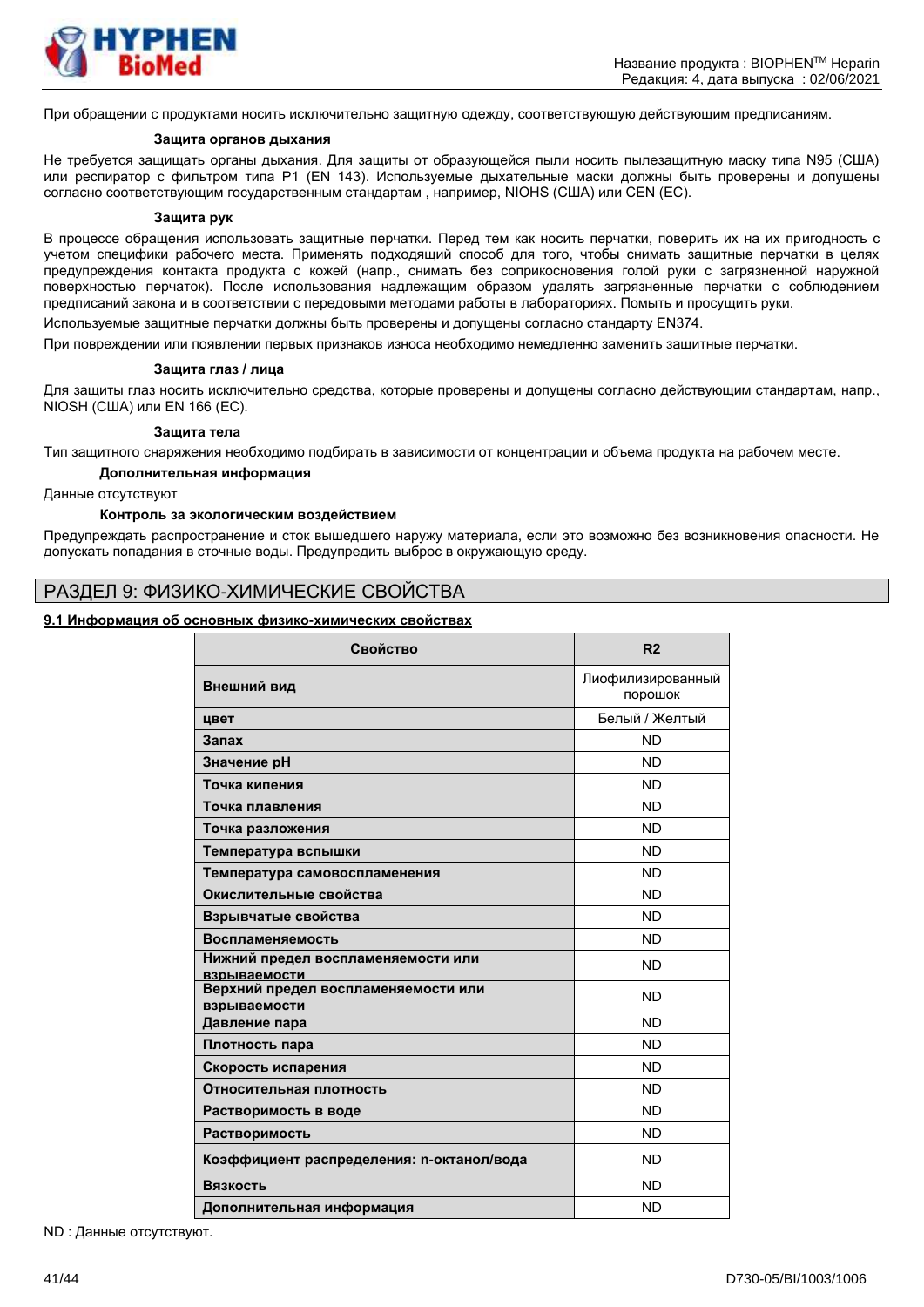

### **9.2 Прочие сведения**

Данные отсутствуют

### РАЗДЕЛ 10: СТАБИЛЬНОСТЬ И РЕАКЦИОННАЯ СПОСОБНОСТЬ

#### **10.1 Реакционная способность**

Без опасных реакций, если соблюдаются предписания/указания по обращению.

#### **10.2 Химическая устойчивость**

Препарат стабильный, если с ним обращаются и хранят его так. как рекомендовано в разделе 7.

#### **10.3 Возможность опасных реакций**

Отсутствует при условии применения в соответствии с назначением.

#### **10.4 Условия, которых следует избегать**

Отсутствует при условии применения в соответствии с назначением.

#### **10.5 Несовместимые материалы**

Неизвестны.

### **10.6 Опасные продукты разложения**

Отсутствует при условии применения в соответствии с назначением.

### РАЗДЕЛ 11: ИНФОРМАЦИЯ О ТОКСИЧНОСТИ

### **11.1 Информация о токсикологическом воздействии**

| Воздействие                                                                        | R <sub>2</sub> |
|------------------------------------------------------------------------------------|----------------|
| Острая оральная токсичность                                                        | <b>ND</b>      |
| Острая кожная токсичность                                                          | <b>ND</b>      |
| Острая ингаляционная токсичность                                                   | <b>ND</b>      |
| Разъедание/раздражение кожи                                                        | <b>ND</b>      |
| Серьезное повреждение/раздражение глаз                                             | <b>ND</b>      |
| Респираторная или кожная сенсибилизация                                            | <b>ND</b>      |
| Мутагенность половых клеток                                                        | <b>ND</b>      |
| Репродуктивная токсичность                                                         | <b>ND</b>      |
| Канцерогенность                                                                    | <b>ND</b>      |
| Специфическая токсичность для отдельного органа мишени<br>при однократном действии | <b>ND</b>      |
| Специфическая токсичность для отдельного органа мишени                             | категория      |
| при многократном действии                                                          | опасности 2    |
| Опасность развития аспирационных состояний                                         | <b>ND</b>      |

ND : Данные отсутствуют.

# РАЗДЕЛ 12: ИНФОРМАЦИЯ О ВОЗДЕЙСТВИИ НА ОКРУЖАЮЩУЮ СРЕДУ

### **12.1 Токсичность**

| Токсичность                | R <sub>2</sub> |
|----------------------------|----------------|
| Токсичность для рыб        | ND             |
| Токсичность для дафний     | ND             |
| Токсичность для водорослей | ND             |
| Токсичность для бактерий   | <b>ND</b>      |

ND : Данные отсутствуют.

#### **12.2 Стойкость и разлагаемость**

Данные отсутствуют.

#### **12.3 Потенциал биоаккумуляции**

Данные отсутствуют.

#### **12.4 Мобильность в почве**

Данные отсутствуют.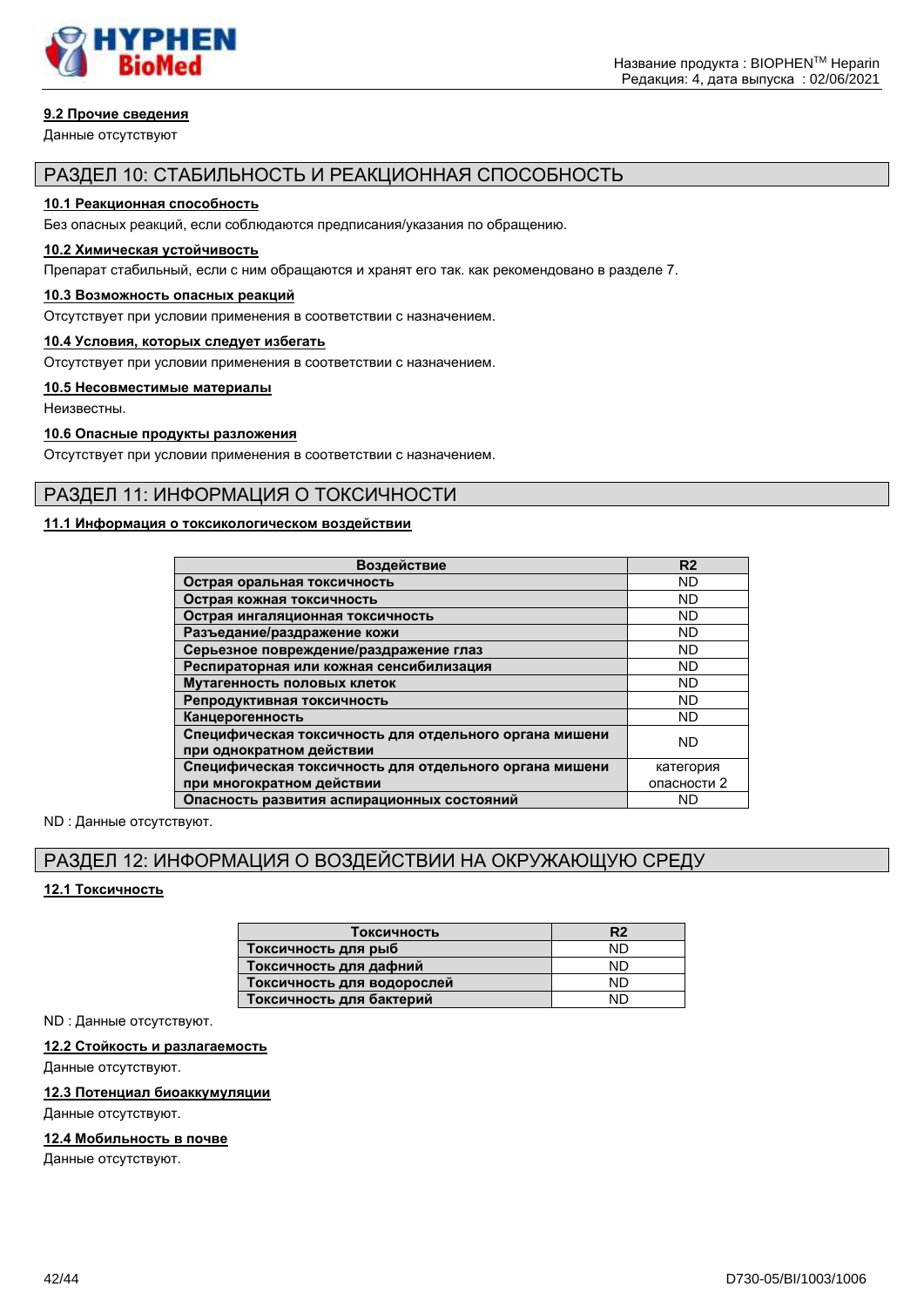

#### **12.5 Результаты оценки стойкости, способности к биоаккумуляции и токсичности, а также высокой устойчивости биоаккумулятивного вещества**

| Оценка                          | R <sub>2</sub> |  |
|---------------------------------|----------------|--|
| Оценка стойкости, способности к | ND             |  |
| биоаккумуляции и токсичности    |                |  |
| Оценка высокой устойчивости     | ND             |  |
| биоаккумулятивного вещества     |                |  |

ND : Данные отсутствуют.

#### **12.6 Другие вредные воздействия**

Данные отсутствуют.

#### **12.7 Дополнительная информация**

Не сбрасывать продукт в окружающую среду неконтролируемым образом.

# РАЗДЕЛ 13: УКАЗАНИЯ ПО УДАЛЕНИЮ В КАЧЕСТВЕ ОТХОДОВ

#### **13.1 Методы утилизации отходов**

#### **Продукт**

Удалять отходы в соответствии с национальными предписаниями и по согласованию с органами защиты окружающей среды. Условный номер отходов присваивается по согласованию с региональным предприятием, осуществляющим удаление отходов.

#### **Упаковка**

Полностью опорожнить упаковки без остатка. Обеспечить надлежащее удаление порожних и не полностью опорожненных упаковок, еще содержащих остатки продукта, по согласованию с региональным предприятием, осуществляющим удаление отходов.

### РАЗДЕЛ 14: ИНФОРМАЦИЯ О ТРАНСПОРТИРОВКЕ

Продукт не является опасным грузом согласно инструкциям по транспортировке (ADR, RID, IATA, IMDG).

# РАЗДЕЛ 15: ИНФОРМАЦИЯ О НАЦИОНАЛЬНОМ И МЕЖДУНАРОДНОМ ЗАКОНОДАТЕЛЬСТВЕ

#### **15.1 Нормативы по охране и гигиене труда и природоохранительное законодательство/нормативы, характерные для данного вещества или смеси**

#### **Регламенты ЕС**

Настоящий паспорт безопасности материала отвечает требованиям, описанным в Регламенте (ЕС) № 1907/2006 (REACH), 1272/2008 (CLP).

#### **15.2 Оценка химической безопасности**

Данные отсутствуют.

# РАЗДЕЛ 16: ДОПОЛНИТЕЛЬНАЯ ИНФОРМАЦИЯ

#### **16.1 Источники данных, которые использовались для составления технического паспорта**

Постановление (EС) № 1907/2006 (REACH), 1272/2008 (CLP) в соответствующей действующей редакции.

Инструкции по транспортировке согласно ADR, RID, IMDG, IATA в соответствующей действующей редакции.

Источники данных, которые использовались для установления физических, токсикологических и экотоксикологических данных, напрямую указаны в соответствующих разделах.

Данные опираются на уровень наших знаний и опыта по состоянию на сегодняшний день. Сведения не имеют значения в смысле гарантии свойств и не обосновывают договорные правоотношения.

Компания HYPHEN BioMed и е уполномоченные торговые агенты/дистрибуторы или подрядчики по производству комплексного оборудования не считаются ответственными за какой-либо ущерб, обусловленный или вызванный контактом с продуктами, включенными состав комплекта.

#### **16.2 Сокращения и аббревиатуры**

ADR: European Agreement concerning the International Carriage of Dangerous Goods by Road (Европейское соглашение о международной дородной перевозке опасных грузов)